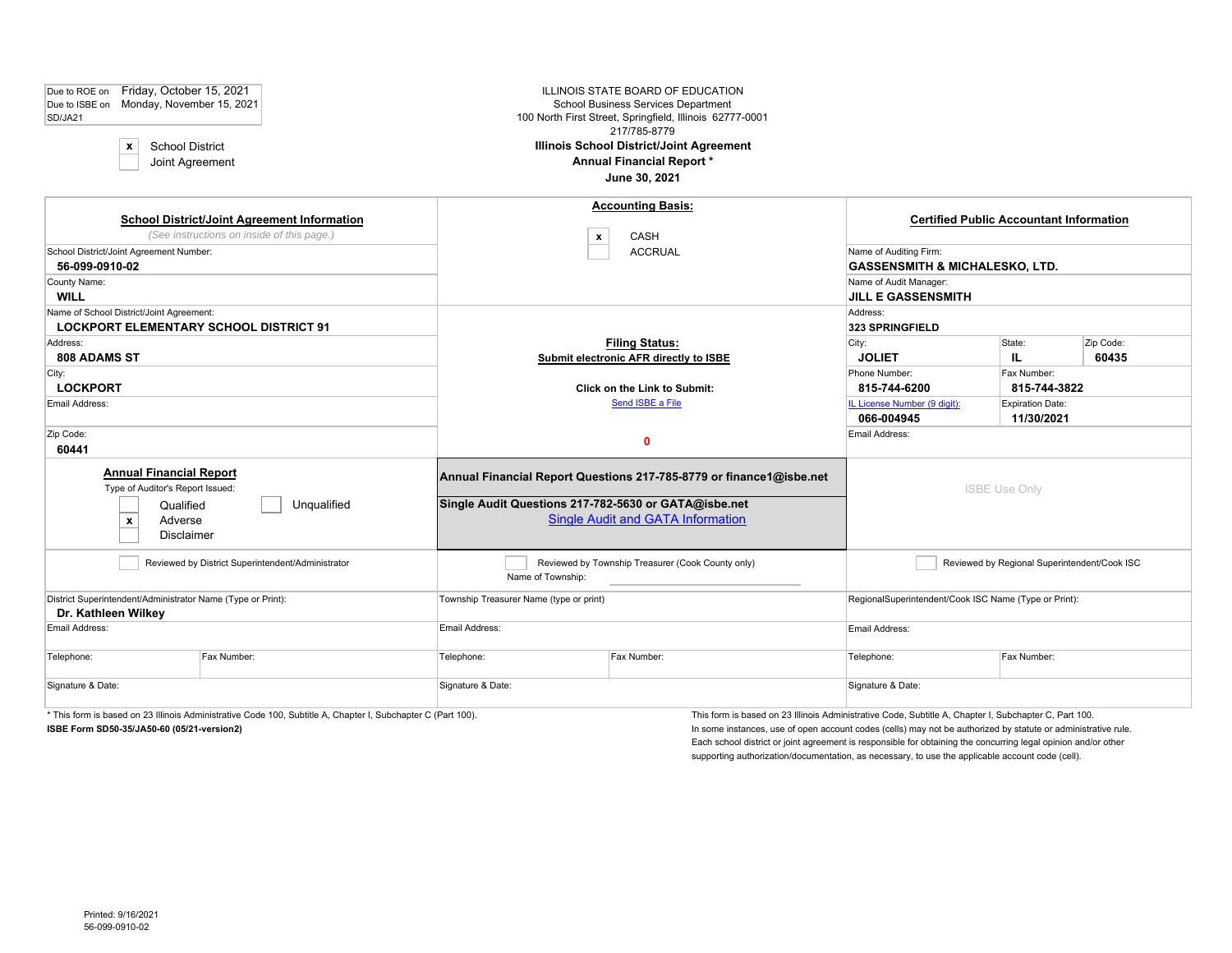#### **TABLE OF CONTENTS**

|                                                                                     | <b>TAB Name</b>         | AFR Page No.      |
|-------------------------------------------------------------------------------------|-------------------------|-------------------|
|                                                                                     | Aud Quest               | $\overline{2}$    |
|                                                                                     |                         | $\overline{2}$    |
|                                                                                     |                         | 3                 |
|                                                                                     |                         |                   |
| <b>Basic Financial Statements</b>                                                   |                         |                   |
|                                                                                     | Assets-Liab             | $5 - 6$           |
| Statement of Revenues Received/Revenues, Expenditures Disbursed/Expenditures, Other |                         |                   |
|                                                                                     |                         | $7-9$             |
|                                                                                     |                         | $10 - 15$         |
|                                                                                     | Expenditures            | $16 - 24$         |
| <b>Supplementary Schedules</b>                                                      |                         |                   |
|                                                                                     |                         | 25                |
|                                                                                     |                         | 26                |
| Schedule of Restricted Local Tax Levies and Selected Revenue Sources/               |                         |                   |
|                                                                                     |                         | 27                |
|                                                                                     |                         | 28-31             |
| <b>Statistical Section</b>                                                          |                         |                   |
|                                                                                     | Cap Outlay Deprec       | 32                |
|                                                                                     | PCTC-OEPP               | 33-35             |
|                                                                                     | Contracts Paid in CY    | 36                |
|                                                                                     | <b>ICR Computation</b>  | 37                |
|                                                                                     | Shared Outsourced Serv. | 38                |
|                                                                                     | AC.                     | 39                |
|                                                                                     | <b>ITEMIZATION</b>      | 40                |
|                                                                                     | <b>REF</b>              | 41                |
|                                                                                     | Opinion-Notes           | 42                |
|                                                                                     | Deficit AFR Sum Calc    | 43                |
|                                                                                     | <b>AUDITCHECK</b>       | <b>Auditcheck</b> |
|                                                                                     |                         | ÷                 |

## **INSTRUCTIONS/REQUIREMENTS: For School Districts/Joint Agreements**

**All School Districts/Joint Agreements must complete this form (Note: joint agreement supplementary/statistical schedules may not be applicable) This form complies with Part 100 (Requirements for Accounting, Budgeting, Financial Reporting, and Auditing).**  23, Ie 100, Subtitle A, Chapter I, Subchapter C (Part 100)

- 1. **Round all amounts to the nearest dollar.** Do not enter cents. (Exception: 9 Month ADA on PCTC OEPP Tab)
- 2. Any errors left unresolved by the Audit Checklist/Balancing Schedule must be explained in the itemization page

3. Before submitting AFR ‐ **be sure to break all links in AFR** before submitting to ISBE. If links are not broken, amounts entered have changed when opening the AFR

#### 4.  **Submit AFR Electronically**

 • The Annual Financial Reports (AFR) must be submitted directly through the Attachment Manager to the AFR Group by the Auditor (not from the school district on before November 15 with the exception of Extension Approvals (Please see AFR Instructions for complete submission procedures). **Note: CD/Disk no longer accepted.** 

Attachment Manager Link

 • AFR supporting documentation must be embedded as Microsoft Word (.doc), Word Perfect (\*.wpd) or Adobe (\*.pdf) and inserted within tab "Opinions & Notes". These documents include: The Audit, Management letter, Opinion letters, Compliance letters, Financial notes etc…. For embedding instructions see "Opinions & Notes" tab of this form.  *Note: In Windows 7 and above, files can be saved in Adobe Acrobat (\*.pdf) and embedded even if you do not have the software. If you have problems embedding* 

 *the files you may attach them as separate (.docx) in the Attachment Manager and ISBE will embedded them for you.*

### 5.  **Submit Paper Copy of AFR with Signatures**

- a) The auditor must send three paper copies of the AFR form (cover through page 8 at minimum) to the School District with the auditor signature.  *Note: School Districts and Regional Superintendents may prefer a complete paper copy in lieu of an electronic file. Please comply with their requests as necessary.*
- b) Upon receipt, the School District retains one copy for their records, signs, and forwards the remaining two copies to the Regional Superintendent's office no later than October 15, annually.
- c) Upon receipt, the Regional Superintendent's office retains one copy for their records, signs, and forwards the remaining paper copy to ISBE no later than November 15, annually.
	- If the 15th falls on a Saturday, the due date is the Friday before. If the 15th falls on a Sunday, the due date is the Monday after
	- Yellow Book, CPE, and Peer Review requirements must be met if the Auditor issues an opinion stating "Governmental Auditing Standards" were utilized. Federal Single Audit 2 CFR 200.500
- 6.  **Requesting an Extension of Time** must be submitted in writing via email or letter to the Regional Office of Education (at the discretion of the ROE). Approval may be provided up to and no later than December 15 annually. After December 15, audits are considered late and out of compliance per Illinois School Code

#### 7.  **Qualifications of Auditing Firm**

- • School District/Joint Agreement entities must verify the qualifications of the auditing firm by requesting the most current peer review report and the corresponding acceptance letter from the approved peer review program, for the current peer review period
- • A school district/joint agreement who engages with an auditing firm who is not licensed and qualified will be required to complete a new audit by a qualified auditing firm at the school district's/joint agreement's expense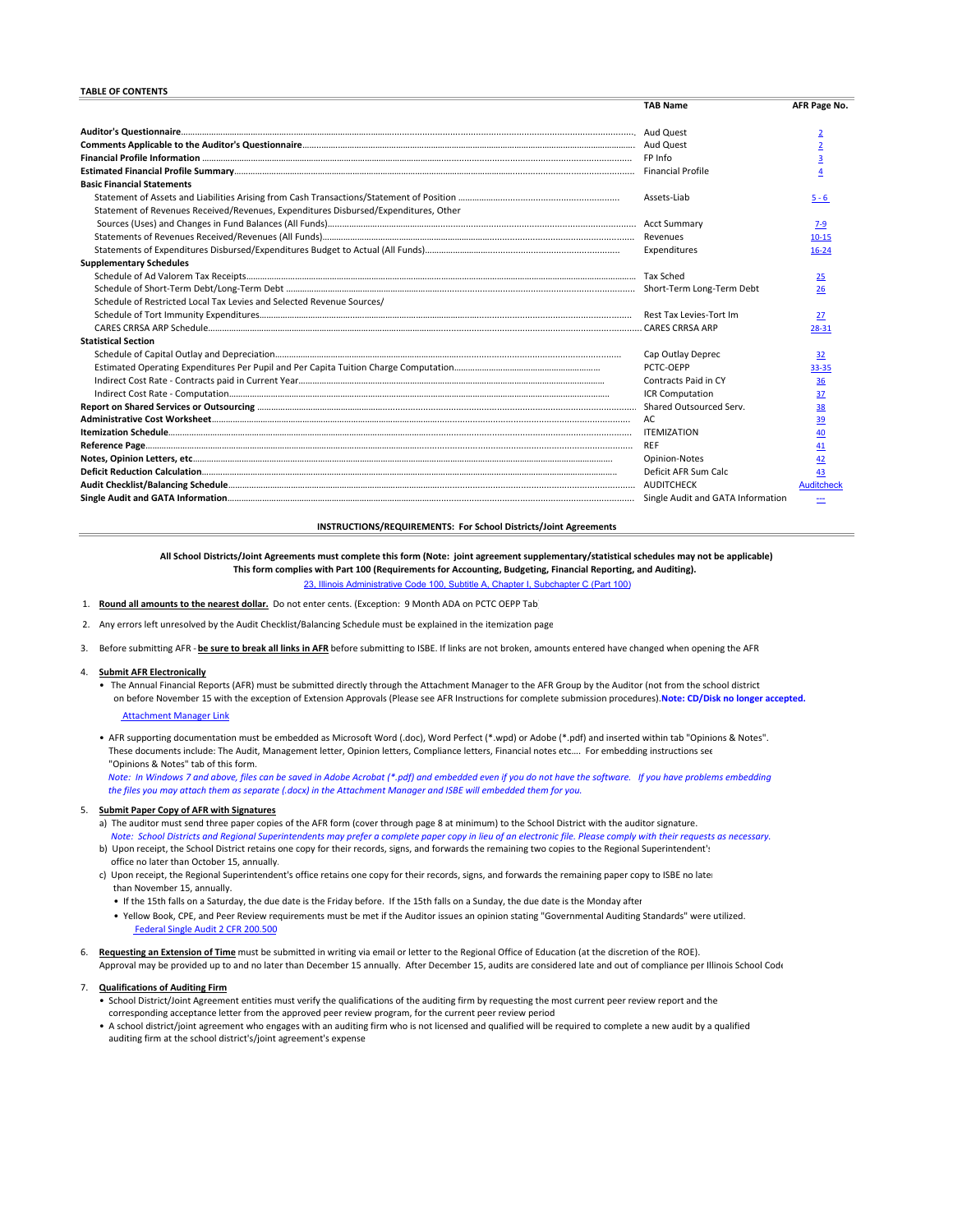# **AUDITOR'S QUESTIONNAIRE**

**INSTRUCTIONS:**  If your review and testing of State, Local, and Federal Programs revealed any of the following statements to be true, then check the box on the left and attach the appropriate findings/comments.

# **PART A ‐ FINDINGS**

| 1. One or more school board members, administrators, certified school business officials, or other qualifying district employees failed to file economic interested                                                    |
|------------------------------------------------------------------------------------------------------------------------------------------------------------------------------------------------------------------------|
| statements pursuant to the Illinois Government Ethics Act. [5 ILCS 420/4A-101]                                                                                                                                         |
| 2. One or more custodians of funds failed to comply with the bonding requirements pursuant to Illinois School Code [105 ILCS 5/8-2;10-20.19;19-6].                                                                     |
| 3. One or more contracts were executed or purchases made contrary to the provisions of the Illinois School Code [105 ILCS 5/10-20.21].                                                                                 |
| 4. One or more violations of the Public Funds Deposit Act or the Public Funds Investment Act were noted [30 ILCS 225/1 et. seq. and 30 ILCS 235/1 et. seq.].                                                           |
| 5. Restricted funds were commingled in the accounting records or used for other than the purpose for which they were restricted.                                                                                       |
| 6. One or more short-term loans or short-term debt instruments were executed in non-conformity with the applicable authorizing statute or without statutory Authority.                                                 |
| 7. One or more long-term loans or long-term debt instruments were executed in non-conformity with the applicable authorizing statute or without statutory Authority.                                                   |
| 8. Corporate Personal Property Replacement Tax monies were deposited and/or used without first satisfying the lien imposed pursuant to the Illinois State Revenue<br>Sharing Act [30 ILCS 115/12].                     |
| 9. One or more interfund loans were made in non-conformity with the applicable authorizing statute or without statutory authorization per Illinois School Code [105 ILCS<br>5/10-22.33, 20-4 and 20-5].                |
| 10. One or more interfund loans were outstanding beyond the term provided by statute Illinois School Code [105 ILCS 5/10-22.33, 20-4, 20-5].                                                                           |
| 11. One or more permanent transfers were made in non-conformity with the applicable authorizing statute/regulation or without statutory/regulatory authorization per Illinois<br>School Code [105 ILCS 5/17-2A].       |
| 12. Substantial, or systematic misclassification of budgetary items such as, but not limited to, revenues, receipts, expenditures, disbursements or expenses were observed.                                            |
| 13. The Chart of Accounts used to define and control budget and accounting records does not conform to the minimum requirements imposed by<br>ISBE rules pursuant to Illinois School Code [105 ILCS 5/2-3.27; 2-3.28]. |
| 14. At least one of the following forms was filed with ISBE late: The FY20 AFR (ISBE FORM 50-35), FY20 Annual Statement of Affairs (ISBE Form 50-37) and FY21                                                          |
| Budget (ISBE FORM 50-36). Explain in the comments box below in pursuant to Illinois School Code [105 ILCS 5/3-15.1; 5/10-17; 5/17-1].                                                                                  |
| PART B - FINANCIAL DIFFICULTIES/CERTIFICATION Criteria pursuant to the Illinois School Code [105 ILCS 5/1A-8].                                                                                                         |
| 15. The district has issued tax anticipation warrants or tax anticipation notes in anticipation of a second year's taxes when warrants or notes in                                                                     |
| anticipation of current year taxes are still outstanding, as authorized by Illinois School Code [105 ILCS 5/17-16 or 34-23 through 34-27].                                                                             |
| 16. The district has issued short-term debt against two future revenue sources, such as, but not limited to, tax anticipation warrants and General State Aid                                                           |
| certificates or tax anticipation warrants and revenue anticipation notes.                                                                                                                                              |
| 17. The district has issued school or teacher orders for wages as permitted in Illinois School Code [105 ILCS 5/8-16, 32-7.2 and 34-76] or issued funding                                                              |
| bonds for this purpose pursuant to Illinois School Code [105 ILCS 5/8-6; 32-7.2; 34-76; and 19-8].                                                                                                                     |

**18.** The district has for two consecutive years shown an excess of expenditures/other uses over revenues/other sources and beginning fund balances on its annual financial report for the aggregate totals of the Educational, Operations & Maintenance, Transportation, and Working Cash Funds.

## **PART C ‐ OTHER ISSUES**

- **19.** Student Activity Funds, Imprest Funds, or other funds maintained by the district were excluded from the audit.
- **20.** Findings, other than those listed in Part A (above), were reported (e.g. student activity findings). These findings may be described extensively in the financial notes.
- **X 21.** Check this box if the district is subject to the Property Tax Extension Limitation Law. **Effective Date: 1/1/1991** (Ex: 00/00/0000)
	-
	- **22.** If the type of Auditor Report designated on the cover page is other than an unqualified opinion and is due to reason(s) other than solely Cash Basis Accounting, please check and explain the reason(s) in the box below.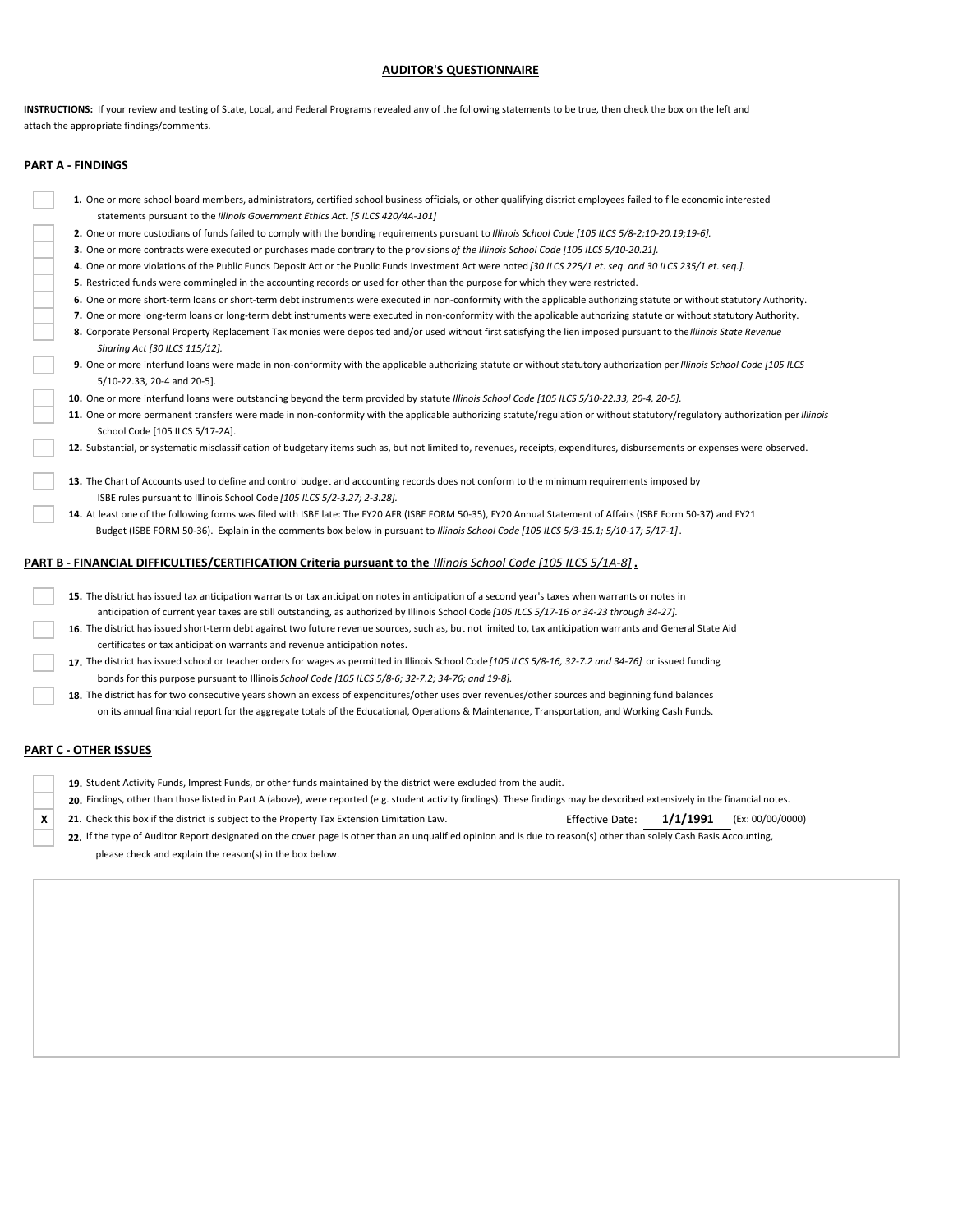## **PART D ‐ EXPLANATION OF ACCOUNTING PRACTICES FOR LATE MANDATED CATEGORICAL PAYMENTS**

(For School Districts who report on an Accrual/Modified Accrual Accounting Basis only)

School districts that report on the accrual/modified accrual basis of accounting must identify where late mandated categorical payments (Acct Codes 3100, 3120, 3500, 3510, 3950) are recorded. Depending on the accounting procedure these amounts will be used to adjust the Direct Receipts/Revenues in calculation 1 and 2 of the Financial Profile Score. In FY2021, identify those late payments recorded as Intergovermental Receivables, Other Recievables, or Deferred Revenue & Other Current Liabilities or Direct Receipts/Revenue. Payments should only be listed once.

24. Enter the date that the district used to accrue mandated categorical payments contained as a state of the state of Date:

**25.** For the listed mandated categorical (Revenue Code (3100, 3120, 3500, 3510, 3950) that were vouchered prior to June 30th, but not released until after year end as reported in ISBE FRIS system, enter the amounts that were accrued in the chart below.

| <b>Account Name</b>                                           | 3100 | 3120 | 3500 | 3510 | 3950 | <b>Total</b> |
|---------------------------------------------------------------|------|------|------|------|------|--------------|
| <b>Deferred Revenues (490)</b>                                |      |      |      |      |      |              |
| Mandated Categoricals Payments (3100, 3120, 3500, 3510, 3950) |      |      |      |      |      | S-           |
|                                                               |      |      |      |      |      |              |
| <b>Direct Receipts/Revenue</b>                                |      |      |      |      |      |              |
| Mandated Categoricals Payments (3100, 3120, 3500, 3510, 3950) |      |      |      |      |      | Տ-           |
|                                                               |      |      |      |      |      |              |
| <b>Total</b>                                                  |      |      |      |      |      |              |

• Revenue Code (3100‐Sp Ed Private Facilities, 3120‐Sp Ed Regular Orphanage Individual, 3500‐Regular/Vocational Transportation,

3510‐Sp Ed Transportation, 3950‐Regular Orphans & Foster Children)

# **PART E ‐ QUALIFICATIONS OF AUDITING FIRM**

- School District/Joint Agreement entities must verify the qualifications of the auditing firm by requesting the most current peer review report and the corresponding acceptance letter from the approved peer review program for the current peer review.
- A school district/joint agreement who engages with an auditing firm who is not licensed and qualified will be required to complete a new audit by a qualified auditing firm at the school district's/joint agreement's expense.

## *Comments Applicable to the Auditor's Questionnaire:*

**GASSENSMITH & MICHALESKO, LTD.**

*Name of Audit Firm (print)*

*The undersigned affirms that this audit was conducted by a qualified auditing firm and in accordance with the applicable standards [23 Illinois Administrative Code Part 100] and the scope of the audit conformed to the requirements of subsection (a) or (b) of 23 Illinois Administrative Code Part 100 Section 110, as applicable.*

*Signature mm/dd/yyyy*

*Note: A PDF with signature is acceptable for this page. Enter the location on signature line e.g. PDF in Opinion Page with signature*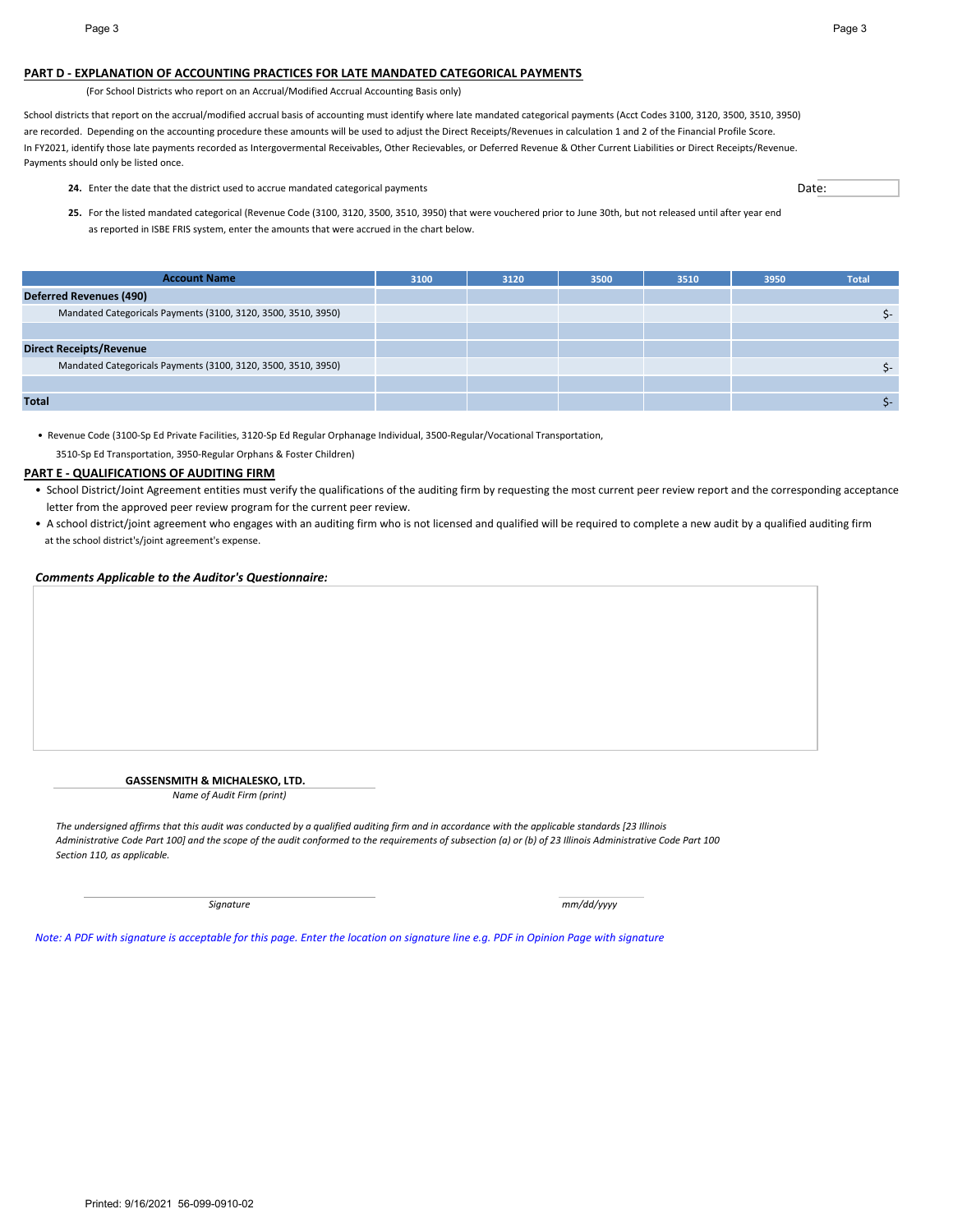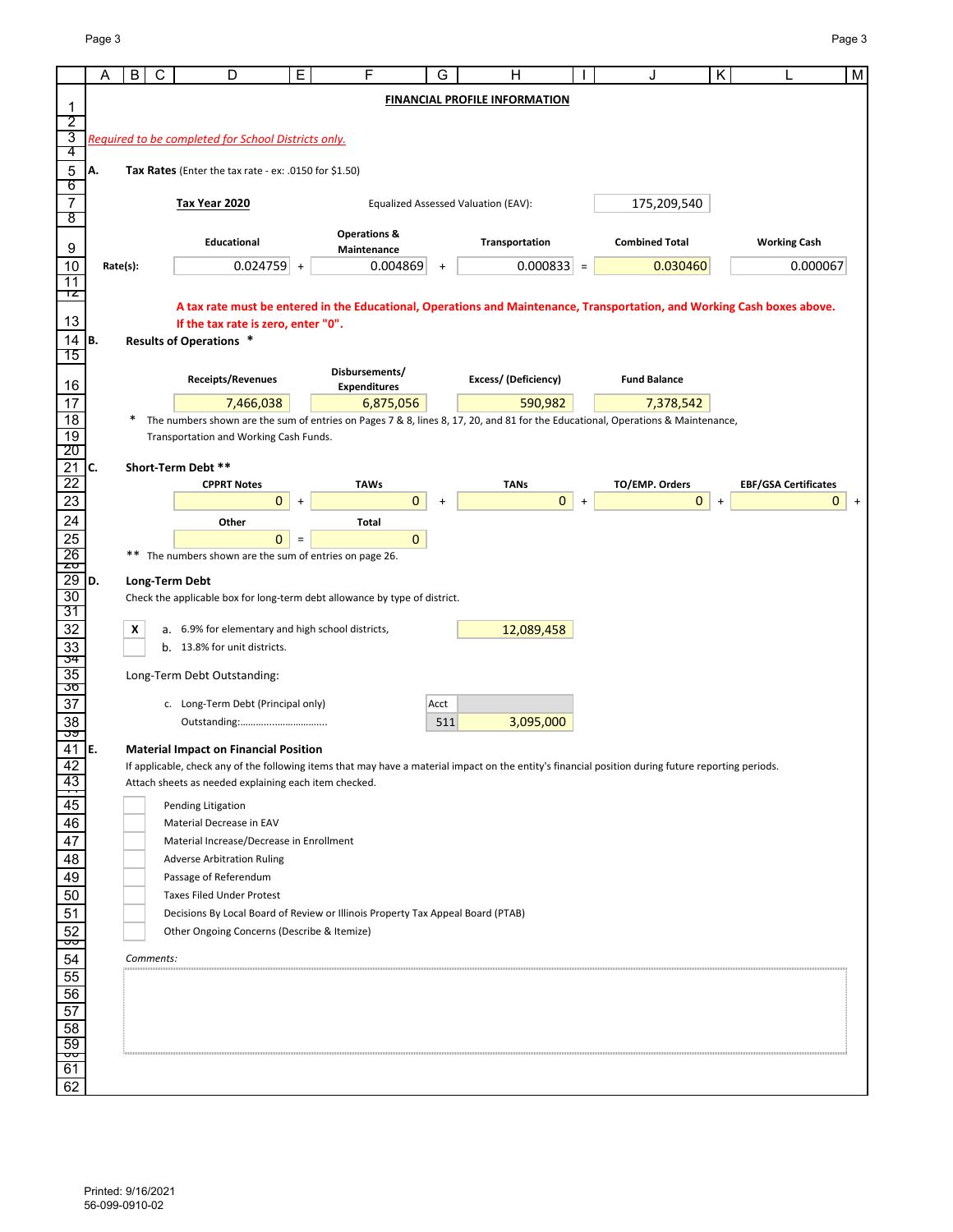|                                                                         | A <sub>B</sub> | C                                                                                        | D                                                                                                                          | ΙEΙ                                         | F                                                                    | G | Н                                                                                   | Κ       |             | M                                                    | N | O                  | $FQ$ R        |
|-------------------------------------------------------------------------|----------------|------------------------------------------------------------------------------------------|----------------------------------------------------------------------------------------------------------------------------|---------------------------------------------|----------------------------------------------------------------------|---|-------------------------------------------------------------------------------------|---------|-------------|------------------------------------------------------|---|--------------------|---------------|
|                                                                         |                |                                                                                          |                                                                                                                            |                                             |                                                                      |   |                                                                                     |         |             |                                                      |   |                    |               |
| $\sqrt{2}$                                                              |                |                                                                                          |                                                                                                                            |                                             | <b>ESTIMATED FINANCIAL PROFILE SUMMARY</b>                           |   |                                                                                     |         |             |                                                      |   |                    |               |
| $\frac{3}{4}$ $\frac{4}{5}$ $\frac{6}{7}$                               |                |                                                                                          |                                                                                                                            |                                             | (Go to the following website for reference to the Financial Profile) |   |                                                                                     |         |             |                                                      |   |                    |               |
|                                                                         |                |                                                                                          |                                                                                                                            |                                             | https://www.isbe.net/Pages/School-District-Financial-Profile.aspx    |   |                                                                                     |         |             |                                                      |   |                    |               |
|                                                                         |                |                                                                                          |                                                                                                                            |                                             |                                                                      |   |                                                                                     |         |             |                                                      |   |                    |               |
|                                                                         |                | <b>District Name:</b>                                                                    | LOCKPORT ELEMENTARY SCHOOL DISTRICT 91                                                                                     |                                             |                                                                      |   |                                                                                     |         |             |                                                      |   |                    |               |
| $\overline{8}$                                                          |                | <b>District Code:</b>                                                                    | 56-099-0910-02                                                                                                             |                                             |                                                                      |   |                                                                                     |         |             |                                                      |   |                    |               |
| $\overline{9}$                                                          |                | <b>County Name:</b>                                                                      | <b>WILL</b>                                                                                                                |                                             |                                                                      |   |                                                                                     |         |             |                                                      |   |                    |               |
| 10                                                                      |                |                                                                                          |                                                                                                                            |                                             |                                                                      |   |                                                                                     |         |             |                                                      |   |                    |               |
| $\overline{11}$                                                         |                | 1. Fund Balance to Revenue Ratio:                                                        |                                                                                                                            |                                             |                                                                      |   | Total                                                                               | Ratio   |             | Score                                                |   |                    | 4             |
| 12                                                                      |                |                                                                                          | Total Sum of Fund Balance (P8, Cells C81, D81, F81 & I81)                                                                  |                                             | Funds 10, 20, 40, 70 + (50 & 80 if negative)                         |   | 7,378,542.00                                                                        | 0.996   |             | Weight                                               |   |                    | 0.35          |
| $\overline{13}$                                                         |                |                                                                                          | Total Sum of Direct Revenues (P7, Cell C8, D8, F8 & I8)                                                                    | Funds 10, 20, 40, & 70,                     |                                                                      |   | 7,409,215.00                                                                        |         |             | Value                                                |   |                    | 1.40          |
| $\overline{14}$                                                         |                |                                                                                          | Less: Operating Debt Pledged to Other Funds (P8, Cell C54 thru D74)                                                        | Minus Funds 10 & 20                         |                                                                      |   | (56,823.00)                                                                         |         |             |                                                      |   |                    |               |
| 15                                                                      |                |                                                                                          | (Excluding C:D57, C:D61, C:D65, C:D69 and C:D73)                                                                           |                                             |                                                                      |   |                                                                                     |         |             |                                                      |   |                    |               |
| $\overline{16}$<br>17                                                   |                | 2. Expenditures to Revenue Ratio:                                                        |                                                                                                                            |                                             |                                                                      |   | Total                                                                               | Ratio   |             | <b>Score</b>                                         |   |                    | 4<br>$\Omega$ |
| 18                                                                      |                |                                                                                          | Total Sum of Direct Expenditures (P7, Cell C17, D17, F17, I17)<br>Total Sum of Direct Revenues (P7, Cell C8, D8, F8, & I8) | Funds 10, 20 & 40<br>Funds 10, 20, 40 & 70, |                                                                      |   | 6,875,056.00<br>7,409,215.00                                                        | 0.928   |             | Adjustment<br>Weight                                 |   |                    | 0.35          |
| 19                                                                      |                |                                                                                          | Less: Operating Debt Pledged to Other Funds (P8, Cell C54 thru D74)                                                        | Minus Funds 10 & 20                         |                                                                      |   | (56,823.00)                                                                         |         |             |                                                      |   |                    |               |
|                                                                         |                |                                                                                          | (Excluding C:D57, C:D61, C:D65, C:D69 and C:D73)                                                                           |                                             |                                                                      |   |                                                                                     |         | $\mathbf 0$ | Value                                                |   |                    | 1.40          |
| 20<br>21<br>22<br>23<br>24<br>25<br>26<br>27<br>28                      |                | Possible Adjustment:                                                                     |                                                                                                                            |                                             |                                                                      |   |                                                                                     |         |             |                                                      |   |                    |               |
|                                                                         |                |                                                                                          |                                                                                                                            |                                             |                                                                      |   |                                                                                     |         |             |                                                      |   |                    |               |
|                                                                         |                | 3. Days Cash on Hand:                                                                    |                                                                                                                            |                                             |                                                                      |   | Total                                                                               | Days    |             | Score                                                |   |                    | 4             |
|                                                                         |                |                                                                                          | Total Sum of Cash & Investments (P5, Cell C4, D4, F4, I4 & C5, D5, F5 & I5)                                                | Funds 10, 20 40 & 70                        |                                                                      |   | 7,184,189.00                                                                        | 376.18  |             | Weight                                               |   |                    | 0.10          |
|                                                                         |                |                                                                                          | Total Sum of Direct Expenditures (P7, Cell C17, D17, F17 & I17)                                                            |                                             | Funds 10, 20, 40 divided by 360                                      |   | 19,097.38                                                                           |         |             | Value                                                |   |                    | 0.40          |
|                                                                         |                |                                                                                          | 4. Percent of Short-Term Borrowing Maximum Remaining:                                                                      |                                             |                                                                      |   | Total                                                                               | Percent |             | Score                                                |   |                    | 4             |
|                                                                         |                |                                                                                          | Tax Anticipation Warrants Borrowed (P26, Cell F6-7 & F11)                                                                  | Funds 10, 20 & 40                           |                                                                      |   | 0.00                                                                                | 100.00  |             | Weight                                               |   |                    | 0.10          |
|                                                                         |                |                                                                                          | EAV x 85% x Combined Tax Rates (P3, Cell J7 and J10)                                                                       |                                             | (.85 x EAV) x Sum of Combined Tax Rates                              |   | 4,536,350.20                                                                        |         |             | Value                                                |   |                    | 0.40          |
| 30<br>31                                                                |                |                                                                                          |                                                                                                                            |                                             |                                                                      |   |                                                                                     |         |             |                                                      |   |                    |               |
|                                                                         |                |                                                                                          | 5. Percent of Long-Term Debt Margin Remaining:                                                                             |                                             |                                                                      |   | Total                                                                               | Percent |             | Score                                                |   |                    | 3             |
| 32<br>33                                                                |                | Long-Term Debt Outstanding (P3, Cell H38)<br>Total Long-Term Debt Allowed (P3, Cell H32) |                                                                                                                            |                                             |                                                                      |   | 3,095,000.00<br>12,089,458.26                                                       | 74.39   |             | Weight<br>Value                                      |   |                    | 0.10<br>0.30  |
|                                                                         |                |                                                                                          |                                                                                                                            |                                             |                                                                      |   |                                                                                     |         |             |                                                      |   |                    |               |
|                                                                         |                |                                                                                          |                                                                                                                            |                                             |                                                                      |   |                                                                                     |         |             | <b>Total Profile Score:</b>                          |   |                    | 3.90 $*$      |
|                                                                         |                |                                                                                          |                                                                                                                            |                                             |                                                                      |   |                                                                                     |         |             |                                                      |   |                    |               |
| $\frac{34}{35} \frac{36}{37} \frac{38}{39} \frac{38}{40} \frac{40}{42}$ |                |                                                                                          |                                                                                                                            |                                             |                                                                      |   |                                                                                     |         |             | <b>Estimated 2022 Financial Profile Designation:</b> |   | <b>RECOGNITION</b> |               |
|                                                                         |                |                                                                                          |                                                                                                                            |                                             |                                                                      |   |                                                                                     |         |             |                                                      |   |                    |               |
|                                                                         |                |                                                                                          |                                                                                                                            |                                             |                                                                      | ∗ | Total Profile Score may change based on data provided on the Financial Profile      |         |             |                                                      |   |                    |               |
|                                                                         |                |                                                                                          |                                                                                                                            |                                             |                                                                      |   | Information, page 3 and by the timing of mandated categorical payments. Final score |         |             |                                                      |   |                    |               |
|                                                                         |                |                                                                                          |                                                                                                                            |                                             |                                                                      |   | will be calculated by ISBE.                                                         |         |             |                                                      |   |                    |               |
|                                                                         |                |                                                                                          |                                                                                                                            |                                             |                                                                      |   |                                                                                     |         |             |                                                      |   |                    |               |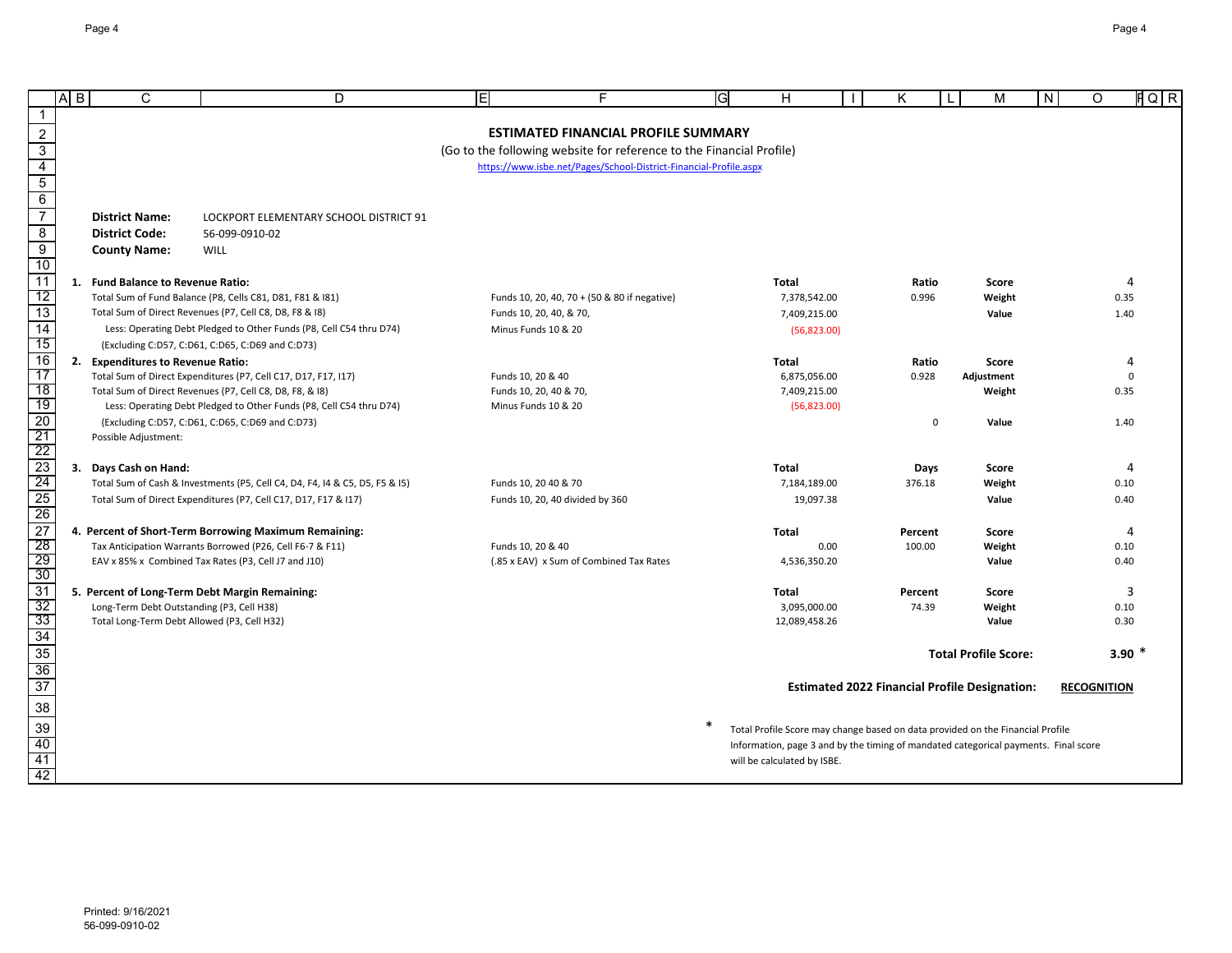#### Page 5 **BASIC FINANCIAL STATEMENTS STATEMENT OF ASSETS AND LIABILITIES ARISING FROM CASH TRANSACTIONS STATEMENT OF POSITION AS OF JUNE 30, 2021**

|                         | A                                                                                 | $\overline{B}$ | C            | $\overline{D}$          | Ε                    | F              | G                             | H                       |                     |           | K                            |
|-------------------------|-----------------------------------------------------------------------------------|----------------|--------------|-------------------------|----------------------|----------------|-------------------------------|-------------------------|---------------------|-----------|------------------------------|
|                         |                                                                                   |                |              |                         |                      |                |                               |                         |                     |           |                              |
| $\overline{1}$          | <b>ASSETS</b>                                                                     |                | (10)         | (20)                    | (30)                 | (40)           | (50)                          | (60)                    | (70)                | (80)      | (90)                         |
|                         | (Enter Whole Dollars)                                                             |                |              | <b>Operations &amp;</b> |                      |                | Municipal                     |                         |                     |           | <b>Fire Prevention &amp;</b> |
| $\overline{2}$          |                                                                                   | Acct.#         | Educational  | Maintenance             | <b>Debt Services</b> | Transportation | Retirement/Social<br>Security | <b>Capital Projects</b> | <b>Working Cash</b> | Tort      | Safety                       |
|                         |                                                                                   |                |              |                         |                      |                |                               |                         |                     |           |                              |
| $\mathsf 3$             | <b>CURRENT ASSETS (100)</b>                                                       |                |              |                         |                      |                |                               |                         |                     |           |                              |
| $\overline{4}$          | Cash (Accounts 111 through 115) <sup>1</sup>                                      |                | 5,686,040    | 705,167                 | 296,694              | 587,709        | 329,668                       | 53,477                  | 205,273             | 68,901    | 23,178                       |
| $\sqrt{5}$              | Investments                                                                       | 120            | 0            | 0                       | $\mathbf 0$          | $\mathbf 0$    | 0                             | $\mathbf 0$             | $\pmb{0}$           | $\pmb{0}$ | $\pmb{0}$                    |
| $6\phantom{1}6$         | <b>Taxes Receivable</b>                                                           | 130            |              |                         |                      |                |                               |                         |                     |           |                              |
|                         |                                                                                   |                |              |                         |                      |                |                               |                         |                     |           |                              |
| $\overline{7}$          | <b>Interfund Receivables</b>                                                      | 140            |              |                         |                      |                |                               |                         | 194,353             |           |                              |
| $\overline{\mathbf{8}}$ | Intergovernmental Accounts Receivable                                             | 150            |              |                         |                      |                |                               |                         |                     |           |                              |
| 9                       | Other Receivables                                                                 | 160            |              |                         |                      |                |                               |                         |                     |           |                              |
| 10                      | Inventory                                                                         | 170            |              |                         |                      |                |                               |                         |                     |           |                              |
| 11                      | Prepaid Items                                                                     | 180            |              |                         |                      |                |                               |                         |                     |           |                              |
| 12                      | Other Current Assets (Describe & Itemize)                                         | 190            |              |                         |                      |                |                               |                         |                     |           |                              |
| 13                      | <b>Total Current Assets</b>                                                       |                | 5,686,040    | 705,167                 | 296,694              | 587,709        | 329,668                       | 53,477                  | 399,626             | 68,901    | 23,178                       |
|                         |                                                                                   |                |              |                         |                      |                |                               |                         |                     |           |                              |
| 14                      | <b>CAPITAL ASSETS (200)</b>                                                       |                |              |                         |                      |                |                               |                         |                     |           |                              |
| 15                      | Works of Art & Historical Treasures                                               | 210            |              |                         |                      |                |                               |                         |                     |           |                              |
| 16                      | Land                                                                              | 220            |              |                         |                      |                |                               |                         |                     |           |                              |
| 17                      | <b>Building &amp; Building Improvements</b>                                       | 230            |              |                         |                      |                |                               |                         |                     |           |                              |
| 18                      | Site Improvements & Infrastructure                                                | 240            |              |                         |                      |                |                               |                         |                     |           |                              |
| 19                      | Capitalized Equipment                                                             | 250            |              |                         |                      |                |                               |                         |                     |           |                              |
|                         |                                                                                   |                |              |                         |                      |                |                               |                         |                     |           |                              |
| 20                      | <b>Construction in Progress</b>                                                   | 260            |              |                         |                      |                |                               |                         |                     |           |                              |
| 21                      | Amount Available in Debt Service Funds                                            | 340            |              |                         |                      |                |                               |                         |                     |           |                              |
| 22                      | Amount to be Provided for Payment on Long-Term Debt                               | 350            |              |                         |                      |                |                               |                         |                     |           |                              |
| 23                      | <b>Total Capital Assets</b>                                                       |                |              |                         |                      |                |                               |                         |                     |           |                              |
| 24                      | <b>CURRENT LIABILITIES (400)</b>                                                  |                |              |                         |                      |                |                               |                         |                     |           |                              |
| 25                      | <b>Interfund Payables</b>                                                         | 410            |              |                         | 150,569              |                |                               |                         |                     | 43,784    |                              |
|                         |                                                                                   |                |              |                         |                      |                |                               |                         |                     |           |                              |
| 26                      | Intergovernmental Accounts Payable                                                | 420            |              |                         |                      |                |                               |                         |                     |           |                              |
| 27                      | Other Payables                                                                    | 430            |              |                         |                      |                |                               |                         |                     |           |                              |
| 28                      | Contracts Payable                                                                 | 440            |              |                         |                      |                |                               |                         |                     |           |                              |
| 29                      | Loans Payable                                                                     | 460            |              |                         |                      |                |                               |                         |                     |           |                              |
| 30                      | Salaries & Benefits Payable                                                       | 470            |              |                         |                      |                |                               |                         |                     |           |                              |
| 31                      | Payroll Deductions & Withholdings                                                 | 480            |              |                         |                      |                |                               |                         |                     |           |                              |
| 32                      | Deferred Revenues & Other Current Liabilities                                     | 490            |              |                         |                      |                |                               |                         |                     |           |                              |
|                         |                                                                                   |                |              |                         |                      |                |                               |                         |                     |           |                              |
| 33                      | Due to Activity Fund Organizations                                                | 493            |              |                         |                      |                |                               |                         |                     |           |                              |
| 34                      | <b>Total Current Liabilities</b>                                                  |                | $\mathbf 0$  | $\mathbf{0}$            | 150,569              | $\mathbf 0$    | $\overline{0}$                | $\mathbf{O}$            | $\mathbf{0}$        | 43,784    | $\mathbf{0}$                 |
| 35                      | <b>LONG-TERM LIABILITIES (500)</b>                                                |                |              |                         |                      |                |                               |                         |                     |           |                              |
| 36                      | Long-Term Debt Payable (General Obligation, Revenue, Other)                       | 511            |              |                         |                      |                |                               |                         |                     |           |                              |
| 37                      | <b>Total Long-Term Liabilities</b>                                                |                |              |                         |                      |                |                               |                         |                     |           |                              |
|                         |                                                                                   |                |              |                         |                      |                |                               |                         |                     |           |                              |
| 38                      | <b>Reserved Fund Balance</b>                                                      | 714            |              |                         |                      |                |                               |                         |                     |           |                              |
| 39                      | Unreserved Fund Balance                                                           | 730            | 5,686,040    | 705,167                 | 146,125              | 587,709        | 329,668                       | 53,477                  | 399,626             | 25,117    | 23,178                       |
| 40                      | Investment in General Fixed Assets                                                |                |              |                         |                      |                |                               |                         |                     |           |                              |
| 41                      | <b>Total Liabilities and Fund Balance</b>                                         |                | 5,686,040    | 705,167                 | 296,694              | 587,709        | 329,668                       | 53,477                  | 399,626             | 68,901    | 23,178                       |
| 42                      |                                                                                   |                |              |                         |                      |                |                               |                         |                     |           |                              |
| 43                      | <b>ASSETS /LIABILITIES for Student Activity Funds</b>                             |                |              |                         |                      |                |                               |                         |                     |           |                              |
| 44                      | <b>CURRENT ASSETS (100) for Student Activity Funds</b>                            |                |              |                         |                      |                |                               |                         |                     |           |                              |
| 45                      | Student Activity Fund Cash and Investments                                        | 126            | 66,315       |                         |                      |                |                               |                         |                     |           |                              |
| 46                      | <b>Total Student Activity Current Assets For Student Activity Funds</b>           |                | 66,315       |                         |                      |                |                               |                         |                     |           |                              |
| 47                      | <b>CURRENT LIABILITIES (400) For Student Activity Funds</b>                       |                |              |                         |                      |                |                               |                         |                     |           |                              |
| 48                      | Total Current Liabilities For Student Activity Funds                              |                | $\mathbf 0$  |                         |                      |                |                               |                         |                     |           |                              |
| 49                      | Reserved Student Activity Fund Balance For Student Activity Funds                 | 715            |              |                         |                      |                |                               |                         |                     |           |                              |
|                         |                                                                                   |                | 66,315       |                         |                      |                |                               |                         |                     |           |                              |
| 51                      | 50 Total Student Activity Liabilities and Fund Balance For Student Activity Funds |                | 66,315       |                         |                      |                |                               |                         |                     |           |                              |
|                         |                                                                                   |                |              |                         |                      |                |                               |                         |                     |           |                              |
| 52                      | <b>Total ASSETS /LIABILITIES District with Student Activity Funds</b>             |                |              |                         |                      |                |                               |                         |                     |           |                              |
| 53                      | <b>Total Current Assets District with Student Activity Funds</b>                  |                | 5,752,355    | 705,167                 | 296,694              | 587,709        | 329,668                       | 53,477                  | 399,626             | 68,901    | 23,178                       |
| 54                      | <b>Total Capital Assets District with Student Activity Funds</b>                  |                |              |                         |                      |                |                               |                         |                     |           |                              |
|                         | <b>CURRENT LIABILITIES (400) District with Student Activity Funds</b>             |                |              |                         |                      |                |                               |                         |                     |           |                              |
| 55                      |                                                                                   |                |              |                         |                      |                |                               |                         |                     |           |                              |
| 56                      | <b>Total Current Liabilities District with Student Activity Funds</b>             |                | $\mathbf{0}$ | $\overline{0}$          | 150,569              | $\mathbf 0$    | $\circ$                       | $\mathbf{0}$            | $\circ$             | 43,784    | $\mathbf{0}$                 |
| 57                      | LONG-TERM LIABILITIES (500) District with Student Activity Funds                  |                |              |                         |                      |                |                               |                         |                     |           |                              |
|                         |                                                                                   |                |              |                         |                      |                |                               |                         |                     |           |                              |
| 58                      | <b>Total Long-Term Liabilities District with Student Activity Funds</b>           |                |              |                         |                      |                |                               |                         |                     |           |                              |
| 59                      | Reserved Fund Balance District with Student Activity Funds                        | 714            | 66,315       | $\mathbf 0$             | $\mathbf{0}$         | $\mathbf{0}$   | $\mathbf{0}$                  | $\mathbf 0$             | $\mathbf{0}$        | $\Omega$  | $\mathbf{0}$                 |
| 60                      | Unreserved Fund Balance District with Student Activity Funds                      | 730            | 5,686,040    | 705,167                 | 146,125              | 587,709        | 329,668                       | 53,477                  | 399,626             | 25,117    | 23,178                       |
| 61                      | Investment in General Fixed Assets District with Student Activity Funds           |                |              |                         |                      |                |                               |                         |                     |           |                              |
| 62                      | <b>Total Liabilities and Fund Balance District with Student Activity Funds</b>    |                | 5,752,355    | 705,167                 | 296,694              | 587,709        | 329.668                       | 53,477                  | 399,626             | 68.901    | 23,178                       |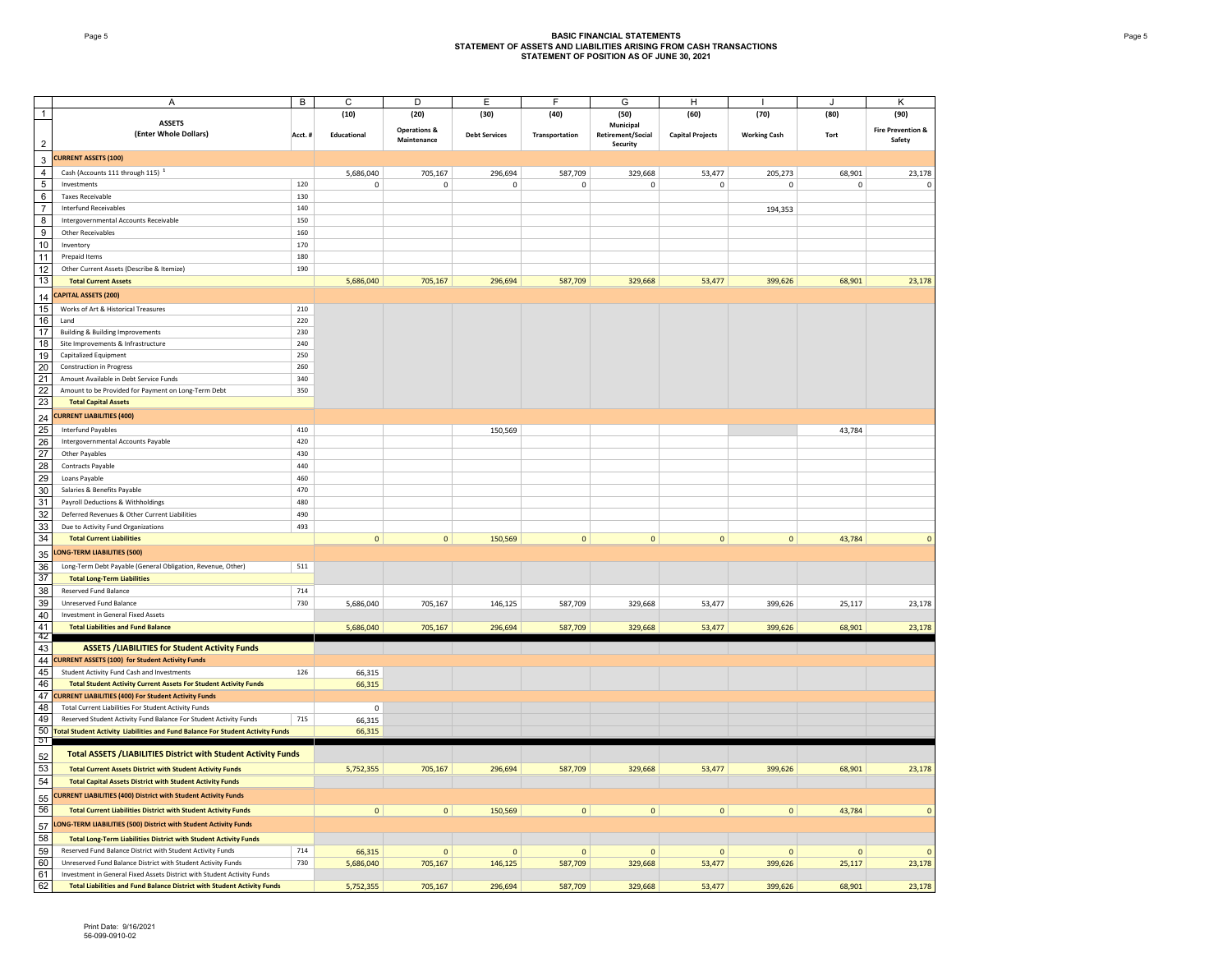|                |                                                                                   | в      |                    |                             | N                        |
|----------------|-----------------------------------------------------------------------------------|--------|--------------------|-----------------------------|--------------------------|
| 1              |                                                                                   |        |                    | <b>Account Groups</b>       |                          |
|                | <b>ASSETS</b>                                                                     |        |                    |                             |                          |
|                | (Enter Whole Dollars)                                                             | Acct.# | <b>Agency Fund</b> | <b>General Fixed Assets</b> | <b>General Long-Term</b> |
| $\overline{2}$ |                                                                                   |        |                    |                             | Debt                     |
|                |                                                                                   |        |                    |                             |                          |
| 3              | <b>CURRENT ASSETS (100)</b>                                                       |        |                    |                             |                          |
| 4              | Cash (Accounts 111 through 115) <sup>1</sup>                                      |        |                    |                             |                          |
| 5              | Investments                                                                       | 120    |                    |                             |                          |
|                |                                                                                   |        |                    |                             |                          |
| 6              | <b>Taxes Receivable</b>                                                           | 130    |                    |                             |                          |
| $\overline{7}$ | <b>Interfund Receivables</b>                                                      | 140    |                    |                             |                          |
| 8              | Intergovernmental Accounts Receivable                                             | 150    |                    |                             |                          |
|                |                                                                                   |        |                    |                             |                          |
| 9              | Other Receivables                                                                 | 160    |                    |                             |                          |
| 10             | Inventory                                                                         | 170    |                    |                             |                          |
| 11             | Prepaid Items                                                                     | 180    |                    |                             |                          |
| 12             | Other Current Assets (Describe & Itemize)                                         | 190    |                    |                             |                          |
|                |                                                                                   |        |                    |                             |                          |
| 13             | <b>Total Current Assets</b>                                                       |        | $\Omega$           |                             |                          |
| 14             | CAPITAL ASSETS (200)                                                              |        |                    |                             |                          |
|                |                                                                                   |        |                    |                             |                          |
| 15             | Works of Art & Historical Treasures                                               | 210    |                    |                             |                          |
| 16             | Land                                                                              | 220    |                    | 40,960                      |                          |
| 17             | <b>Building &amp; Building Improvements</b>                                       | 230    |                    | 10,951,430                  |                          |
| 18             | Site Improvements & Infrastructure                                                | 240    |                    |                             |                          |
|                |                                                                                   |        |                    | 1,575,497                   |                          |
| 19             | Capitalized Equipment                                                             | 250    |                    | 1,578,253                   |                          |
| 20             | <b>Construction in Progress</b>                                                   | 260    |                    |                             |                          |
| 21             | Amount Available in Debt Service Funds                                            | 340    |                    |                             | 296,694                  |
| 22             | Amount to be Provided for Payment on Long-Term Debt                               | 350    |                    |                             |                          |
|                |                                                                                   |        |                    |                             | 2,798,306                |
| 23             | <b>Total Capital Assets</b>                                                       |        |                    | 14,146,140                  | 3,095,000                |
| 24             | <b>CURRENT LIABILITIES (400)</b>                                                  |        |                    |                             |                          |
|                |                                                                                   |        |                    |                             |                          |
| 25             | <b>Interfund Pavables</b>                                                         | 410    |                    |                             |                          |
| 26             | Intergovernmental Accounts Payable                                                | 420    |                    |                             |                          |
| 27             | Other Payables                                                                    | 430    |                    |                             |                          |
| 28             |                                                                                   | 440    |                    |                             |                          |
|                | Contracts Payable                                                                 |        |                    |                             |                          |
| 29             | Loans Payable                                                                     | 460    |                    |                             |                          |
| 30             | Salaries & Benefits Payable                                                       | 470    |                    |                             |                          |
| 31             | Payroll Deductions & Withholdings                                                 | 480    |                    |                             |                          |
|                |                                                                                   |        |                    |                             |                          |
| 32             | Deferred Revenues & Other Current Liabilities                                     | 490    |                    |                             |                          |
| 33             | Due to Activity Fund Organizations                                                | 493    | 0                  |                             |                          |
| 34             | <b>Total Current Liabilities</b>                                                  |        | 0                  |                             |                          |
|                |                                                                                   |        |                    |                             |                          |
| 35             | LONG-TERM LIABILITIES (500)                                                       |        |                    |                             |                          |
| 36             | Long-Term Debt Payable (General Obligation, Revenue, Other)                       | 511    |                    |                             | 3,095,000                |
| 37             |                                                                                   |        |                    |                             |                          |
|                | <b>Total Long-Term Liabilities</b>                                                |        |                    |                             | 3,095,000                |
| 38             | <b>Reserved Fund Balance</b>                                                      | 714    |                    |                             |                          |
| 39             | Unreserved Fund Balance                                                           | 730    |                    |                             |                          |
| 40             | <b>Investment in General Fixed Assets</b>                                         |        |                    | 14,146,140                  |                          |
|                |                                                                                   |        |                    |                             |                          |
| 41             | <b>Total Liabilities and Fund Balance</b>                                         |        | $\Omega$           | 14,146,140                  | 3,095,000                |
| 42             |                                                                                   |        |                    |                             |                          |
| 43             | <b>ASSETS /LIABILITIES for Student Activity Funds</b>                             |        |                    |                             |                          |
| 44             | <b>CURRENT ASSETS (100) for Student Activity Funds</b>                            |        |                    |                             |                          |
| 45             | Student Activity Fund Cash and Investments                                        | 126    |                    |                             |                          |
|                |                                                                                   |        |                    |                             |                          |
| 46             | <b>Total Student Activity Current Assets For Student Activity Funds</b>           |        |                    |                             |                          |
| 47             | <b>CURRENT LIABILITIES (400) For Student Activity Funds</b>                       |        |                    |                             |                          |
| 48             | Total Current Liabilities For Student Activity Funds                              |        |                    |                             |                          |
|                |                                                                                   | 715    |                    |                             |                          |
| 49             | Reserved Student Activity Fund Balance For Student Activity Funds                 |        |                    |                             |                          |
|                | 50 Total Student Activity Liabilities and Fund Balance For Student Activity Funds |        |                    |                             |                          |
| 51             |                                                                                   |        |                    |                             |                          |
|                | <b>Total ASSETS /LIABILITIES District with Student Activity Funds</b>             |        |                    |                             |                          |
| 52             |                                                                                   |        |                    |                             |                          |
| 53             | <b>Total Current Assets District with Student Activity Funds</b>                  |        | $\Omega$           |                             |                          |
| 54             | <b>Total Capital Assets District with Student Activity Funds</b>                  |        |                    | 14,146,140                  | 3,095,000                |
|                |                                                                                   |        |                    |                             |                          |
| 55             | <b>CURRENT LIABILITIES (400) District with Student Activity Funds</b>             |        |                    |                             |                          |
| 56             | <b>Total Current Liabilities District with Student Activity Funds</b>             |        | $\mathsf{o}\,$     |                             |                          |
|                |                                                                                   |        |                    |                             |                          |
| 57             | LONG-TERM LIABILITIES (500) District with Student Activity Funds                  |        |                    |                             |                          |
| 58             | <b>Total Long-Term Liabilities District with Student Activity Funds</b>           |        |                    |                             | 3,095,000                |
|                |                                                                                   |        |                    |                             |                          |
| 59             | Reserved Fund Balance District with Student Activity Funds                        | 714    | $\mathbf{0}$       |                             |                          |
| 60             | Unreserved Fund Balance District with Student Activity Funds                      | 730    | $\Omega$           |                             |                          |
| 61             | Investment in General Fixed Assets District with Student Activity Funds           |        |                    | 14,146,140                  |                          |
| 62             | <b>Total Liabilities and Fund Balance District with Student Activity Funds</b>    |        | $\pmb{\mathsf{O}}$ | 14,146,140                  | 3,095,000                |
|                |                                                                                   |        |                    |                             |                          |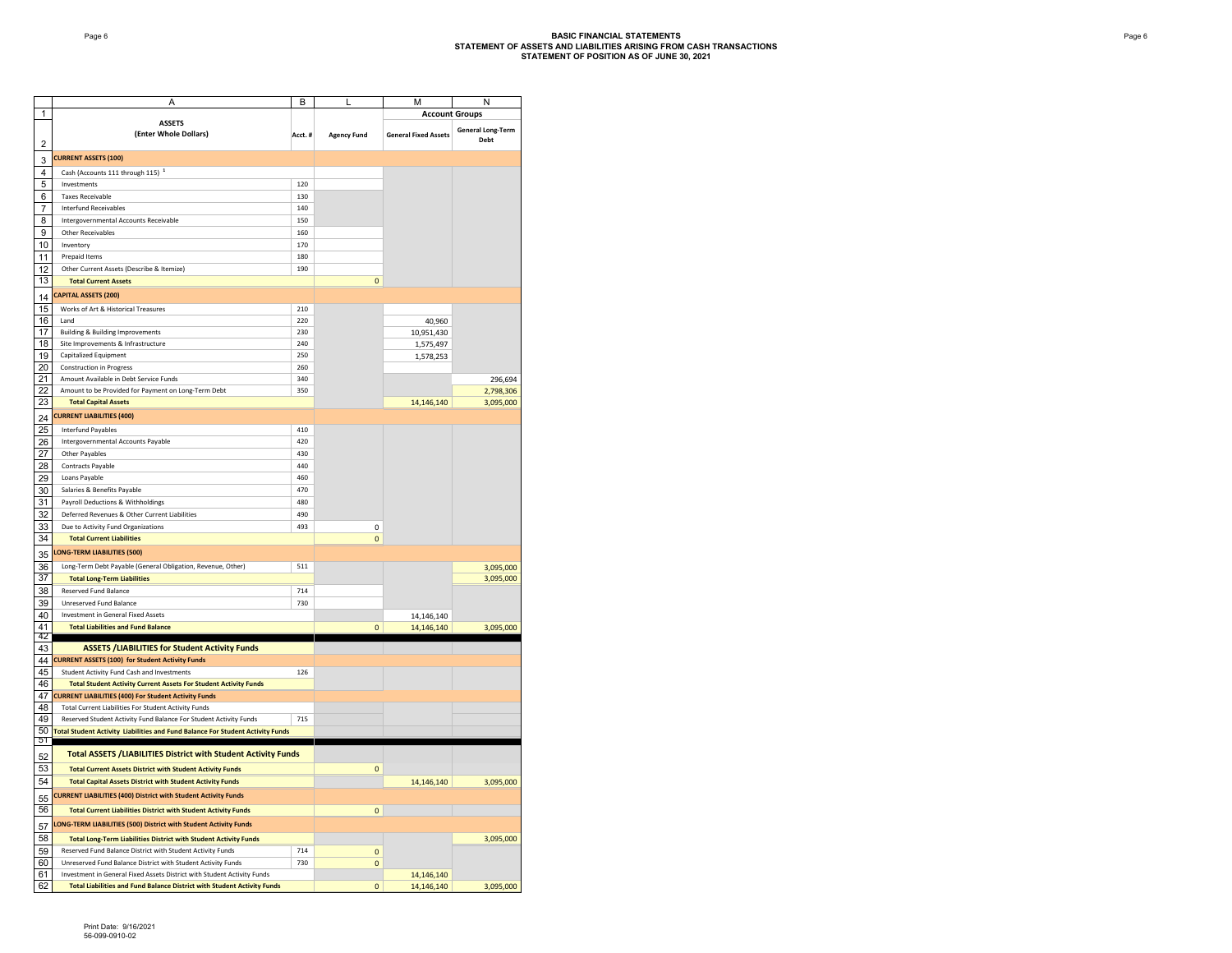### **Page 7 BASIC FINANCIAL STATEMENT STATEMENT OF REVENUES RECEIVED/REVENUES, EXPENDITURES/DISBURSED/EXPENDITURES, OTHER SOURCES (USES) AND CHANGES IN FUND BALANCE ALL FUNDS - FOR THE YEAR ENDING JUNE 30, 2021**

|                 | Α                                                                                              | $\overline{B}$ | $\overline{c}$ | $\overline{D}$                         | Ε                    |                | G                                                 | Η                       |                     |              | Κ                                      |
|-----------------|------------------------------------------------------------------------------------------------|----------------|----------------|----------------------------------------|----------------------|----------------|---------------------------------------------------|-------------------------|---------------------|--------------|----------------------------------------|
| $\mathbf{1}$    |                                                                                                |                | (10)           | (20)                                   | (30)                 | (40)           | (50)                                              | (60)                    | (70)                | (80)         | (90)                                   |
| $\overline{2}$  | Description<br>(Enter Whole Dollars)                                                           | Acct#          | Educational    | <b>Operations &amp;</b><br>Maintenance | <b>Debt Services</b> | Transportation | Municipal<br><b>Retirement/Social</b><br>Security | <b>Capital Projects</b> | <b>Working Cash</b> | Tort         | <b>Fire Prevention &amp;</b><br>Safety |
| $\mathbf{3}$    | <b>RECEIPTS/REVENUES</b>                                                                       |                |                |                                        |                      |                |                                                   |                         |                     |              |                                        |
|                 | <b>LOCAL SOURCES</b>                                                                           | 1000           |                |                                        |                      |                |                                                   |                         |                     |              |                                        |
| $\overline{4}$  |                                                                                                | 2000           | 4,409,938      | 869,221                                | 534,421              | 143,500        | 215,985                                           | $\mathbf{0}$            | 10,645              | 54,906       | 4,816                                  |
| $\overline{5}$  | FLOW-THROUGH RECEIPTS/REVENUES FROM ONE DISTRICT TO ANOTHER DISTRICT                           |                | 37,723         | $\Omega$                               |                      | $\mathbf 0$    | $\mathbf{0}$                                      |                         |                     |              |                                        |
| $\,6\,$         | <b>STATE SOURCES</b>                                                                           | 3000           | 1,225,496      | 38,714                                 | $\mathbf 0$          | 131,899        | 6,103                                             | $\mathbf{0}$            | $\mathbf{0}$        | 1,016        | $\mathbf 0$                            |
| $\overline{7}$  | <b>FEDERAL SOURCES</b>                                                                         | 4000           | 598,902        | $\Omega$                               | $\mathbf{0}$         | $\Omega$       | 14,742                                            | $\mathbf{0}$            | $\Omega$            | $\mathbf{0}$ | $\Omega$                               |
| $\infty$        | <b>Total Direct Receipts/Revenues</b>                                                          |                | 6,272,059      | 907,935                                | 534,421              | 275,399        | 236,830                                           | $\mathbf{0}$            | 10,645              | 55,922       | 4,816                                  |
| 9               | Receipts/Revenues for "On Behalf" Payments                                                     | 3998           | 2,858,831      |                                        |                      |                |                                                   |                         |                     |              |                                        |
| 10              | <b>Total Receipts/Revenues</b>                                                                 |                | 9,130,890      | 907,935                                | 534,421              | 275,399        | 236,830                                           | $\mathbf{0}$            | 10,645              | 55,922       | 4,816                                  |
| 11              | DISBURSEMENTS/EXPENDITURES                                                                     |                |                |                                        |                      |                |                                                   |                         |                     |              |                                        |
| 12              | Instruction                                                                                    | 1000           | 3,423,628      |                                        |                      |                | 53,993                                            |                         |                     | $\Omega$     |                                        |
|                 | 13 Support Services                                                                            | 2000           |                |                                        |                      |                |                                                   |                         |                     |              | $\Omega$                               |
|                 |                                                                                                | 3000           | 1,826,628      | 785,223                                |                      | 4,004          | 146,573                                           | $\mathbf{0}$            |                     | 60,836       |                                        |
|                 | 14 Community Services                                                                          |                | 12,491         | $\Omega$                               |                      | $\mathbf 0$    | 934                                               |                         |                     | $\Omega$     |                                        |
| 15 <sub>1</sub> | Payments to Other Districts & Governmental Units                                               | 4000           | 671,721        | $\Omega$                               | $\mathbf 0$          | 151,361        | $\mathbf 0$                                       | $\mathbf{0}$            |                     | $\mathbf{0}$ | $\Omega$                               |
| 16              | <b>Debt Service</b>                                                                            | 5000           | $\Omega$       | $\mathbf{0}$                           | 600,756              | $\Omega$       | $\mathbf{0}$                                      |                         |                     | $\mathbf{0}$ | $\Omega$                               |
| 17              | <b>Total Direct Disbursements/Expenditures</b>                                                 |                | 5,934,468      | 785,223                                | 600,756              | 155,365        | 201,500                                           | $\mathbf{0}$            |                     | 60,836       | $\mathbf{0}$                           |
| 18              | Disbursements/Expenditures for "On Behalf" Payments <sup>2</sup>                               | 4180           | 2,858,831      | $\mathbf{0}$                           | $\mathbf{0}$         | $\mathbf{0}$   | $\mathbf{0}$                                      | $\mathbf{0}$            |                     | $\mathbf{0}$ | $\mathbf{0}$                           |
| 19              | <b>Total Disbursements/Expenditures</b>                                                        |                | 8,793,299      | 785,223                                | 600,756              | 155,365        | 201,500                                           | $\mathbf{0}$            |                     | 60,836       | $\mathbf 0$                            |
| 20              | <b>Excess of Direct Receipts/Revenues Over (Under) Direct Disbursements/Expenditures</b> 3     |                | 337,591        | 122,712                                | (66, 335)            | 120,034        | 35,330                                            | $\mathbf{0}$            | 10,645              | (4, 914)     | 4,816                                  |
| 21              | <b>OTHER SOURCES/USES OF FUNDS</b>                                                             |                |                |                                        |                      |                |                                                   |                         |                     |              |                                        |
| 22              | OTHER SOURCES OF FUNDS (7000)                                                                  |                |                |                                        |                      |                |                                                   |                         |                     |              |                                        |
| 23              | PERMANENT TRANSFER FROM VARIOUS FUNDS                                                          |                |                |                                        |                      |                |                                                   |                         |                     |              |                                        |
| 24              | Abolishment of the Working Cash Fund 12                                                        | 7110           | $\mathsf 0$    |                                        |                      |                |                                                   |                         |                     |              |                                        |
| 25              | Abatement of the Working Cash Fund <sup>12</sup>                                               | 7110           | $\mathsf 0$    | $\mathsf 0$                            | $\mathbf 0$          | $\mathsf 0$    | $\mathsf 0$                                       | $\Omega$                |                     | 14,600       |                                        |
| 26              | Transfer of Working Cash Fund Interest                                                         | 7120           | $\mathsf 0$    | $\mathsf 0$                            | $\mathsf 0$          | $\mathsf 0$    | $\mathsf 0$                                       | 0                       |                     | 0            |                                        |
| 27              | Transfer Among Funds                                                                           | 7130           | $\mathbf 0$    | $\mathbf 0$                            |                      | $\mathbf 0$    |                                                   |                         |                     |              |                                        |
| 28              | Transfer of Interest                                                                           | 7140           | $\Omega$       | $\mathbf 0$                            | $\Omega$             |                |                                                   |                         |                     |              |                                        |
| 29              | Transfer from Capital Project Fund to O&M Fund                                                 | 7150           |                |                                        |                      |                |                                                   |                         |                     |              |                                        |
|                 |                                                                                                | 7160           |                |                                        |                      |                |                                                   |                         |                     |              |                                        |
| 30              | Transfer of Excess Fire Prevention & Safety Tax and Interest Proceeds to O&M Fund <sup>4</sup> |                |                |                                        |                      |                |                                                   |                         |                     |              |                                        |
|                 | Transfer to Excess Fire Prevention & Safety Bond and Interest Proceeds to Debt Service         | 7170           |                |                                        |                      |                |                                                   |                         |                     |              |                                        |
| 31              | Fund <sup>5</sup>                                                                              |                |                |                                        |                      |                |                                                   |                         |                     |              |                                        |
| 32              | SALE OF BONDS (7200)                                                                           |                |                |                                        |                      |                |                                                   |                         |                     |              |                                        |
| 33              | Principal on Bonds Sold                                                                        | 7210           | $\mathbf 0$    | $\mathbf 0$                            | $\mathbf{0}$         | $\mathbf 0$    |                                                   | $\mathbf 0$             | $\mathbf 0$         | $\mathbf{0}$ |                                        |
| 34              | Premium on Bonds Sold                                                                          | 7220           |                |                                        |                      |                |                                                   |                         |                     |              |                                        |
| 35              | Accrued Interest on Bonds Sold                                                                 | 7230           |                |                                        |                      |                |                                                   |                         |                     |              |                                        |
| 36              | Sale or Compensation for Fixed Assets <sup>o</sup>                                             | 7300           |                |                                        |                      |                |                                                   |                         |                     |              |                                        |
| $\overline{37}$ | Transfer to Debt Service to Pay Principal on Capital Leases                                    | 7400           |                |                                        | $\mathbf{0}$         |                |                                                   |                         |                     |              |                                        |
| 38              | Transfer to Debt Service to Pay Interest on Capital Leases                                     | 7500           |                |                                        | $\mathbf 0$          |                |                                                   |                         |                     |              |                                        |
| 39              | Transfer to Debt Service to Pay Principal on Revenue Bonds                                     | 7600           |                |                                        | 50,000               |                |                                                   |                         |                     |              |                                        |
| 40              | Transfer to Debt Service Fund to Pay Interest on Revenue Bonds                                 | 7700           |                |                                        | 6,823                |                |                                                   |                         |                     |              |                                        |
| 41              | Transfer to Capital Projects Fund                                                              | 7800           |                |                                        |                      |                |                                                   | $\mathbf{0}$            |                     |              |                                        |
| 42<br>43        | <b>ISBE Loan Proceeds</b><br>Other Sources Not Classified Elsewhere                            | 7900<br>7990   |                |                                        |                      |                |                                                   |                         |                     |              |                                        |
| 44              | <b>Total Other Sources of Funds</b>                                                            |                | $\mathbf 0$    | $\mathbf{0}$                           | 56,823               | $\mathbf{0}$   | $\mathbf{0}$                                      | $\mathbf{0}$            | $\mathbf{0}$        | 14,600       | $\Omega$                               |
|                 |                                                                                                |                |                |                                        |                      |                |                                                   |                         |                     |              |                                        |
| 45              | OTHER USES OF FUNDS (8000)                                                                     |                |                |                                        |                      |                |                                                   |                         |                     |              |                                        |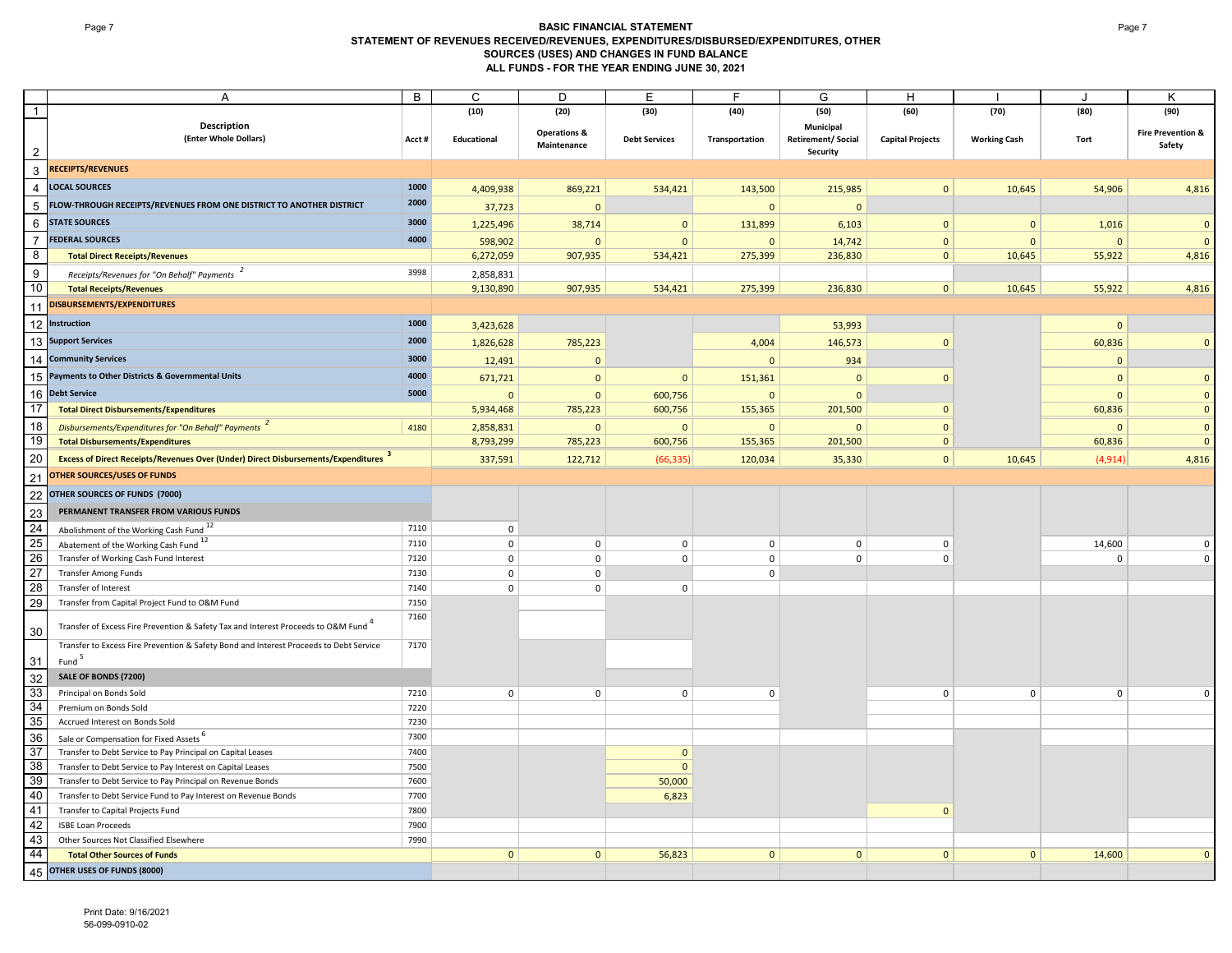### Page 8 **BASIC FINANCIAL STATEMENT STATEMENT OF REVENUES RECEIVED/REVENUES, EXPENDITURES/DISBURSED/EXPENDITURES, OTHER SOURCES (USES) AND CHANGES IN FUND BALANCE ALL FUNDS - FOR THE YEAR ENDING JUNE 30, 2021**

|                 | Α                                                                                            | B     | $\mathsf C$  | D                                      | Е                    | F              | G                        | H                       |                     |              | Κ                                      |
|-----------------|----------------------------------------------------------------------------------------------|-------|--------------|----------------------------------------|----------------------|----------------|--------------------------|-------------------------|---------------------|--------------|----------------------------------------|
| $\overline{1}$  |                                                                                              |       | (10)         | (20)                                   | (30)                 | (40)           | (50)                     | (60)                    | (70)                | (80)         | (90)                                   |
|                 | Description                                                                                  |       |              |                                        |                      |                | Municipal                |                         |                     |              |                                        |
|                 | (Enter Whole Dollars)                                                                        | Acct# | Educational  | <b>Operations &amp;</b><br>Maintenance | <b>Debt Services</b> | Transportation | <b>Retirement/Social</b> | <b>Capital Projects</b> | <b>Working Cash</b> | Tort         | <b>Fire Prevention &amp;</b><br>Safety |
| $\overline{2}$  |                                                                                              |       |              |                                        |                      |                | Security                 |                         |                     |              |                                        |
| 46              | PERMANENT TRANSFER TO VARIOUS OTHER FUNDS (8100)                                             |       |              |                                        |                      |                |                          |                         |                     |              |                                        |
| 47              | Abolishment or Abatement of the Working Cash Fund 12                                         | 8110  |              |                                        |                      |                |                          |                         | 14,600              |              |                                        |
|                 |                                                                                              |       |              |                                        |                      |                |                          |                         |                     |              |                                        |
| 48              | Transfer of Working Cash Fund Interest 12                                                    | 8120  |              |                                        |                      |                |                          |                         | $\Omega$            |              |                                        |
| 49              | <b>Transfer Among Funds</b>                                                                  | 8130  | $\mathbf 0$  | $\mathbf 0$                            |                      | $\mathbf 0$    |                          |                         |                     |              |                                        |
| 50              | Transfer of Interest                                                                         | 8140  |              |                                        |                      |                |                          |                         |                     |              |                                        |
| 51              | Transfer from Capital Project Fund to O&M Fund                                               | 8150  |              |                                        |                      |                |                          | $\Omega$                |                     |              |                                        |
| 52              | Transfer of Excess Fire Prevention & Safety Tax & Interest Proceeds to O&M Fund <sup>4</sup> | 8160  |              |                                        |                      |                |                          |                         |                     |              |                                        |
|                 | Transfer of Excess Fire Prevention & Safety Bond and Interest Proceeds to Debt Service       | 8170  |              |                                        |                      |                |                          |                         |                     |              |                                        |
| 53              | Fund <sup>5</sup>                                                                            |       |              |                                        |                      |                |                          |                         |                     |              |                                        |
| 54              | Taxes Pledged to Pay Principal on Capital Leases                                             | 8410  |              |                                        |                      |                |                          |                         |                     |              |                                        |
| 55              | Grants/Reimbursements Pledged to Pay Principal on Capital Leases                             | 8420  |              |                                        |                      |                |                          |                         |                     |              |                                        |
| 56              | Other Revenues Pledged to Pay Principal on Capital Leases                                    | 8430  | $\mathbf 0$  | $\Omega$                               |                      |                |                          |                         |                     |              |                                        |
| 57              | Fund Balance Transfers Pledged to Pay Principal on Capital Leases                            | 8440  |              |                                        |                      |                |                          |                         |                     |              |                                        |
| 58              | Taxes Pledged to Pay Interest on Capital Leases                                              | 8510  |              |                                        |                      |                |                          |                         |                     |              |                                        |
| 59              |                                                                                              | 8520  |              |                                        |                      |                |                          |                         |                     |              |                                        |
|                 | Grants/Reimbursements Pledged to Pay Interest on Capital Leases                              |       |              |                                        |                      |                |                          |                         |                     |              |                                        |
| 60              | Other Revenues Pledged to Pay Interest on Capital Leases                                     | 8530  |              |                                        |                      |                |                          |                         |                     |              |                                        |
| 61              | Fund Balance Transfers Pledged to Pay Interest on Capital Leases                             | 8540  |              |                                        |                      |                |                          |                         |                     |              |                                        |
| 62              | Taxes Pledged to Pay Principal on Revenue Bonds                                              | 8610  | $\mathbf 0$  | $\pmb{0}$                              |                      |                |                          |                         |                     |              |                                        |
| 63              | Grants/Reimbursements Pledged to Pay Principal on Revenue Bonds                              | 8620  |              |                                        |                      |                |                          |                         |                     |              |                                        |
| 64              | Other Revenues Pledged to Pay Principal on Revenue Bonds                                     | 8630  | $\mathbf 0$  | 50,000                                 |                      |                |                          |                         |                     |              |                                        |
| 65              | Fund Balance Transfers Pledged to Pay Principal on Revenue Bonds                             | 8640  |              |                                        |                      |                |                          |                         |                     |              |                                        |
| 66              | Taxes Pledged to Pay Interest on Revenue Bonds                                               | 8710  |              |                                        |                      |                |                          |                         |                     |              |                                        |
| 67              | Grants/Reimbursements Pledged to Pay Interest on Revenue Bonds                               | 8720  |              |                                        |                      |                |                          |                         |                     |              |                                        |
| 68              | Other Revenues Pledged to Pay Interest on Revenue Bonds                                      | 8730  | $\mathbf 0$  | 6,823                                  |                      |                |                          |                         |                     |              |                                        |
| 69              | Fund Balance Transfers Pledged to Pay Interest on Revenue Bonds                              | 8740  |              |                                        |                      |                |                          |                         |                     |              |                                        |
|                 | Taxes Transferred to Pay for Capital Projects                                                | 8810  |              |                                        |                      |                |                          |                         |                     |              |                                        |
| $\frac{70}{71}$ | Grants/Reimbursements Pledged to Pay for Capital Projects                                    | 8820  |              |                                        |                      |                |                          |                         |                     |              |                                        |
| 72              | Other Revenues Pledged to Pay for Capital Projects                                           | 8830  |              |                                        |                      |                |                          |                         |                     |              |                                        |
| 73              | Fund Balance Transfers Pledged to Pay for Capital Projects                                   | 8840  |              |                                        |                      |                |                          |                         |                     |              |                                        |
| 74              | Transfer to Debt Service Fund to Pay Principal on ISBE Loans                                 | 8910  | $\mathbf 0$  | $\mathbf 0$                            |                      |                |                          |                         |                     |              |                                        |
| 75              | Other Uses Not Classified Elsewhere                                                          | 8990  | $\mathbf 0$  | $\mathbf 0$                            | $\mathbf 0$          | $\mathsf{o}$   | $\mathsf{O}$             | $\mathsf 0$             | $\mathbf 0$         | $\mathbf 0$  | $\mathbf 0$                            |
| 76              | <b>Total Other Uses of Funds</b>                                                             |       | $\mathbf{0}$ | 56,823                                 | $\mathbf{0}$         | $\mathbf 0$    | $\mathbf{0}$             | $\mathbf 0$             | 14,600              | $\mathbf{0}$ | $\overline{0}$                         |
| 77              | <b>Total Other Sources/Uses of Funds</b>                                                     |       | $\mathbf 0$  | (56, 823)                              | 56,823               | $\mathbf{0}$   | $\mathbf{0}$             | $\mathbf 0$             | (14,600)            | 14,600       | $\overline{0}$                         |
|                 | Excess of Receipts/Revenues and Other Sources of Funds (Over/Under)                          |       |              |                                        |                      |                |                          |                         |                     |              |                                        |
| 78              | Expenditures/Disbursements and Other Uses of Funds                                           |       | 337,591      | 65,889                                 | (9, 512)             | 120,034        | 35,330                   | $\mathbf 0$             | (3, 955)            | 9,686        | 4,816                                  |
| 79              | Fund Balances without Student Activity Funds - July 1, 2020                                  |       | 5,348,449    | 639,278                                | 155,637              | 467,675        | 294,338                  | 53,477                  | 403,581             | 15,431       | 18,362                                 |
| 80              | Other Changes in Fund Balances - Increases (Decreases) (Describe & Itemize)                  |       |              |                                        |                      |                |                          |                         |                     |              |                                        |
| 81              | Fund Balances without Student Activity Funds - June 30, 2021                                 |       | 5,686,040    | 705,167                                | 146,125              | 587,709        | 329,668                  | 53,477                  | 399,626             | 25,117       | 23,178                                 |
| -84             |                                                                                              |       |              |                                        |                      |                |                          |                         |                     |              |                                        |
| 85              | Student Activity Fund Balance - July 1, 2020                                                 |       | 69,104       |                                        |                      |                |                          |                         |                     |              |                                        |
| 86              | <b>RECEIPTS/REVENUES - Student Activity Funds</b>                                            |       |              |                                        |                      |                |                          |                         |                     |              |                                        |
| 87              | <b>Total Student Activity Direct Receipts/Revenues</b>                                       | 1799  | 18,799       |                                        |                      |                |                          |                         |                     |              |                                        |
| 88              | DISBURSEMENTS/EXPENDITURES - Students Activity Funds                                         |       |              |                                        |                      |                |                          |                         |                     |              |                                        |
| 89              | <b>Total Student Activity Disbursements/Expenditures</b>                                     | 1999  | 20,227       |                                        |                      |                |                          |                         |                     |              |                                        |
| 90              | <b>Excess of Direct Receipts/Revenues Over (Under) Direct Disbursements/Expenditures</b> 3   |       | (1, 428)     |                                        |                      |                |                          |                         |                     |              |                                        |
| 91              | <b>Student Activity Fund Balance - June 30, 2021</b>                                         |       | 67,676       |                                        |                      |                |                          |                         |                     |              |                                        |
| -92             |                                                                                              |       |              |                                        |                      |                |                          |                         |                     |              |                                        |
|                 | 93 RECEIPTS/REVENUES (with Student Activity Funds)                                           |       |              |                                        |                      |                |                          |                         |                     |              |                                        |
|                 | 94 LOCAL SOURCES                                                                             | 1000  | 4,428,737    | 869,221                                | 534,421              | 143,500        | 215,985                  | 0                       | 10,645              | 54,906       | 4,816                                  |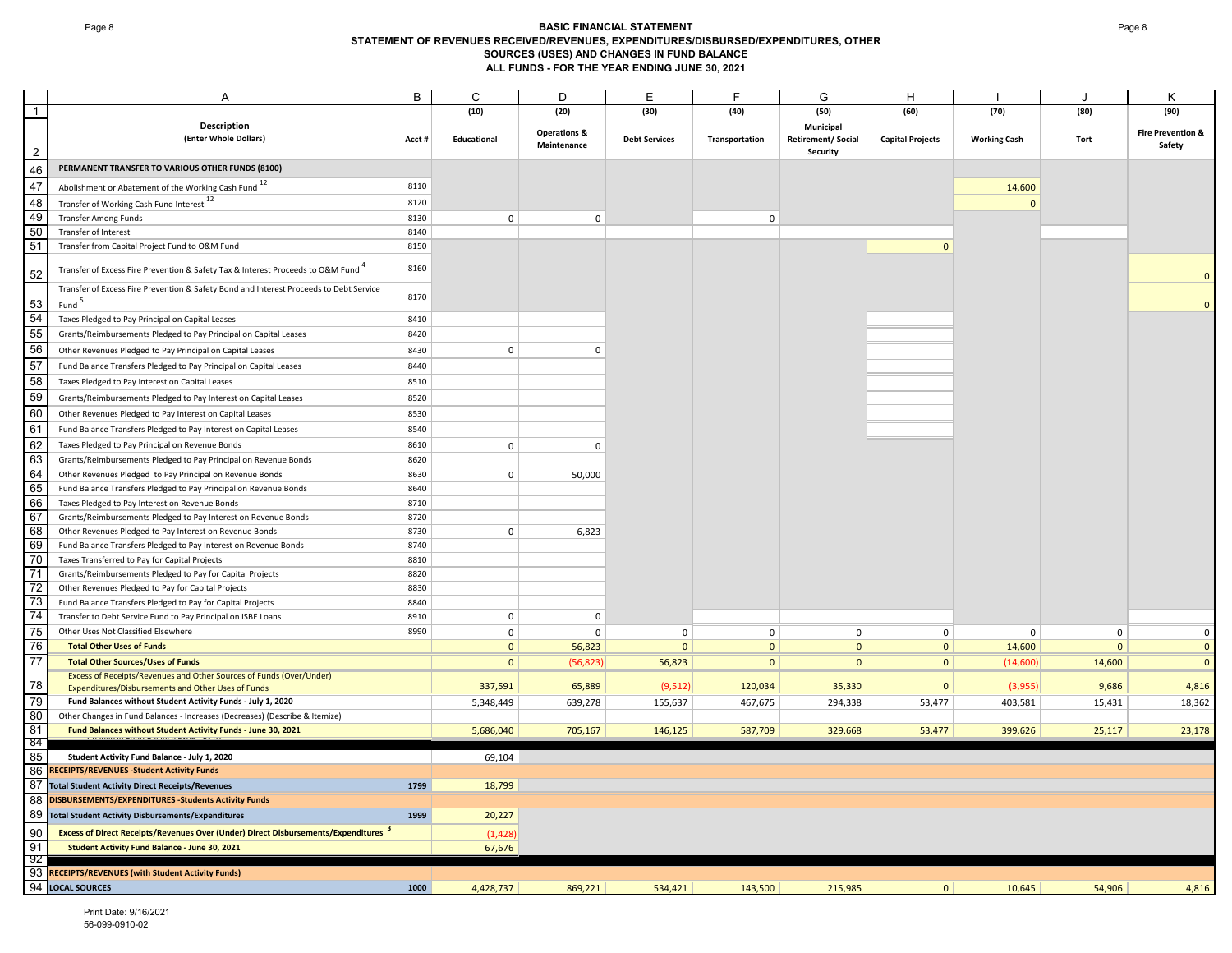### Page 9 **BASIC FINANCIAL STATEMENT STATEMENT OF REVENUES RECEIVED/REVENUES, EXPENDITURES/DISBURSED/EXPENDITURES, OTHER SOURCES (USES) AND CHANGES IN FUND BALANCE ALL FUNDS - FOR THE YEAR ENDING JUNE 30, 2021**

|                | A                                                                                        | B     | С            | D                                      | Е                    |                | G                                                        | н                       |                     |              | Κ                                      |
|----------------|------------------------------------------------------------------------------------------|-------|--------------|----------------------------------------|----------------------|----------------|----------------------------------------------------------|-------------------------|---------------------|--------------|----------------------------------------|
|                |                                                                                          |       | (10)         | (20)                                   | (30)                 | (40)           | (50)                                                     | (60)                    | (70)                | (80)         | (90)                                   |
| $\overline{2}$ | <b>Description</b><br>(Enter Whole Dollars)                                              | Acct# | Educational  | <b>Operations &amp;</b><br>Maintenance | <b>Debt Services</b> | Transportation | <b>Municipal</b><br><b>Retirement/Social</b><br>Security | <b>Capital Projects</b> | <b>Working Cash</b> | Tort         | <b>Fire Prevention &amp;</b><br>Safety |
| 95             | FLOW-THROUGH RECEIPTS/REVENUES FROM ONE DISTRICT TO ANOTHER DISTRICT                     | 2000  | 37,723       | $\Omega$                               |                      | $\Omega$       | $\Omega$                                                 |                         |                     |              |                                        |
|                | 96 STATE SOURCES                                                                         | 3000  | 1,225,496    | 38,714                                 | $\Omega$             | 131,899        | 6,103                                                    | $\mathbf{0}$            | $\mathbf{0}$        | 1,016        | $\mathbf{0}$                           |
| 97             | <b>FEDERAL SOURCES</b>                                                                   | 4000  | 598,902      | $\Omega$                               |                      | $\Omega$       | 14,742                                                   | $\mathbf{0}$            |                     | $\Omega$     | $\mathbf{0}$                           |
| 98             | <b>Total Direct Receipts/Revenues</b>                                                    |       | 6,290,858    | 907,935                                | 534,421              | 275,399        | 236,830                                                  | $\mathbf{0}$            | 10,645              | 55,922       | 4,816                                  |
| 99             | Receipts/Revenues for "On Behalf" Payments                                               | 3998  | 2,858,831    | $\Omega$                               | $\Omega$             | $\Omega$       | $\Omega$                                                 | $\mathbf{0}$            |                     | $\mathbf{0}$ | $\mathbf{0}$                           |
| 100            | <b>Total Receipts/Revenues</b>                                                           |       | 9,149,689    | 907,935                                | 534,421              | 275,399        | 236,830                                                  | $\mathbf{0}$            | 10,645              | 55,922       | 4,816                                  |
|                | 101 DISBURSEMENTS/EXPENDITURES (with Student Activity Funds)                             |       |              |                                        |                      |                |                                                          |                         |                     |              |                                        |
|                | 102 Instruction                                                                          | 1000  | 3,443,855    |                                        |                      |                | 53,993                                                   |                         |                     |              |                                        |
|                | 103 Support Services                                                                     | 2000  | 1,826,628    | 785,223                                |                      | 4,004          | 146,573                                                  |                         |                     | 60,836       | $\mathbf{0}$                           |
|                | 104 Community Services                                                                   | 3000  | 12,491       |                                        |                      |                | 934                                                      |                         |                     |              |                                        |
|                | 105 Payments to Other Districts & Governmental Units                                     | 4000  | 671,721      | $\Omega$                               | $\Omega$             | 151,361        | $\mathbf{0}$                                             |                         |                     | $\Omega$     | $\mathbf 0$                            |
|                | 106 Debt Service                                                                         | 5000  |              | $\Omega$                               | 600,756              |                |                                                          |                         |                     | $\Omega$     | $\mathbf{0}$                           |
| 107            | <b>Total Direct Disbursements/Expenditures</b>                                           |       | 5,954,695    | 785,223                                | 600,756              | 155,365        | 201,500                                                  |                         |                     | 60,836       | $\mathbf{0}$                           |
| 108            | Disbursements/Expenditures for "On Behalf" Payments <sup>2</sup>                         | 4180  | 2,858,831    | $\Omega$                               | $\Omega$             | $\Omega$       | $\Omega$                                                 | $\mathbf{0}$            |                     | $\Omega$     | $\mathbf{0}$                           |
| 109            | <b>Total Disbursements/Expenditures</b>                                                  |       | 8,813,526    | 785,223                                | 600,756              | 155,365        | 201,500                                                  | $\mathbf{0}$            |                     | 60,836       | $\overline{0}$                         |
| 110            | <b>Excess of Direct Receipts/Revenues Over (Under) Direct Disbursements/Expenditures</b> |       | 336,163      | 122,712                                | (66, 335)            | 120,034        | 35,330                                                   | 0 <sup>1</sup>          | 10,645              | (4, 914)     | 4,816                                  |
|                | 111 OTHER SOURCES/USES OF FUNDS (with Student Activity Funds)                            |       |              |                                        |                      |                |                                                          |                         |                     |              |                                        |
|                | 112 OTHER SOURCES OF FUNDS (7000)                                                        |       |              |                                        |                      |                |                                                          |                         |                     |              |                                        |
| 113            | <b>Total Other Sources of Funds</b>                                                      |       | $\Omega$     | $\mathbf{0}$                           | 56,823               | $\Omega$       | $\Omega$                                                 | $\mathbf{0}$            | $\mathbf{0}$        | 14,600       | $\mathbf{0}$                           |
|                | 114 OTHER USES OF FUNDS (8000)                                                           |       |              |                                        |                      |                |                                                          |                         |                     |              |                                        |
| 115            | <b>Total Other Uses of Funds</b>                                                         |       | $\mathbf{0}$ | 56,823                                 | $\Omega$             | $\mathbf{0}$   | $\mathbf{0}$                                             | $\mathbf{0}$            | 14,600              | $\mathbf{0}$ | $\mathbf 0$                            |
| 116            | <b>Total Other Sources/Uses of Funds</b>                                                 |       | $\Omega$     | (56, 823)                              | 56,823               | $\Omega$       | $\mathbf{0}$                                             | $\mathbf{0}$            | (14,600)            | 14,600       | $\Omega$                               |
| 117            | Fund Balances (All sources with Student Activity Funds) - June 30, 2021                  |       | 5,753,716    | 705,167                                | 146,125              | 587,709        | 329,668                                                  | 53,477                  | 399,626             | 25,117       | 23,178                                 |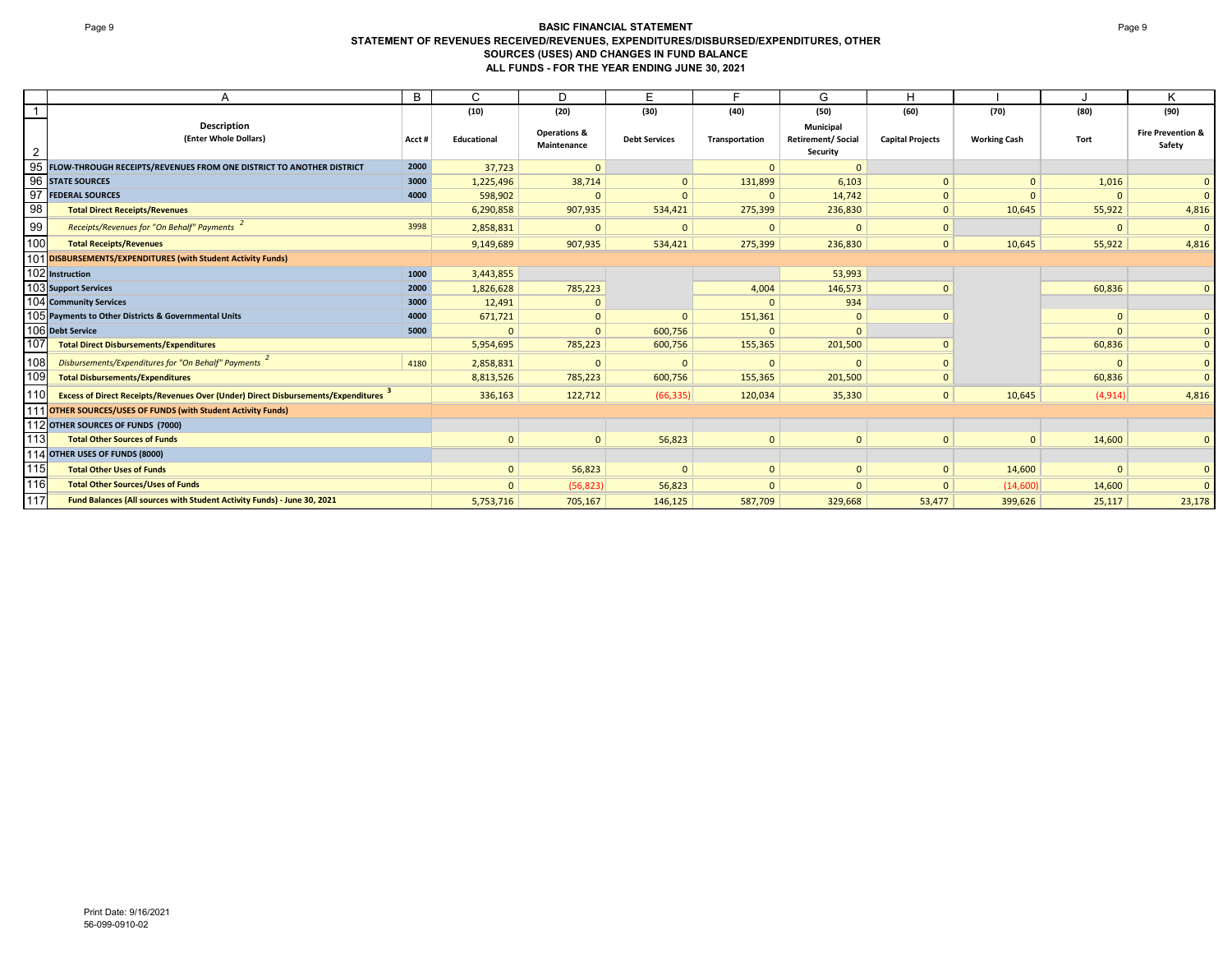#### Page 10 **STATEMENT OF REVENUES RECEIVED/REVENUES FOR THE YEAR ENDING JUNE 30, 2021**

|                | Α                                                                                                                     | В            | C                  | D                       | E                      | F                          | G                                     | н                       |                     | J            | Κ                            |
|----------------|-----------------------------------------------------------------------------------------------------------------------|--------------|--------------------|-------------------------|------------------------|----------------------------|---------------------------------------|-------------------------|---------------------|--------------|------------------------------|
| -1             |                                                                                                                       |              | (10)               | (20)                    | (30)                   | (40)                       | (50)                                  | (60)                    | (70)                | (80)         | (90)                         |
|                | <b>Description (Enter Whole Dollars)</b>                                                                              | Acct#        | Educational        | <b>Operations &amp;</b> | <b>Debt Services</b>   | Transportation             | Municipal<br><b>Retirement/Social</b> | <b>Capital Projects</b> | <b>Working Cash</b> | Tort         | <b>Fire Prevention &amp;</b> |
| $\overline{2}$ |                                                                                                                       |              |                    | Maintenance             |                        |                            | Security                              |                         |                     |              | Safety                       |
| $\mathbf{3}$   | RECEIPTS/REVENUES FROM LOCAL SOURCES (1000)                                                                           |              |                    |                         |                        |                            |                                       |                         |                     |              |                              |
| $\overline{4}$ | AD VALOREM TAXES LEVIED BY LOCAL EDUCATION AGENCY                                                                     | 1100         |                    |                         |                        |                            |                                       |                         |                     |              |                              |
| 5              | Designated Purposes Levies (1110-1120)                                                                                |              | 4,137,219          | 815,239                 | 532,474                | 140,886                    | 135,592                               | $\mathsf{O}\xspace$     | 10,600              | 49,719       | 4,798                        |
| 6              | Leasing Purposes Levy <sup>o</sup>                                                                                    | 1130         | $^{\circ}$         | $\mathsf{O}\xspace$     |                        |                            |                                       |                         |                     |              |                              |
| $\overline{7}$ | Special Education Purposes Levy                                                                                       | 1140         | 46,824             | $\mathbf 0$             |                        | $\mathbf 0$                | $\mathsf 0$                           | $\mathsf 0$             |                     |              |                              |
| 8              | FICA/Medicare Only Purposes Levies                                                                                    | 1150         |                    |                         |                        |                            | 79,586                                |                         |                     |              |                              |
| 9              | Area Vocational Construction Purposes Levy                                                                            | 1160         |                    | 0                       | 0                      |                            |                                       | $\mathsf{O}\xspace$     |                     |              |                              |
| 10             | Summer School Purposes Levy                                                                                           | 1170         |                    |                         |                        |                            |                                       |                         |                     |              |                              |
| 11<br>12       | Other Tax Levies (Describe & Itemize)<br><b>Total Ad Valorem Taxes Levied By District</b>                             | 1190         | 6,701<br>4,190,744 | $\mathbf{0}$<br>815,239 | $\mathbf 0$<br>532,474 | $^{\circ}$<br>140,886      | 0<br>215,178                          | 0<br>$\mathbf 0$        | 0<br>10,600         | 0<br>49,719  | $\Omega$<br>4,798            |
| 13             | AYMENTS IN LIEU OF TAXES                                                                                              | 1200         |                    |                         |                        |                            |                                       |                         |                     |              |                              |
| 14             | Mobile Home Privilege Tax                                                                                             | 1210         | 0                  | 0                       | $\pmb{0}$              | $^{\circ}$                 | 0                                     | $\mathsf 0$             | 0                   | 0            | $\mathbf 0$                  |
| 15             | Payments from Local Housing Authorities                                                                               | 1220         | $\mathsf 0$        | 0                       | $\pmb{0}$              | $\mathbf 0$                | $\mathbf 0$                           | $\mathsf{o}$            | $\mathsf{o}\,$      | $\mathbf 0$  | $\mathsf 0$                  |
| 16             | Corporate Personal Property Replacement Taxes                                                                         | 1230         | 126,964            | $\mathsf 0$             | $\mathbf 0$            | $\mathbf 0$                | $\mathsf 0$                           | $\mathsf{o}$            | $\mathbf 0$         | 5,000        | $\mathbf 0$                  |
| 17             | Other Payments in Lieu of Taxes (Describe & Itemize)                                                                  | 1290         | $^{\circ}$         | 0                       | $\mathbf 0$            | $\mathbf 0$                | 0                                     | $\mathsf 0$             | 0                   | $\mathbf 0$  | $\mathsf 0$                  |
| 18             | <b>Total Payments in Lieu of Taxes</b>                                                                                |              | 126,964            | $\mathbf 0$             | $\mathbf 0$            | $\mathbf{0}$               | $\mathbf 0$                           | $\mathbf 0$             | $\mathbf{0}$        | 5,000        | $\Omega$                     |
|                | 19 TUITION                                                                                                            | 1300         |                    |                         |                        |                            |                                       |                         |                     |              |                              |
| 20             | Regular - Tuition from Pupils or Parents (In State)                                                                   | 1311         | $\mathsf 0$        |                         |                        |                            |                                       |                         |                     |              |                              |
| 21             | Regular - Tuition from Other Districts (In State)                                                                     | 1312         | $\mathsf 0$        |                         |                        |                            |                                       |                         |                     |              |                              |
| 22             | Regular - Tuition from Other Sources (In State)                                                                       | 1313         | $\mathsf 0$        |                         |                        |                            |                                       |                         |                     |              |                              |
| 23             | Regular - Tuition from Other Sources (Out of State)                                                                   | 1314         | $\mathsf 0$        |                         |                        |                            |                                       |                         |                     |              |                              |
| 24<br>25       | Summer Sch - Tuition from Pupils or Parents (In State)<br>Summer Sch - Tuition from Other Districts (In State)        | 1321<br>1322 | 0<br>$\mathsf 0$   |                         |                        |                            |                                       |                         |                     |              |                              |
| 26             | Summer Sch - Tuition from Other Sources (In State)                                                                    | 1323         | 0                  |                         |                        |                            |                                       |                         |                     |              |                              |
| 27             | Summer Sch - Tuition from Other Sources (Out of State)                                                                | 1324         | $\mathsf 0$        |                         |                        |                            |                                       |                         |                     |              |                              |
| 28             | CTE - Tuition from Pupils or Parents (In State)                                                                       | 1331         | $\mathsf 0$        |                         |                        |                            |                                       |                         |                     |              |                              |
| 29             | CTE - Tuition from Other Districts (In State)                                                                         | 1332         | 0                  |                         |                        |                            |                                       |                         |                     |              |                              |
| 30             | CTE - Tuition from Other Sources (In State)                                                                           | 1333         | $\mathsf 0$        |                         |                        |                            |                                       |                         |                     |              |                              |
| 31             | CTE - Tuition from Other Sources (Out of State)                                                                       | 1334         | $\mathsf 0$        |                         |                        |                            |                                       |                         |                     |              |                              |
| 32             | Special Ed - Tuition from Pupils or Parents (In State)                                                                | 1341         | $\mathsf 0$        |                         |                        |                            |                                       |                         |                     |              |                              |
| 33<br>34       | Special Ed - Tuition from Other Districts (In State)<br>Special Ed - Tuition from Other Sources (In State)            | 1342<br>1343 | $\mathsf 0$<br>0   |                         |                        |                            |                                       |                         |                     |              |                              |
| 35             | Special Ed - Tuition from Other Sources (Out of State)                                                                | 1344         | $\mathsf 0$        |                         |                        |                            |                                       |                         |                     |              |                              |
| 36             | Adult - Tuition from Pupils or Parents (In State)                                                                     | 1351         | $\mathsf 0$        |                         |                        |                            |                                       |                         |                     |              |                              |
| 37             | Adult - Tuition from Other Districts (In State)                                                                       | 1352         | $\mathsf 0$        |                         |                        |                            |                                       |                         |                     |              |                              |
| 38             | Adult - Tuition from Other Sources (In State)                                                                         | 1353         | $\mathsf 0$        |                         |                        |                            |                                       |                         |                     |              |                              |
| 39             | Adult - Tuition from Other Sources (Out of State)                                                                     | 1354         | 0                  |                         |                        |                            |                                       |                         |                     |              |                              |
| 40             | <b>Total Tuition</b>                                                                                                  |              | $\mathbf 0$        |                         |                        |                            |                                       |                         |                     |              |                              |
| 41             | <b>TRANSPORTATION FEES</b>                                                                                            | 1400         |                    |                         |                        |                            |                                       |                         |                     |              |                              |
| 42             | Regular - Transp Fees from Pupils or Parents (In State)                                                               | 1411         |                    |                         |                        | $\mathbf 0$                |                                       |                         |                     |              |                              |
| 43             | Regular - Transp Fees from Other Districts (In State)                                                                 | 1412         |                    |                         |                        | $\mathbf 0$                |                                       |                         |                     |              |                              |
| 44<br>45       | Regular - Transp Fees from Other Sources (In State)<br>Regular - Transp Fees from Co-curricular Activities (In State) | 1413<br>1415 |                    |                         |                        | $\mathbf 0$<br>$\mathbf 0$ |                                       |                         |                     |              |                              |
| 46             | Regular Transp Fees from Other Sources (Out of State)                                                                 | 1416         |                    |                         |                        | $^{\circ}$                 |                                       |                         |                     |              |                              |
| 47             | Summer Sch - Transp. Fees from Pupils or Parents (In State)                                                           | 1421         |                    |                         |                        | $\mathbf 0$                |                                       |                         |                     |              |                              |
| 48             | Summer Sch - Transp. Fees from Other Districts (In State)                                                             | 1422         |                    |                         |                        | $\mathbf 0$                |                                       |                         |                     |              |                              |
| 49             | Summer Sch - Transp. Fees from Other Sources (In State)                                                               | 1423         |                    |                         |                        | $\mathbf 0$                |                                       |                         |                     |              |                              |
| 50             | Summer Sch - Transp. Fees from Other Sources (Out of State)                                                           | 1424         |                    |                         |                        | $\mathbf 0$                |                                       |                         |                     |              |                              |
| 51             | CTE - Transp Fees from Pupils or Parents (In State)                                                                   | 1431         |                    |                         |                        | $\mathbf 0$                |                                       |                         |                     |              |                              |
| 52             | CTE - Transp Fees from Other Districts (In State)<br>CTE - Transp Fees from Other Sources (In State)                  | 1432<br>1433 |                    |                         |                        | $\mathbf 0$                |                                       |                         |                     |              |                              |
| 53<br>54       | CTE - Transp Fees from Other Sources (Out of State)                                                                   | 1434         |                    |                         |                        | $\mathbf 0$<br>$\mathbf 0$ |                                       |                         |                     |              |                              |
| 55             | Special Ed - Transp Fees from Pupils or Parents (In State)                                                            | 1441         |                    |                         |                        | $\mathbf 0$                |                                       |                         |                     |              |                              |
| 56             | Special Ed - Transp Fees from Other Districts (In State)                                                              | 1442         |                    |                         |                        | $^{\circ}$                 |                                       |                         |                     |              |                              |
| 57             | Special Ed - Transp Fees from Other Sources (In State)                                                                | 1443         |                    |                         |                        | $\mathbf 0$                |                                       |                         |                     |              |                              |
| 58             | Special Ed - Transp Fees from Other Sources (Out of State)                                                            | 1444         |                    |                         |                        | $\mathbf 0$                |                                       |                         |                     |              |                              |
| 59             | Adult - Transp Fees from Pupils or Parents (In State)                                                                 | 1451         |                    |                         |                        | $\mathbf 0$                |                                       |                         |                     |              |                              |
| 60             | Adult - Transp Fees from Other Districts (In State)                                                                   | 1452<br>1453 |                    |                         |                        | $\mathbf 0$                |                                       |                         |                     |              |                              |
| 61<br>62       | Adult - Transp Fees from Other Sources (In State)<br>Adult - Transp Fees from Other Sources (Out of State)            | 1454         |                    |                         |                        | $\mathbf 0$<br>$\mathbf 0$ |                                       |                         |                     |              |                              |
| 63             | <b>Total Transportation Fees</b>                                                                                      |              |                    |                         |                        | $\mathbf 0$                |                                       |                         |                     |              |                              |
|                | 64 EARNINGS ON INVESTMENTS                                                                                            | 1500         |                    |                         |                        |                            |                                       |                         |                     |              |                              |
| 65             | Interest on Investments                                                                                               | 1510         | 3,118              | 11                      | $\mathbf 0$            | $\mathbf 0$                | $\mathsf 0$                           | $\mathsf 0$             | 8                   | $\mathbf 0$  | $\mathsf 0$                  |
| 66             | Gain or Loss on Sale of Investments                                                                                   | 1520         | $^{\circ}$         | $\mathbf 0$             | $\mathbb O$            | $\mathbf 0$                | $\mathsf 0$                           | $\mathbf 0$             | $\mathbf 0$         | $\mathbf 0$  | $\mathbf 0$                  |
| 67             | <b>Total Earnings on Investments</b>                                                                                  |              | 3,118              | 11                      | $\mathbf{0}$           | $\mathbf 0$                | $\mathbf 0$                           | $\mathbf{0}$            | 8                   | $\mathbf{0}$ | $\Omega$                     |
|                | 68 FOOD SERVICE                                                                                                       | 1600         |                    |                         |                        |                            |                                       |                         |                     |              |                              |
| 69             | Sales to Pupils - Lunch                                                                                               | 1611         | 114                |                         |                        |                            |                                       |                         |                     |              |                              |
| 70             | Sales to Pupils - Breakfast                                                                                           | 1612         | $\mathsf 0$        |                         |                        |                            |                                       |                         |                     |              |                              |
| 71             | Sales to Pupils - A la Carte                                                                                          | 1613         | $\mathsf 0$        |                         |                        |                            |                                       |                         |                     |              |                              |
| 72             | Sales to Pupils - Other (Describe & Itemize)                                                                          | 1614         | $\mathsf 0$        |                         |                        |                            |                                       |                         |                     |              |                              |
| 73<br>74       | Sales to Adults                                                                                                       | 1620         | $\mathsf 0$        |                         |                        |                            |                                       |                         |                     |              |                              |
| 75             | Other Food Service (Describe & Itemize)<br><b>Total Food Service</b>                                                  | 1690         | $\mathsf 0$<br>114 |                         |                        |                            |                                       |                         |                     |              |                              |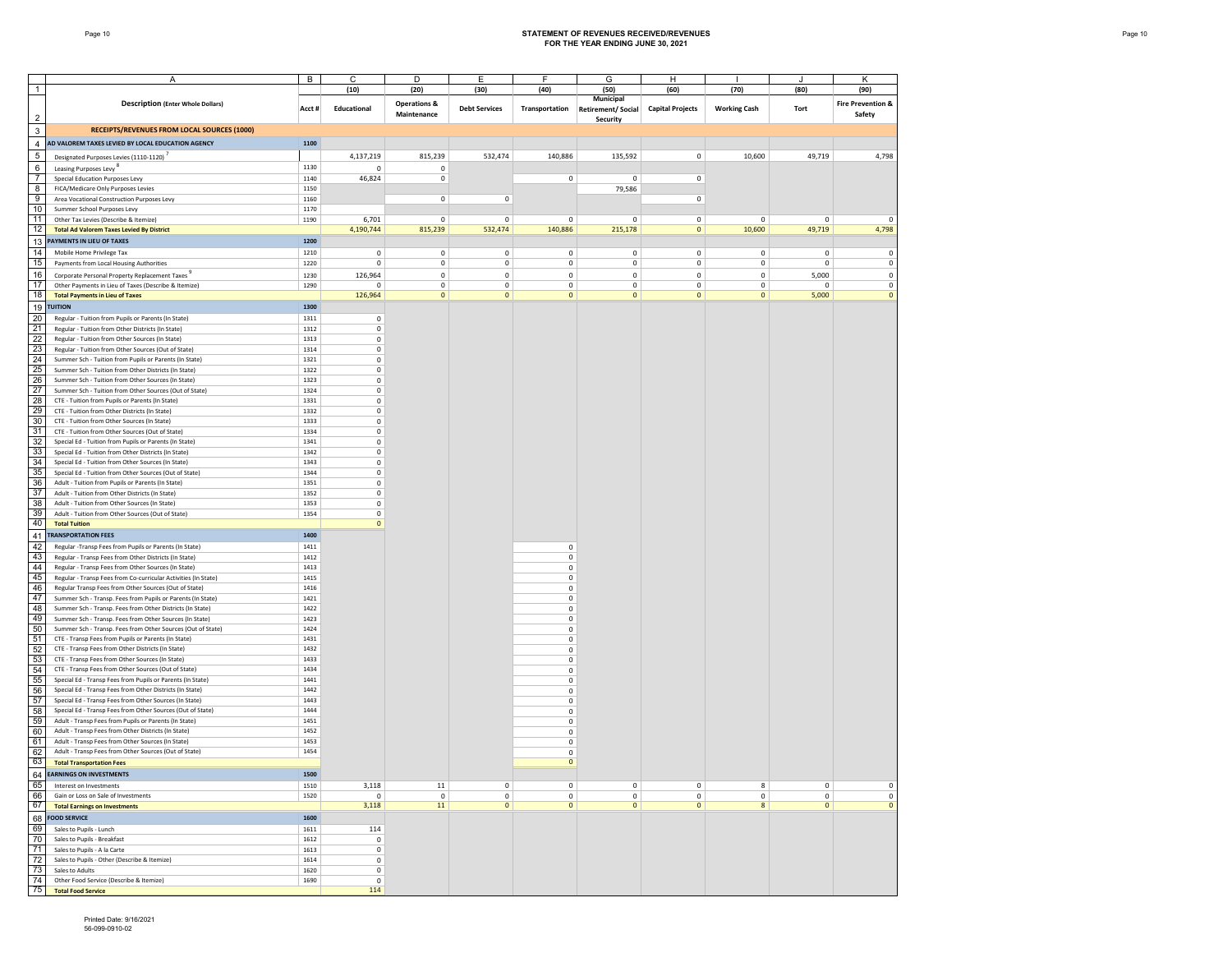#### Page 11 **STATEMENT OF REVENUES RECEIVED/REVENUES FOR THE YEAR ENDING JUNE 30, 2021**

| $\mathbf{1}$   | Α                                                                                                                       | В            | С<br>(10)                  | D<br>(20)               | Ε<br>(30)                  | F<br>(40)                  | G<br>(50)                  | н<br>(60)                          | (70)                | (80)                   | κ<br>(90)                    |
|----------------|-------------------------------------------------------------------------------------------------------------------------|--------------|----------------------------|-------------------------|----------------------------|----------------------------|----------------------------|------------------------------------|---------------------|------------------------|------------------------------|
|                |                                                                                                                         |              |                            |                         |                            |                            | Municipal                  |                                    |                     |                        |                              |
|                | <b>Description (Enter Whole Dollars)</b>                                                                                | Acct#        | Educational                | <b>Operations &amp;</b> | <b>Debt Services</b>       | Transportation             | <b>Retirement/Social</b>   | <b>Capital Projects</b>            | <b>Working Cash</b> | Tort                   | <b>Fire Prevention &amp;</b> |
| $\overline{2}$ |                                                                                                                         |              |                            | Maintenance             |                            |                            | Security                   |                                    |                     |                        | Safety                       |
| 76             | DISTRICT/SCHOOL ACTIVITY INCOME                                                                                         | 1700         |                            |                         |                            |                            |                            |                                    |                     |                        |                              |
| 77             | Admissions - Athletic                                                                                                   | 1711         | $\mathbf 0$                | 0                       |                            |                            |                            |                                    |                     |                        |                              |
| 78             | Admissions - Other (Describe & Itemize)                                                                                 | 1719         | $\mathsf{O}\xspace$        | 0                       |                            |                            |                            |                                    |                     |                        |                              |
| 79             | Fees                                                                                                                    | 1720         | 4,020                      | $\mathsf{o}\,$          |                            |                            |                            |                                    |                     |                        |                              |
| 80             | <b>Book Store Sales</b>                                                                                                 | 1730         | $\mathsf 0$                | 0                       |                            |                            |                            |                                    |                     |                        |                              |
| 81             | Other District/School Activity Revenue (Describe & Itemize)                                                             | 1790<br>1799 | $\mathsf 0$                | 0                       |                            |                            |                            |                                    |                     |                        |                              |
| 82<br>83       | <b>Student Activity Funds Revenues</b><br><b>Total District/School Activity Income (without Student Activity Funds)</b> |              | 18,799<br>4,020            | $\mathbf{0}$            |                            |                            |                            |                                    |                     |                        |                              |
| 84             | <b>Total District/School Activity Income (with Student Activity Funds)</b>                                              |              | 22,819                     |                         |                            |                            |                            |                                    |                     |                        |                              |
| 85             | <b>TEXTBOOK INCOME</b>                                                                                                  | 1800         |                            |                         |                            |                            |                            |                                    |                     |                        |                              |
| 86             | Rentals - Regular Textbooks                                                                                             | 1811         | 56,900                     |                         |                            |                            |                            |                                    |                     |                        |                              |
| 87             | Rentals - Summer School Textbooks                                                                                       | 1812         | 0                          |                         |                            |                            |                            |                                    |                     |                        |                              |
| 88             | Rentals - Adult/Continuing Education Textbooks                                                                          | 1813         | $\mathsf 0$                |                         |                            |                            |                            |                                    |                     |                        |                              |
| 89             | Rentals - Other (Describe & Itemize)                                                                                    | 1819         | $\mathsf 0$                |                         |                            |                            |                            |                                    |                     |                        |                              |
| 90             | Sales - Regular Textbooks                                                                                               | 1821         | $\mathbf 0$                |                         |                            |                            |                            |                                    |                     |                        |                              |
| 91             | Sales - Summer School Textbooks                                                                                         | 1822         | $\mathbf 0$                |                         |                            |                            |                            |                                    |                     |                        |                              |
| 92             | Sales - Adult/Continuing Education Textbooks                                                                            | 1823         | $\mathbf 0$                |                         |                            |                            |                            |                                    |                     |                        |                              |
| 93             | Sales - Other (Describe & Itemize)                                                                                      | 1829         | $\mathsf 0$                |                         |                            |                            |                            |                                    |                     |                        |                              |
| 94<br>95       | Other (Describe & Itemize)                                                                                              | 1890         | $\mathsf 0$                |                         |                            |                            |                            |                                    |                     |                        |                              |
|                | <b>Total Textbook Income</b>                                                                                            |              | 56,900                     |                         |                            |                            |                            |                                    |                     |                        |                              |
| 96             | OTHER REVENUE FROM LOCAL SOURCES                                                                                        | 1900         |                            |                         |                            |                            |                            |                                    |                     |                        |                              |
| 97<br>98       | Rentals<br>Contributions and Donations from Private Sources                                                             | 1910<br>1920 | 0<br>1,471                 | 48,000<br>0             | $\mathbf 0$                | $\mathbf 0$                | $\mathsf 0$                | $\mathsf 0$                        | $\mathbf 0$         | $\mathbf 0$            | $\mathsf 0$                  |
| 99             | Impact Fees from Municipal or County Governments                                                                        | 1930         | $\mathbf 0$                | 233                     | 0                          | $\mathbf 0$                | $\mathbf 0$                | $\mathsf{O}\xspace$                | $\mathbf 0$         | $\mathbf 0$            | $\mathsf 0$                  |
| 100            | Services Provided Other Districts                                                                                       | 1940         | $\mathbf 0$                | 0                       |                            | $\mathbf 0$                |                            |                                    |                     |                        |                              |
| 101            | Refund of Prior Years' Expenditures                                                                                     | 1950         | $\mathsf 0$                | 0                       | 0                          | 2,085                      | $\mathbf 0$                | $\mathsf 0$                        |                     |                        |                              |
| 102            | Payments of Surplus Moneys from TIF Districts                                                                           | 1960         | 15,536                     | 3,028                   | 1,947                      | 529                        | 807                        | 0                                  | 37                  | 187                    | 18                           |
| 103            | <b>Drivers' Education Fees</b>                                                                                          | 1970         | $\mathsf 0$                |                         |                            |                            |                            |                                    |                     |                        |                              |
| 104            | Proceeds from Vendors' Contracts                                                                                        | 1980         | $\mathbf 0$                | 0                       | $\mathsf{o}\,$             | $\mathbf 0$                | $\mathsf 0$                | $\mathsf 0$                        | $\mathbf 0$         | $\mathbf 0$            | $\mathbf 0$                  |
| 105            | School Facility Occupation Tax Proceeds                                                                                 | 1983         |                            |                         | 0                          |                            |                            | $\mathsf{O}\xspace$                |                     |                        |                              |
| 106            | Payment from Other Districts                                                                                            | 1991         | $\mathbf 0$                | 0                       | $\mathsf 0$                | $\circ$                    | $\circ$                    | $\Omega$                           |                     |                        |                              |
| 107            | Sale of Vocational Projects<br>Other Local Fees (Describe & Itemize)                                                    | 1992         |                            |                         |                            |                            |                            |                                    |                     |                        |                              |
| 108<br>109     | Other Local Revenues (Describe & Itemize)                                                                               | 1993<br>1999 | $\mathsf 0$<br>11,071      | 0<br>2,710              | $\mathbf 0$<br>$\mathbf 0$ | $\mathbf 0$<br>$\mathbf 0$ | $\mathsf 0$<br>$\mathbf 0$ | $\mathsf 0$<br>$\mathsf{O}\xspace$ |                     | $\mathbf 0$<br>0       | $\mathsf 0$<br>$\mathbf 0$   |
| 110            | <b>Total Other Revenue from Local Sources</b>                                                                           |              | 28,078                     | 53,971                  | 1,947                      | 2,614                      | 807                        | $\mathbf{0}$                       | 0<br>37             | 187                    | 18                           |
|                | <b>Total Receipts/Revenues from Local Sources (without Student Activity Funds 1799)</b>                                 |              |                            |                         |                            |                            |                            |                                    |                     |                        |                              |
| 111            |                                                                                                                         | 1000         | 4,409,938                  | 869,221                 | 534,421                    | 143,500                    | 215,985                    | $\mathbf 0$                        | 10,645              | 54,906                 | 4,816                        |
|                | <b>Total Receipts/Revenues from Local Sources (with Student Activity Funds 1799)</b>                                    | 1000         |                            |                         |                            |                            |                            |                                    |                     |                        |                              |
| 112            |                                                                                                                         |              | 4,428,737                  |                         |                            |                            |                            |                                    |                     |                        |                              |
|                | FLOW-THROUGH RECEIPTS/REVENUES FROM                                                                                     |              |                            |                         |                            |                            |                            |                                    |                     |                        |                              |
| 113            | ONE DISTRICT TO ANOTHER DISTRICT (2000)                                                                                 |              |                            |                         |                            |                            |                            |                                    |                     |                        |                              |
| 114<br>115     | Flow-through Revenue from State Sources                                                                                 | 2100<br>2200 | 16,597                     | $\mathsf 0$             |                            | $\circ$<br>$\mathbf 0$     | $\mathsf 0$<br>$\mathbf 0$ |                                    |                     |                        |                              |
| 116            | Flow-through Revenue from Federal Sources<br>Other Flow-Through (Describe & Itemize)                                    | 2300         | 21,126<br>0                | 0<br>0                  |                            | $\mathbf 0$                | $\mathbf 0$                |                                    |                     |                        |                              |
| 117            | <b>Total Flow-Through Receipts/Revenues from One District to Another District</b>                                       | 2000         | 37,723                     | $\mathbf 0$             |                            | $\mathbf 0$                | $\circ$                    |                                    |                     |                        |                              |
| 118            | RECEIPTS/REVENUES FROM STATE SOURCES (3000)                                                                             |              |                            |                         |                            |                            |                            |                                    |                     |                        |                              |
|                |                                                                                                                         |              |                            |                         |                            |                            |                            |                                    |                     |                        |                              |
| 119            | UNRESTRICTED GRANTS-IN-AID (3001-3099)                                                                                  |              |                            |                         |                            |                            |                            |                                    |                     |                        |                              |
| 120<br>121     | Evidence Based Funding Formula (Section 18-8.15)                                                                        | 3001<br>3005 | 992,513                    | 0                       | 0                          | $\mathbf 0$<br>$\mathbf 0$ | 0<br>$\mathbf 0$           | $\mathsf 0$<br>$\mathsf 0$         |                     | $\circ$<br>$\mathbf 0$ | $\mathbf 0$<br>$\mathsf 0$   |
| 122            | Reorganization Incentives (Accounts 3005-3021)<br>General State Aid - Fast Growth District Grant                        | 3030         | $\mathsf 0$<br>$\mathbf 0$ | 0<br>0                  | 0<br>$\mathsf{o}\,$        | $\mathbf 0$                | 0                          | 0                                  |                     | 0                      | $\mathbf 0$                  |
| 123            | Other Unrestricted Grants-In-Aid from State Sources (Describe & Itemize)                                                | 3099         | $\mathsf 0$                | 0                       | 0                          | $\mathbf 0$                | $\mathsf 0$                | $\mathsf 0$                        |                     | $\mathbf 0$            | $\mathbf 0$                  |
| 124            | <b>Total Unrestricted Grants-In-Aid</b>                                                                                 |              | 992,513                    | $\mathbf 0$             | $\mathbf{0}$               | $\circ$                    | $\mathbf{0}$               | $\mathbf 0$                        |                     | $\mathbf{0}$           | $\mathbf{0}$                 |
| 125            | RESTRICTED GRANTS-IN-AID (3100 - 3900)                                                                                  |              |                            |                         |                            |                            |                            |                                    |                     |                        |                              |
| 126            | SPECIAL EDUCATION                                                                                                       |              |                            |                         |                            |                            |                            |                                    |                     |                        |                              |
| 127            | Special Education - Private Facility Tuition                                                                            | 3100         | 64,059                     |                         |                            | $\mathbf 0$                |                            |                                    |                     |                        |                              |
| 128            | Special Education - Funding for Children Requiring Sp Ed Services                                                       | 3105         | 0                          |                         |                            | $\mathbf 0$                |                            |                                    |                     |                        |                              |
| 129            | Special Education - Personnel                                                                                           | 3110         | $\mathsf 0$                | 0                       |                            | $\mathbf 0$                |                            |                                    |                     |                        |                              |
| 130            | Special Education - Orphanage - Individual                                                                              | 3120         | 15,890                     |                         |                            | $\mathbf 0$                |                            |                                    |                     |                        |                              |
| 131            | Special Education - Orphanage - Summer Individual                                                                       | 3130         | $\mathbf 0$                |                         |                            | $\mathbf 0$                |                            |                                    |                     |                        |                              |
| 132            | Special Education - Summer School                                                                                       | 3145         | $\mathbf 0$                |                         |                            | $\mathbf 0$                |                            |                                    |                     |                        |                              |
| 133<br>134     | Special Education - Other (Describe & Itemize)<br><b>Total Special Education</b>                                        | 3199         | $^{\circ}$<br>79,949       | U<br>$\mathbf 0$        |                            | U<br>$\mathbf 0$           |                            |                                    |                     |                        |                              |
| 135            | <b>CAREER AND TECHNICAL EDUCATION (CTE)</b>                                                                             |              |                            |                         |                            |                            |                            |                                    |                     |                        |                              |
| 136            | CTE - Technical Education - Tech Prep                                                                                   | 3200         | $\mathbf 0$                | 0                       |                            |                            | $\mathbf 0$                |                                    |                     |                        |                              |
| 137            | CTE - Secondary Program Improvement (CTEI)                                                                              | 3220         | $\mathbf 0$                | $\mathsf{o}\,$          |                            |                            | $\mathbf 0$                |                                    |                     |                        |                              |
| 138            | CTE - WECEP                                                                                                             | 3225         | $\mathbf 0$                | 0                       |                            |                            | 0                          |                                    |                     |                        |                              |
| 139            | CTE - Agriculture Education                                                                                             | 3235         | $\mathbf 0$                | 0                       |                            |                            | 0                          |                                    |                     |                        |                              |
| 140            | CTE - Instructor Practicum                                                                                              | 3240         | $\mathbf 0$                | 0                       |                            |                            | $\mathbf 0$                |                                    |                     |                        |                              |
| 141            | CTE - Student Organizations                                                                                             | 3270         | $\mathbf 0$                | 0                       |                            |                            | $\mathbf 0$                |                                    |                     |                        |                              |
| 142            | CTE - Other (Describe & Itemize)                                                                                        | 3299         | $\mathsf 0$                | $\mathsf 0$             |                            |                            | $\mathsf 0$                |                                    |                     |                        |                              |
| 143            | <b>Total Career and Technical Education</b>                                                                             |              | $\mathbf 0$                | $\mathbf{0}$            |                            |                            | $\mathbf{0}$               |                                    |                     |                        |                              |
| 144            | <b>BILINGUAL EDUCATION</b>                                                                                              |              |                            |                         |                            |                            |                            |                                    |                     |                        |                              |
| 145            | Bilingual Ed - Downstate - TPI and TBE                                                                                  | 3305         | $\mathsf 0$                |                         |                            |                            | $^{\circ}$                 |                                    |                     |                        |                              |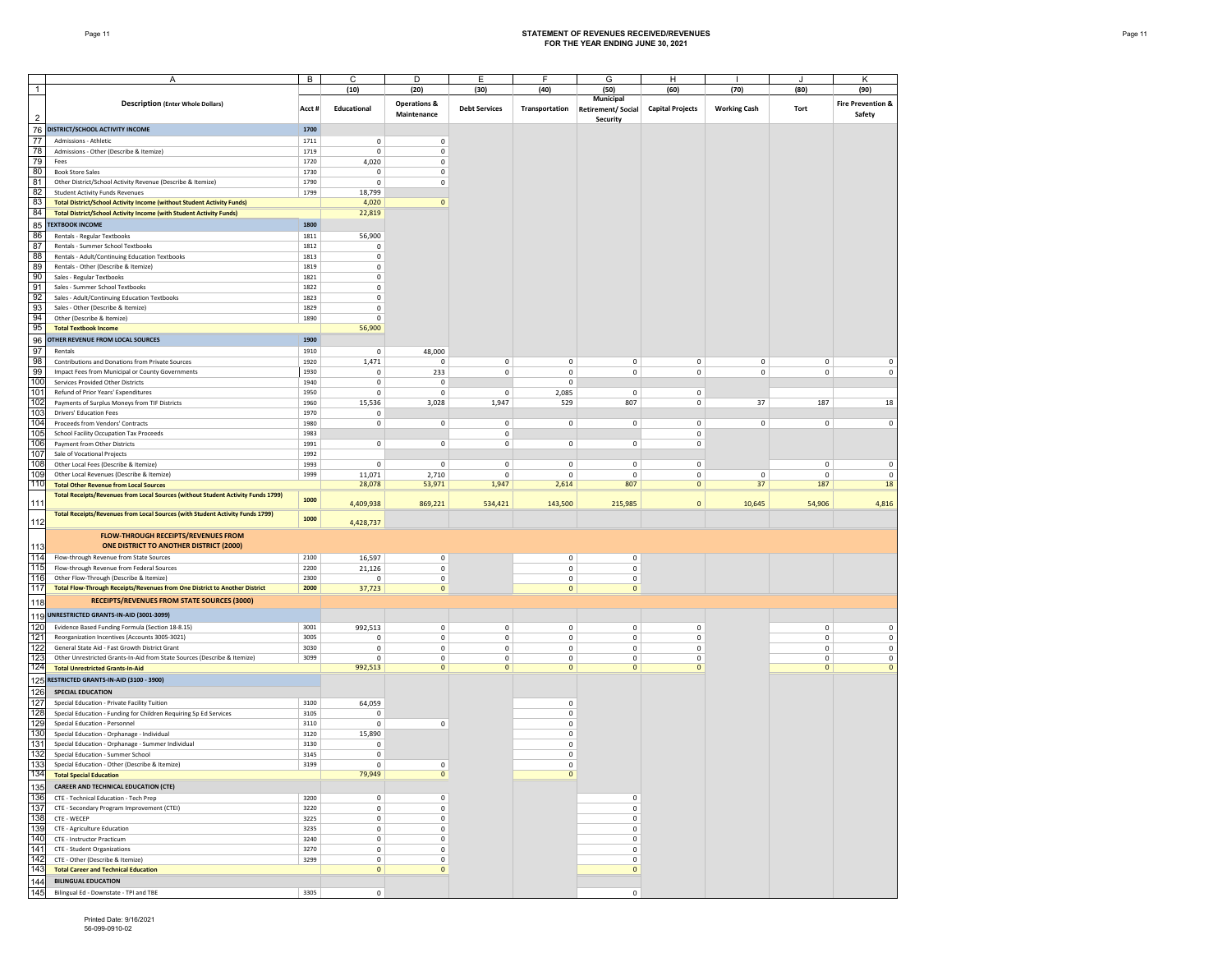#### Page 12 **STATEMENT OF REVENUES RECEIVED/REVENUES FOR THE YEAR ENDING JUNE 30, 2021**

|     |                                                                  |        | (10)        | (20)                                   | (30)                 | (40)           | $1 - \alpha$<br>טכן                        | (60)                    | (70)                | (80  | (90)                                   |
|-----|------------------------------------------------------------------|--------|-------------|----------------------------------------|----------------------|----------------|--------------------------------------------|-------------------------|---------------------|------|----------------------------------------|
|     | <b>Description (Enter Whole Dollars)</b>                         | Acct i | Educational | <b>Operations &amp;</b><br>Maintenance | <b>Debt Services</b> | Transportation | Municipal<br>Retirement/Social<br>Security | <b>Capital Projects</b> | <b>Working Cash</b> | Tort | <b>Fire Prevention &amp;</b><br>Safety |
| 146 | Bilingual Education Downstate - Transitional Bilingual Education | 3310   |             |                                        |                      |                |                                            |                         |                     |      |                                        |
| 147 | <b>Total Bilingual Ed</b>                                        |        |             |                                        |                      |                |                                            |                         |                     |      |                                        |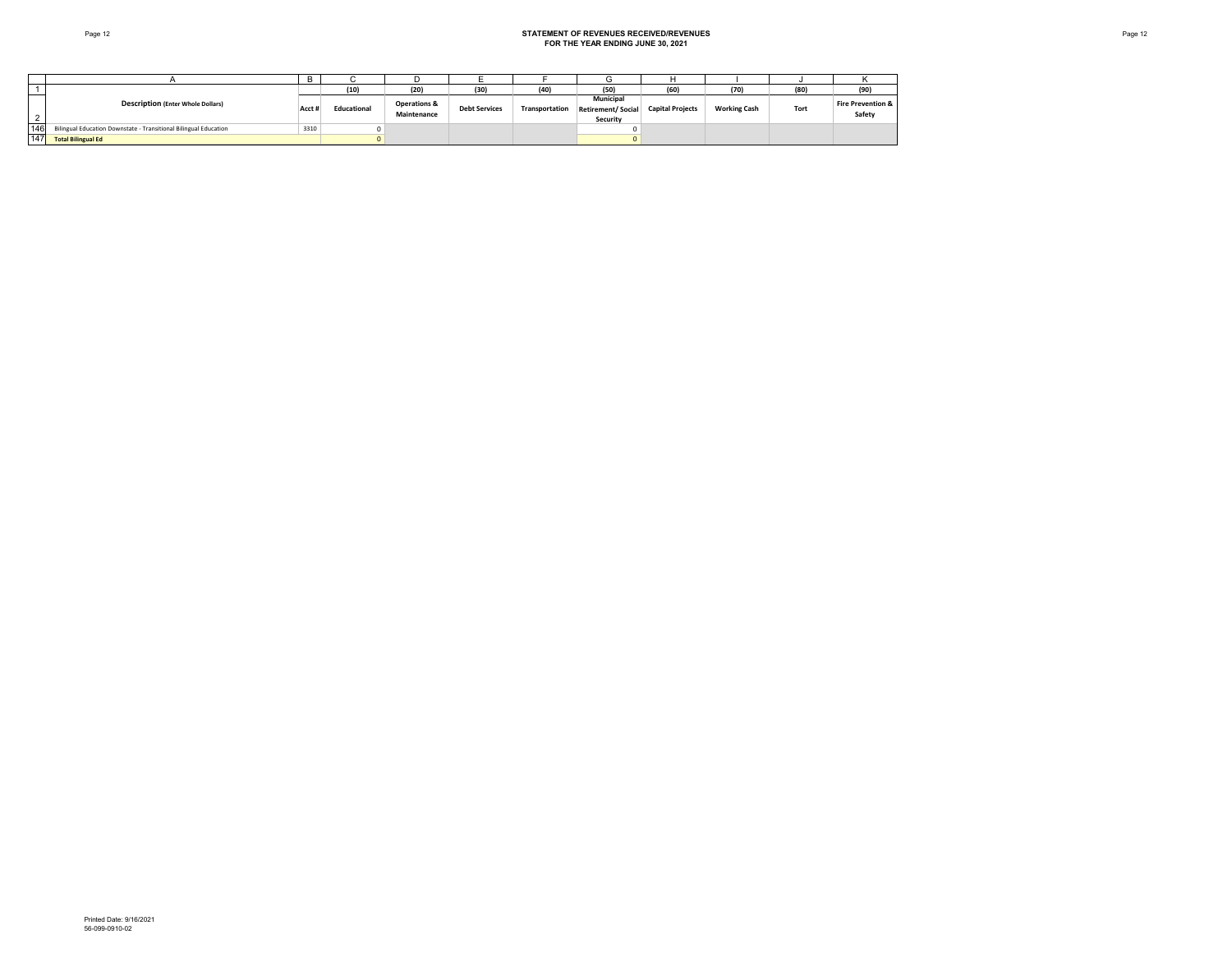#### Page 13 **STATEMENT OF REVENUES RECEIVED/REVENUES FOR THE YEAR ENDING JUNE 30, 2021**

|                | A                                                                                  | B     | C              | D                                      | E                    | F              | G                                                 | H                       |                     |                | Κ                                      |
|----------------|------------------------------------------------------------------------------------|-------|----------------|----------------------------------------|----------------------|----------------|---------------------------------------------------|-------------------------|---------------------|----------------|----------------------------------------|
| $\overline{1}$ |                                                                                    |       | (10)           | (20)                                   | (30)                 | (40)           | (50)                                              | (60)                    | (70)                | (80)           | (90)                                   |
| $\overline{2}$ | <b>Description (Enter Whole Dollars)</b>                                           | Acct# | Educational    | <b>Operations &amp;</b><br>Maintenance | <b>Debt Services</b> | Transportation | Municipal<br><b>Retirement/Social</b><br>Security | <b>Capital Projects</b> | <b>Working Cash</b> | Tort           | <b>Fire Prevention &amp;</b><br>Safety |
| 148            | State Free Lunch & Breakfast                                                       | 3360  | 407            |                                        |                      |                |                                                   |                         |                     |                |                                        |
| 149            | School Breakfast Initiative                                                        | 3365  | $^{\circ}$     | $^{\circ}$                             |                      |                |                                                   |                         |                     |                |                                        |
| 150            | <b>Driver Education</b>                                                            | 3370  | $^{\circ}$     | $^{\circ}$                             |                      |                |                                                   |                         |                     |                |                                        |
| 151            | Adult Ed (from ICCB)                                                               | 3410  | $^{\circ}$     | 0                                      | 0                    | 0              | 0                                                 | 0                       | 0                   | $\mathbf 0$    | 0                                      |
| 152            | Adult Ed - Other (Describe & Itemize)                                              | 3499  | $\overline{0}$ | $^{\circ}$                             | $\overline{0}$       | $\overline{0}$ | $\overline{0}$                                    | $\overline{0}$          | $\overline{0}$      | $\overline{0}$ | $\overline{0}$                         |
| 153            | <b>TRANSPORTATION</b>                                                              |       |                |                                        |                      |                |                                                   |                         |                     |                |                                        |
| 154            | Transportation - Regular and Vocational                                            | 3500  | $\mathbf 0$    | $\Omega$                               |                      | 11             | $\mathbf 0$                                       |                         |                     |                |                                        |
| 155            | Transportation - Special Education                                                 | 3510  | $\mathbf 0$    | $\Omega$                               |                      | 131,888        | $\mathbf 0$                                       |                         |                     |                |                                        |
| 156            | Transportation - Other (Describe & Itemize)                                        | 3599  | $\mathbf 0$    | $\mathbf 0$                            |                      | $^{\circ}$     | $\mathbf 0$                                       |                         |                     |                |                                        |
| 157            | <b>Total Transportation</b>                                                        |       | $\mathbf{0}$   | $\Omega$                               |                      | 131,899        | $\mathbf{0}$                                      |                         |                     |                |                                        |
| 158            | Learning Improvement - Change Grants                                               | 3610  | $\overline{0}$ |                                        |                      |                |                                                   |                         |                     |                |                                        |
| 159            | Scientific Literacy                                                                | 3660  | $\overline{0}$ | $\mathbf 0$                            |                      | $\mathbf 0$    | $\mathbf 0$                                       |                         |                     |                |                                        |
| 160            | Truant Alternative/Optional Education                                              | 3695  | $\overline{0}$ |                                        |                      | $\overline{0}$ | $\overline{0}$                                    |                         |                     |                |                                        |
| 161            | Early Childhood - Block Grant                                                      | 3705  | 106,022        | 9,284                                  |                      | $\overline{0}$ | 6,103                                             |                         |                     |                |                                        |
| 162            | Chicago General Education Block Grant                                              | 3766  | $\overline{0}$ | $\overline{0}$                         |                      | $\overline{0}$ | $\overline{0}$                                    |                         |                     |                |                                        |
| 163            | Chicago Educational Services Block Grant                                           | 3767  | $\overline{0}$ | $^{\circ}$                             |                      | $^{\circ}$     | $\overline{0}$                                    |                         |                     |                |                                        |
| 164            | School Safety & Educational Improvement Block Grant                                | 3775  | $\overline{0}$ | $^{\circ}$                             | 0                    | $^{\circ}$     | $\overline{0}$                                    | 0                       |                     |                | $\circ$                                |
| 165            | Technology - Technology for Success                                                | 3780  | $^{\circ}$     | $^{\circ}$                             | $\overline{0}$       | $\circ$        | $^{\circ}$                                        | $\Omega$                |                     |                | $\overline{0}$                         |
| 166            | <b>State Charter Schools</b>                                                       | 3815  | $\overline{0}$ |                                        |                      | $^{\circ}$     |                                                   |                         |                     |                |                                        |
| 167            | Extended Learning Opportunities - Summer Bridges                                   | 3825  | $\overline{0}$ |                                        |                      | $\Omega$       |                                                   |                         |                     |                |                                        |
| 168            | Infrastructure Improvements - Planning/Construction                                | 3920  |                | $\mathbf 0$                            |                      |                |                                                   | $\mathbf 0$             |                     |                |                                        |
| 169            | School Infrastructure - Maintenance Projects                                       | 3925  |                | $\overline{0}$                         |                      |                |                                                   | $\overline{0}$          |                     |                |                                        |
| 170            | Other Restricted Revenue from State Sources (Describe & Itemize)                   | 3999  | 46,605         | 29,430                                 | 0                    | $^{\circ}$     | $^{\circ}$                                        | 0                       | $\mathbf 0$         | 1,016          | 0                                      |
| 171            | <b>Total Restricted Grants-In-Aid</b>                                              |       | 232,983        | 38,714                                 | $\overline{0}$       | 131,899        | 6,103                                             | $\overline{0}$          | $\overline{0}$      | 1,016          | $\overline{0}$                         |
| 172            | <b>Total Receipts from State Sources</b>                                           | 3000  | 1,225,496      | 38,714                                 | $\overline{0}$       | 131,899        | 6,103                                             | $\overline{0}$          | $\overline{0}$      | 1,016          | $\overline{0}$                         |
| 173            | RECEIPTS/REVENUES FROM FEDERAL SOURCES (4000)                                      |       |                |                                        |                      |                |                                                   |                         |                     |                |                                        |
| 174            | UNRESTRICTED GRANTS-IN-AID RECEIVED DIRECTLY FROM FEDERAL GOVT (4001-4009)         |       |                |                                        |                      |                |                                                   |                         |                     |                |                                        |
| 175            | Federal Impact Aid                                                                 | 4001  | $\circ$        | $^{\circ}$                             | $\circ$              | $\mathbf 0$    | $\mathbf 0$                                       | $\mathbf 0$             | $\mathbf 0$         | $^{\circ}$     | $^{\circ}$                             |
|                | Other Unrestricted Grants-In-Aid Received Directly from the Fed Govt (Describe &   | 4009  |                |                                        |                      |                |                                                   |                         |                     |                |                                        |
| 176            | Itemize)                                                                           |       | $\Omega$       | $\Omega$                               | $\Omega$             | $\Omega$       | $\mathbf 0$                                       | $\Omega$                | $\mathbf 0$         | $^{\circ}$     | $\mathbf 0$                            |
| 177            | Total Unrestricted Grants-In-Aid Received Directly from the Federal Govt           |       | $\mathbf{0}$   | $\mathbf{0}$                           | $\mathbf{0}$         | $\mathbf{0}$   | $\mathbf{0}$                                      | $\mathbf{0}$            | $\mathbf{0}$        | $\mathbf{0}$   | $\Omega$                               |
| 178            | RESTRICTED GRANTS-IN-AID RECEIVED DIRECTLY FROM FEDERAL GOVT (4045-4090)           |       |                |                                        |                      |                |                                                   |                         |                     |                |                                        |
| 179            | <b>Head Start</b>                                                                  | 4045  | $\mathbf 0$    |                                        |                      |                |                                                   |                         |                     |                |                                        |
| 180            | Construction (Impact Aid)                                                          | 4050  | $\mathbf 0$    | $^{\circ}$                             |                      |                |                                                   | $\mathbf 0$             |                     |                |                                        |
| 181            | MAGNET                                                                             | 4060  | $\mathbf 0$    | $\Omega$                               |                      | $\mathbf 0$    | $\mathbf 0$                                       | $\mathbf 0$             |                     |                |                                        |
|                | Other Restricted Grants-In-Aid Received Directly from the Federal Govt (Describe & | 4090  |                |                                        |                      |                |                                                   |                         |                     |                |                                        |
| 182            | Itemize)                                                                           |       | $^{\circ}$     | $\Omega$                               |                      | $^{\circ}$     | $^{\circ}$                                        | 0                       |                     |                |                                        |
| 183            | <b>Total Restricted Grants-In-Aid Received Directly from Federal Govt</b>          |       | $\Omega$       | $\Omega$                               |                      | $\mathbf{0}$   | $\mathbf{0}$                                      | $\Omega$                |                     |                | $\Omega$                               |
| 184            | RESTRICTED GRANTS-IN-AID RECEIVED FROM FEDERAL GOVT THRU THE STATE (4100-4999)     |       |                |                                        |                      |                |                                                   |                         |                     |                |                                        |
| 185            | <b>TITLE V</b>                                                                     |       |                |                                        |                      |                |                                                   |                         |                     |                |                                        |
| 186            | Title V - Innovation and Flexibility Formula                                       | 4100  | $^{\circ}$     | $\Omega$                               |                      | $\circ$        | $\Omega$                                          |                         |                     |                |                                        |
| 187            | Title V - District Projects                                                        | 4105  | $\Omega$       | $\Omega$                               |                      | $\Omega$       | $\Omega$                                          |                         |                     |                |                                        |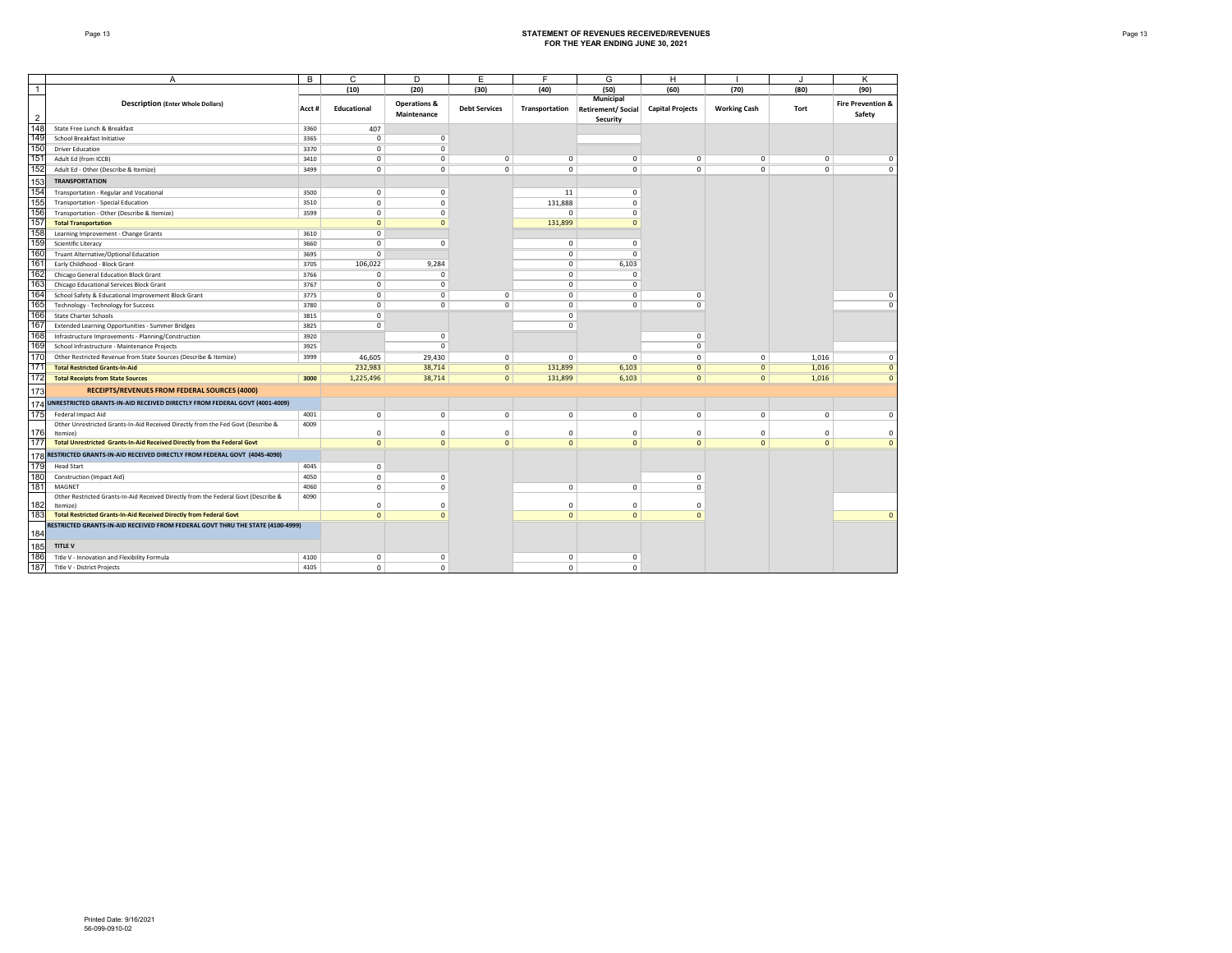#### Page 14 **STATEMENT OF REVENUES RECEIVED/REVENUES FOR THE YEAR ENDING JUNE 30, 2021**

|                | A                                                                                      | В            | C                             | D                                         | E                          | F                          | G                                                 | H                                  |                     |                            | K                                      |
|----------------|----------------------------------------------------------------------------------------|--------------|-------------------------------|-------------------------------------------|----------------------------|----------------------------|---------------------------------------------------|------------------------------------|---------------------|----------------------------|----------------------------------------|
| $\overline{1}$ |                                                                                        |              | (10)                          | (20)                                      | (30)                       | (40)                       | (50)                                              | (60)                               | (70)                | (80)                       | (90)                                   |
| $\overline{2}$ | <b>Description (Enter Whole Dollars)</b>                                               | Acct #       | Educational                   | <b>Operations &amp;</b><br>Maintenance    | <b>Debt Services</b>       | Transportation             | Municipal<br><b>Retirement/Social</b><br>Security | <b>Capital Projects</b>            | <b>Working Cash</b> | Tort                       | <b>Fire Prevention &amp;</b><br>Safety |
| 188            | Title V - Rural Education Initiative (REI)                                             | 4107         | $\mathbf 0$                   | $\mathbf 0$                               |                            | $\mathbf 0$                | 0                                                 |                                    |                     |                            |                                        |
| 189            | Title V - Other (Describe & Itemize)                                                   | 4199         | $\mathsf 0$                   | $\mathbf 0$                               |                            | $\mathbf 0$                | $\mathbf 0$                                       |                                    |                     |                            |                                        |
| 190            | <b>Total Title V</b>                                                                   |              | $\mathbf 0$                   | $\mathbf 0$                               |                            | $\mathbf 0$                | $\mathbf 0$                                       |                                    |                     |                            |                                        |
| 191            | <b>FOOD SERVICE</b>                                                                    |              |                               |                                           |                            |                            |                                                   |                                    |                     |                            |                                        |
| 192            | Breakfast Start-Up Expansion                                                           | 4200<br>4210 | $\mathsf 0$                   |                                           |                            |                            | $\mathsf 0$                                       |                                    |                     |                            |                                        |
| 193<br>194     | National School Lunch Program<br>Special Milk Program                                  | 4215         | $\mathsf 0$<br>$\mathsf 0$    |                                           |                            |                            | 0<br>0                                            |                                    |                     |                            |                                        |
| 195            | School Breakfast Program                                                               | 4220         | $\mathsf 0$                   |                                           |                            |                            | 0                                                 |                                    |                     |                            |                                        |
| 196            | Summer Food Service Program                                                            | 4225         | 213,574                       |                                           |                            |                            | $\mathsf 0$                                       |                                    |                     |                            |                                        |
| 197            | Child and Adult Care Food Program                                                      | 4226         | $\mathsf 0$                   |                                           |                            |                            | $\mathsf 0$                                       |                                    |                     |                            |                                        |
| 198            | Fresh Fruits & Vegetables                                                              | 4240         | $\mathsf 0$                   |                                           |                            |                            |                                                   |                                    |                     |                            |                                        |
| 199            | Food Service - Other (Describe & Itemize)                                              | 4299         | $\mathsf 0$                   |                                           |                            |                            | $\mathbf 0$                                       |                                    |                     |                            |                                        |
| 200            | <b>Total Food Service</b>                                                              |              | 213,574                       |                                           |                            |                            | $\mathbf 0$                                       |                                    |                     |                            |                                        |
| 201            | TITLE I                                                                                |              |                               |                                           |                            |                            |                                                   |                                    |                     |                            |                                        |
| 202            | Title I - Low Income                                                                   | 4300         | 94,947                        | $\mathsf 0$                               |                            | $\mathbf 0$                | 743                                               |                                    |                     |                            |                                        |
| 203            | Title I - Low Income - Neglected, Private                                              | 4305         | $\circ$                       | $\mathsf{O}$                              |                            | $\mathbf 0$                | $\mathsf 0$                                       |                                    |                     |                            |                                        |
| 204            | Title I - Migrant Education                                                            | 4340         | $\mathsf 0$                   | $\mathsf 0$                               |                            | $\mathbf 0$                | $^{\circ}$                                        |                                    |                     |                            |                                        |
| 205            | Title I - Other (Describe & Itemize)                                                   | 4399         | $\mathsf 0$                   | $\mathsf 0$                               |                            | $\mathbf 0$                | $\Omega$                                          |                                    |                     |                            |                                        |
| 206            | <b>Total Title I</b>                                                                   |              | 94,947                        | $\mathbf 0$                               |                            | $\mathbf 0$                | 743                                               |                                    |                     |                            |                                        |
| 207            | <b>TITLE IV</b>                                                                        |              |                               |                                           |                            |                            |                                                   |                                    |                     |                            |                                        |
| 208<br>209     | Title IV - Student Support & Academic Enrichment Grant                                 | 4400<br>4421 | 7,179<br>$\mathsf 0$          | $\mathsf{O}$                              |                            | $\mathbf 0$                | $\mathsf 0$                                       |                                    |                     |                            |                                        |
| 210            | Title IV - 21st Century Comm Learning Centers<br>Title IV - Other (Describe & Itemize) | 4499         | $\mathbf 0$                   | $\mathbf 0$<br>$\mathsf{O}$               |                            | $\mathbf 0$<br>$\mathbf 0$ | $\mathbf 0$<br>$\mathsf 0$                        |                                    |                     |                            |                                        |
| 211            | <b>Total Title IV</b>                                                                  |              | 7,179                         | $\circ$                                   |                            | $\mathbf{0}$               | $\mathbf 0$                                       |                                    |                     |                            |                                        |
| 212            | FEDERAL - SPECIAL EDUCATION                                                            |              |                               |                                           |                            |                            |                                                   |                                    |                     |                            |                                        |
| 213            | Fed - Spec Education - Preschool Flow-Through                                          | 4600         | 2,093                         | $\mathsf 0$                               |                            | $\mathbf 0$                | 285                                               |                                    |                     |                            |                                        |
| 214            | Fed - Spec Education - Preschool Discretionary                                         | 4605         | $\mathsf 0$                   | $\mathsf 0$                               |                            | $\mathbf 0$                | $\circ$                                           |                                    |                     |                            |                                        |
| 215            | Fed - Spec Education - IDEA - Flow Through                                             | 4620         | 91,775                        | $\mathbf 0$                               |                            | $\mathbf 0$                | 13,714                                            |                                    |                     |                            |                                        |
| 216            | Fed - Spec Education - IDEA - Room & Board                                             | 4625         | 11,670                        | $\mathsf 0$                               |                            | $\mathbf 0$                | $\mathbf 0$                                       |                                    |                     |                            |                                        |
| 217            | Fed - Spec Education - IDEA - Discretionary                                            | 4630         | $\mathsf 0$                   | $\mathsf 0$                               |                            | $\mathbf 0$                | 0                                                 |                                    |                     |                            |                                        |
| 218            | Fed - Spec Education - IDEA - Other (Describe & Itemize)                               | 4699         | $\mathsf 0$                   | $\mathsf 0$                               |                            | $\mathsf 0$                | $\mathsf 0$                                       |                                    |                     |                            |                                        |
| 219            | <b>Total Federal - Special Education</b>                                               |              | 105,538                       | $\mathbf{0}$                              |                            | $\mathbf{0}$               | 13,999                                            |                                    |                     |                            |                                        |
| 220            | <b>CTE - PERKINS</b>                                                                   |              |                               |                                           |                            |                            |                                                   |                                    |                     |                            |                                        |
| 221            | CTE - Perkins - Title IIIE - Tech Prep                                                 | 4770         | $\mathsf 0$                   | $\mathsf 0$                               |                            |                            | $^{\circ}$                                        |                                    |                     |                            |                                        |
| 222            | CTE - Other (Describe & Itemize)                                                       | 4799         | $\mathsf 0$                   | $\mathsf 0$                               |                            |                            | $\mathsf 0$                                       |                                    |                     |                            |                                        |
| 223<br>224     | <b>Total CTE - Perkins</b>                                                             |              | $\mathbf 0$<br>$\overline{0}$ | $\overline{0}$<br>$\overline{\mathbf{0}}$ |                            |                            | $\mathbf 0$                                       |                                    |                     |                            |                                        |
| 225            | Federal - Adult Education<br>ARRA - General State Aid - Education Stabilization        | 4810<br>4850 | $\mathbf 0$                   | $\mathsf 0$                               |                            |                            |                                                   |                                    |                     |                            |                                        |
| 226            | ARRA - Title I - Low Income                                                            | 4851         | $\mathsf 0$                   | $\mathsf 0$                               |                            |                            |                                                   |                                    |                     |                            |                                        |
| 227            | ARRA - Title I - Neglected, Private                                                    | 4852         | $\mathsf 0$                   | $\mathsf 0$                               | $\mathbf 0$                | $\mathbf 0$                | $\mathsf 0$                                       | $\mathsf 0$                        |                     | $\mathbf 0$                | $\mathbf 0$                            |
| 228            | ARRA - Title I - Delinquent, Private                                                   | 4853         | $\mathsf 0$                   | $\mathbf 0$                               | $\mathbf 0$                | $\mathbf 0$                | $\mathbf 0$                                       | $\mathsf{O}\xspace$                |                     | $\mathbf 0$                | $\mathbf 0$                            |
| 229            | ARRA - Title I - School Improvement (Part A)                                           | 4854         | $\mathsf 0$                   | $\mathsf 0$                               | $\mathbf 0$                | $\mathbf 0$                | $\mathbf 0$                                       | $\mathsf 0$                        |                     | $\mathbf 0$                | $\mathsf 0$                            |
| 230            | ARRA - Title I - School Improvement (Section 1003g)                                    | 4855         | $\mathsf 0$                   | $\mathsf 0$                               | $\mathbf 0$                | $\mathbf 0$                | $\mathsf 0$                                       | $\mathsf 0$                        |                     | $\mathbf 0$                | $\mathbf 0$                            |
| 231<br>232     | ARRA - IDEA - Part B - Preschool                                                       | 4856<br>4857 | $\mathsf 0$<br>$\mathsf 0$    | $\mathbf 0$<br>$\mathsf 0$                | $\mathbf 0$<br>$\mathbf 0$ | $\mathbf 0$<br>$\mathbf 0$ | $\mathbf 0$<br>$\mathsf 0$                        | $\mathsf{O}\xspace$<br>$\mathsf 0$ |                     | $\mathbf 0$<br>$\mathbf 0$ | 0<br>$\mathsf 0$                       |
| 233            | ARRA - IDEA - Part B - Flow-Through<br>ARRA - Title IID - Technology-Formula           | 4860         | $\mathsf 0$                   | $\mathbf 0$                               | $\mathbf 0$                | $\mathbf 0$                | $\mathbf 0$                                       | $\mathsf{O}\xspace$                |                     | $\mathbf 0$                | $\mathsf 0$                            |
| 234            | ARRA - Title IID - Technology-Competitive                                              | 4861         | $\mathbf 0$                   | $\mathsf 0$                               | $\mathbf 0$                | $\mathbf 0$                | $\circ$                                           | $\mathsf 0$                        |                     |                            |                                        |
| 235            | ARRA - McKinney - Vento Homeless Education                                             | 4862         | $\mathsf 0$                   | $\mathsf 0$                               |                            |                            |                                                   |                                    |                     |                            |                                        |
| 236            | ARRA - Child Nutrition Equipment Assistance                                            | 4863         | $\mathsf 0$                   | $\mathsf 0$                               |                            |                            |                                                   |                                    |                     |                            |                                        |
| 237            | Impact Aid Formula Grants                                                              | 4864         | $\mathsf 0$                   | $\mathsf 0$                               | $\mathbf 0$                | $\mathbf 0$                | $\mathsf 0$                                       | $\mathsf 0$                        |                     | $\mathbf 0$                | $\mathsf 0$                            |
| 238            | Impact Aid Competitive Grants                                                          | 4865         | $\mathsf 0$                   | $\mathbf 0$                               | $\mathbf 0$                | $\mathbf 0$                | $\mathbf 0$                                       | $\mathbf 0$                        |                     | $\mathbf 0$                | $\mathbf 0$                            |
| 239            | Qualified Zone Academy Bond Tax Credits                                                | 4866         | $\mathsf 0$                   | $\mathsf 0$                               | $\mathbf 0$                | $\mathbf 0$                | $\mathbf 0$                                       | $\mathsf 0$                        |                     | $\mathbf 0$                | $\mathsf 0$                            |
| 240            | Qualified School Construction Bond Credits                                             | 4867         | $\mathsf 0$                   | $\mathsf 0$                               | $\mathbf 0$                | $\mathbf 0$                | $\mathbf 0$                                       | $\mathsf 0$                        |                     | $\mathbf 0$                | $\mathbf 0$                            |
| 241<br>242     | <b>Build America Bond Tax Credits</b><br>Build America Bond Interest Reimbursement     | 4868<br>4869 | $\mathsf 0$<br>$\mathsf 0$    | $\mathbf 0$<br>$\mathsf 0$                | $\mathbf 0$<br>$\mathbf 0$ | $\mathbf 0$<br>$\mathbf 0$ | $\mathbf 0$<br>$\mathsf 0$                        | $\mathsf{O}\xspace$<br>$\mathsf 0$ |                     | $\mathbf 0$<br>$\mathbf 0$ | 0<br>$\mathbf 0$                       |
| 243            | ARRA - General State Aid - Other Govt Services Stabilization                           | 4870         | $\mathsf 0$                   | $\mathbf 0$                               | $\mathbf 0$                | $\mathbf 0$                | $\mathbf 0$                                       | $\mathsf{O}\xspace$                |                     | $\mathbf 0$                | $\mathbf 0$                            |
| 244            | Other ARRA Funds - II                                                                  | 4871         | $\mathbf 0$                   | $\mathsf 0$                               | $\mathbf 0$                | $\mathbf 0$                | $\mathbf 0$                                       | $\mathsf 0$                        |                     | $\mathbf 0$                | $\mathbf 0$                            |
| 245            | Other ARRA Funds - III                                                                 | 4872         | $\mathsf 0$                   | $\mathsf 0$                               | $\mathbf 0$                | $\mathbf 0$                | $\mathbf 0$                                       | $\mathsf 0$                        |                     | $\mathbf 0$                | $\mathbf 0$                            |
| 246            | Other ARRA Funds - IV                                                                  | 4873         | $\mathbf 0$                   | $\mathsf 0$                               | $\mathbf 0$                | $\mathbf 0$                | $\mathbf 0$                                       | $\mathbf 0$                        |                     | $\mathbf 0$                | $\mathsf 0$                            |
| 247            | Other ARRA Funds - V                                                                   | 4874         | $\mathsf 0$                   | $\mathsf 0$                               | $\mathbf 0$                | $\mathbf 0$                | $\mathsf 0$                                       | $\mathbf 0$                        |                     | $\mathbf 0$                | $\mathsf 0$                            |
| 248            | ARRA - Early Childhood                                                                 | 4875         | $\mathbf 0$                   | $\mathbf 0$                               | $\mathbf 0$                | $\mathbf 0$                | $\mathbf 0$                                       | 0                                  |                     | 0                          | $\pmb{0}$                              |
| 249            | Other ARRA Funds VII                                                                   | 4876         | U                             | U                                         | U                          | U                          | U                                                 | U                                  |                     | U                          | 0                                      |
| 250            | Other ARRA Funds VIII                                                                  | 4877         | $\mathbf 0$                   | $\mathbf 0$                               | $\mathbf 0$                | $\mathbf 0$                | $\mathbf 0$                                       | $\mathbf 0$                        |                     | $\mathbf 0$                | $\mathbf 0$                            |
| 251<br>252     | Other ARRA Funds IX<br>Other ARRA Funds X                                              | 4878<br>4879 | $\mathsf 0$<br>$\mathbf 0$    | $\circ$<br>$\mathsf 0$                    | $\mathbf 0$<br>$\mathbf 0$ | $\mathbf 0$<br>$\mathbf 0$ | $\mathbf 0$<br>$\mathbf 0$                        | $\mathsf{O}\xspace$<br>$\mathsf 0$ |                     | $\mathbf 0$<br>$\mathbf 0$ | $\mathsf 0$<br>$\mathbf 0$             |
|                | Other ARRA Funds Ed Job Fund Program                                                   | 4880         | $\mathbf 0$                   | $\mathbf 0$                               | $\mathbf 0$                | $\mathbf 0$                | $\mathbf 0$                                       | $\mathsf{O}\xspace$                |                     | $\mathbf 0$                | $\mathbf 0$                            |
| 253<br>254     | <b>Total Stimulus Programs</b>                                                         |              | $\mathbf{0}$                  | $\mathbf{0}$                              | $\mathbf{0}$               | $\mathbf{0}$               | $\mathbf{0}$                                      | $\mathbf 0$                        |                     | $\mathbf{0}$               | $\mathbf 0$                            |
| 255            | Race to the Top Program                                                                | 4901         | $\overline{0}$                |                                           |                            |                            |                                                   |                                    |                     |                            |                                        |
| 256            | Race to the Top - Preschool Expansion Grant                                            | 4902         | $\mathbf 0$                   | $\mathbf 0$                               |                            | $\mathbf 0$                | $\mathbf 0$                                       |                                    |                     |                            |                                        |
| 257            | Title III - Immigrant Education Program (IEP)                                          | 4905         | $\mathbf 0$                   |                                           |                            | $\circ$                    | $\mathbf 0$                                       |                                    |                     |                            |                                        |
| 258            | Title III - Language Inst Program - Limited Eng (LIPLEP)                               | 4909         | $\mathbf 0$                   |                                           |                            | $\overline{0}$             | $\overline{0}$                                    |                                    |                     |                            |                                        |
| 259            | McKinney Education for Homeless Children                                               | 4920         | $\overline{0}$                | 0                                         |                            | $\overline{0}$             | $\overline{0}$                                    |                                    |                     |                            |                                        |
| 260            | Title II - Eisenhower Professional Development Formula                                 | 4930         | $\overline{0}$                | $\overline{0}$                            |                            | $\overline{0}$             | $\overline{0}$                                    |                                    |                     |                            |                                        |
| 261            | Title II - Teacher Quality                                                             | 4932         | 8,284                         | $\overline{0}$                            |                            | $\overline{0}$             | $\overline{0}$                                    |                                    |                     |                            |                                        |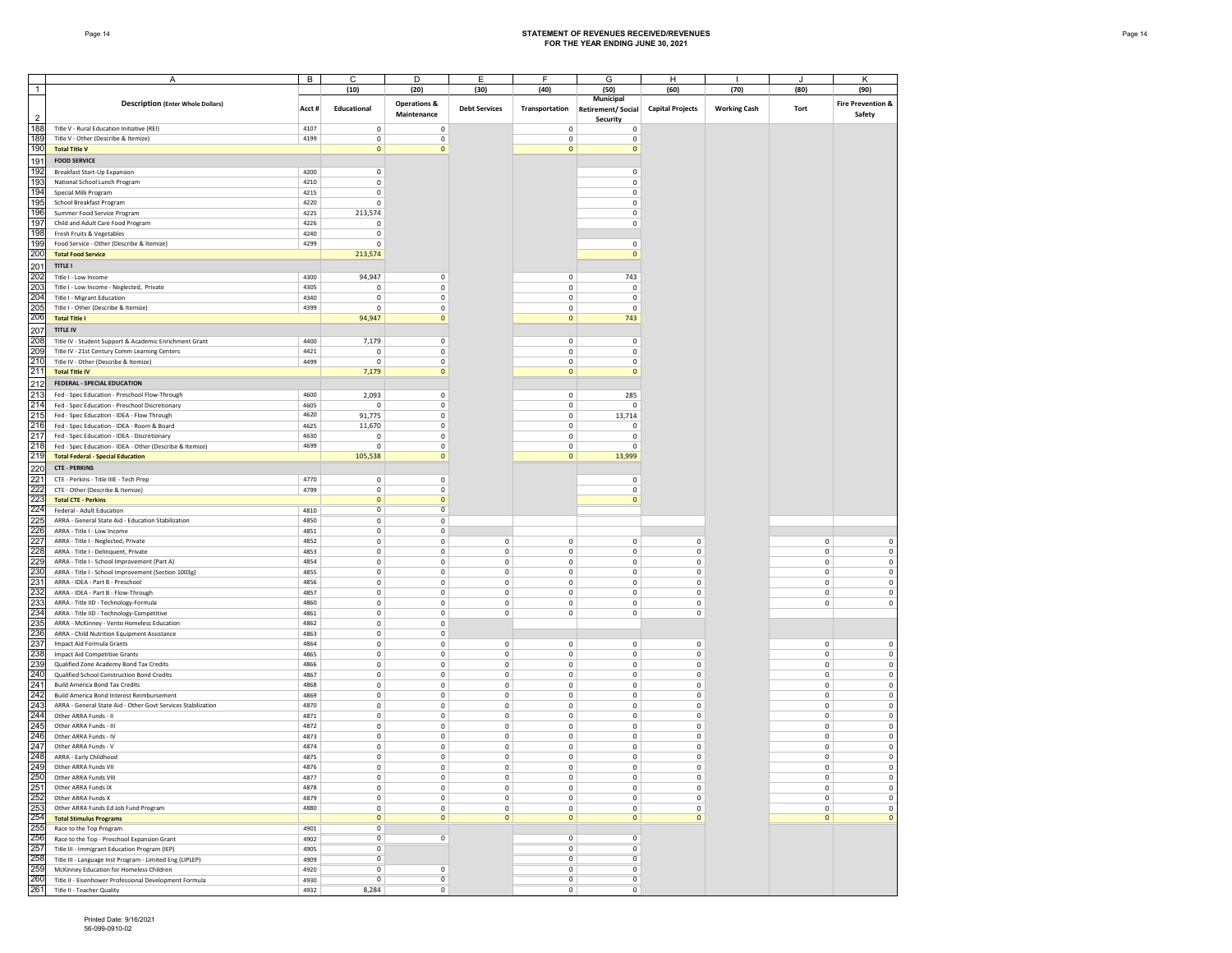|     |                                                                              | B      | ι,          |                                        |                      |                | G                                                 |                         |                     |        |                                        |
|-----|------------------------------------------------------------------------------|--------|-------------|----------------------------------------|----------------------|----------------|---------------------------------------------------|-------------------------|---------------------|--------|----------------------------------------|
|     |                                                                              |        | (10)        | (20)                                   | (30)                 | (40)           | (50)                                              | (60)                    | (70)                | (80)   | (90)                                   |
|     | <b>Description (Enter Whole Dollars)</b>                                     | Acct i | Educational | <b>Operations &amp;</b><br>Maintenance | <b>Debt Services</b> | Transportation | Municipal<br><b>Retirement/Social</b><br>Security | <b>Capital Projects</b> | <b>Working Cash</b> | Tort   | <b>Fire Prevention &amp;</b><br>Safety |
| 262 | Federal Charter Schools                                                      | 4960   |             |                                        |                      |                |                                                   |                         |                     |        |                                        |
| 263 | <b>State Assessment Grants</b>                                               | 4981   |             |                                        |                      |                |                                                   |                         |                     |        |                                        |
| 264 | Grant for State Assessments and Related Activities                           | 4982   | U           |                                        |                      |                |                                                   |                         |                     |        |                                        |
| 265 | Medicaid Matching Funds - Administrative Outreach                            | 4991   | 15,854      |                                        |                      |                |                                                   |                         |                     |        |                                        |
| 266 | Medicaid Matching Funds - Fee-for-Service Program                            | 4992   | 26,900      |                                        |                      |                |                                                   |                         |                     |        |                                        |
| 267 | Other Restricted Revenue from Federal Sources (Describe & Itemize)           | 4998   | 126,626     |                                        |                      |                |                                                   |                         |                     |        |                                        |
| 268 | Total Restricted Grants-In-Aid Received from the Federal Govt Thru the State |        | 598,902     |                                        |                      |                | 14,742                                            |                         |                     |        | $\overline{0}$                         |
| 269 | <b>Total Receipts/Revenues from Federal Sources</b>                          | 4000   | 598,902     |                                        |                      |                | 14,742                                            |                         |                     |        | $\overline{0}$                         |
| 270 | <b>Total Direct Receipts/Revenues (without Student Activity Funds 1799)</b>  |        | 6,272,059   | 907,935                                | 534,421              | 275,399        | 236,830                                           |                         | 10,645              | 55,922 | 4,816                                  |
| 27  | <b>Total Direct Receipts/Revenues (with Student Activity Funds 1799)</b>     |        | 6,290,858   | 907,935                                | 534,421              | 275,399        | 236,830                                           |                         | 10,645              | 55,922 | 4,816                                  |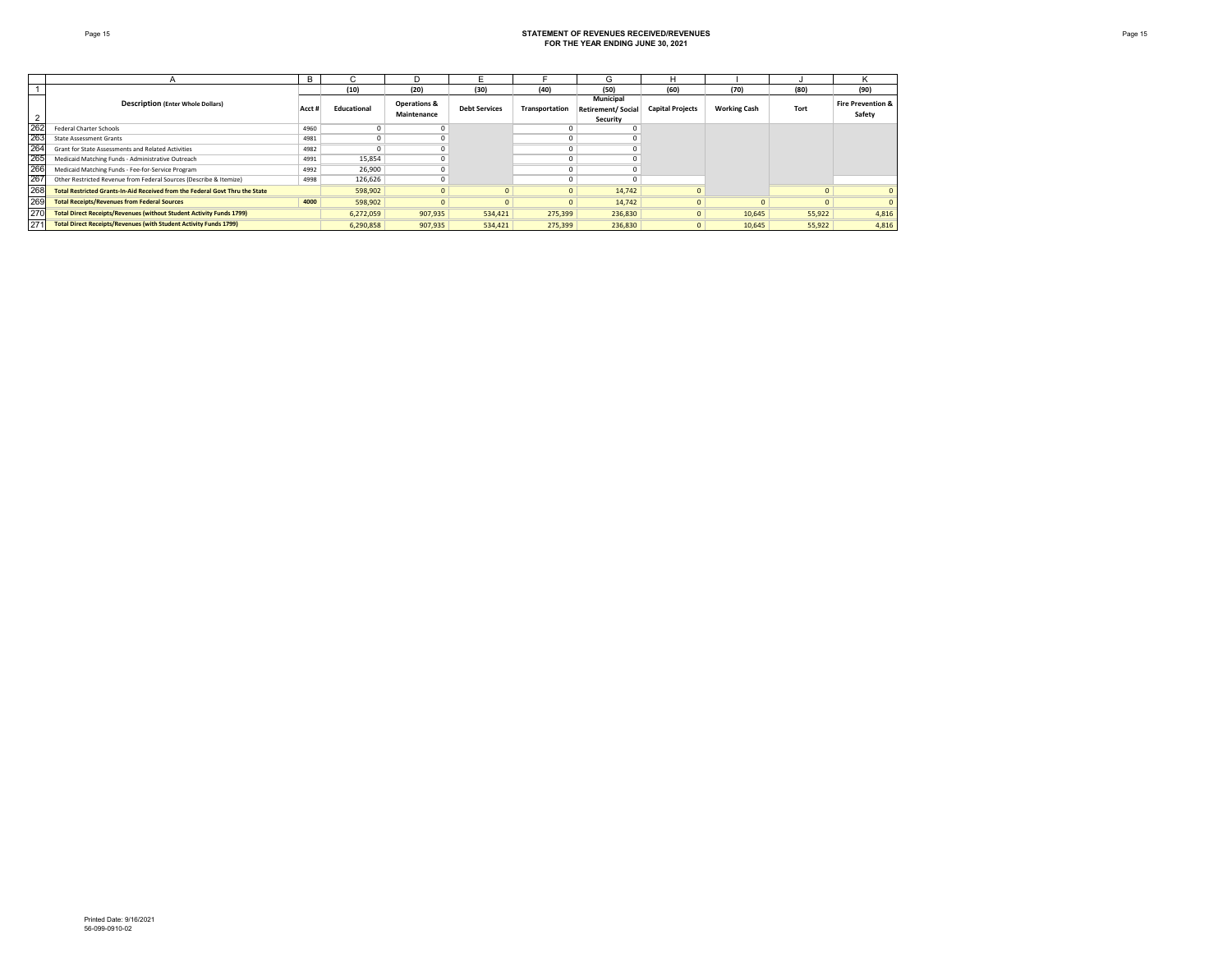## Page 16 **STATEMENT OF EXPENDITURES DISBURSED/EXPENDITURES, BUDGET TO ACTUAL FOR THE YEAR ENDING JUNE 30, 2021**

|                | A                                                                      | B       | C               | D                        | Е               | F.                    | G              | H                    |                 | ۱.                 | K            |               |
|----------------|------------------------------------------------------------------------|---------|-----------------|--------------------------|-----------------|-----------------------|----------------|----------------------|-----------------|--------------------|--------------|---------------|
| $\mathbf{1}$   |                                                                        |         | (100)           | (200)                    | (300)           | (400)                 | (500)          | (600)                | (700)           | (800)              | (900)        |               |
|                | <b>Description (Enter Whole Dollars)</b>                               |         |                 |                          |                 |                       |                |                      |                 | <b>Termination</b> |              |               |
|                |                                                                        | Funct # | <b>Salaries</b> | <b>Employee Benefits</b> | Purchased       | <b>Supplies &amp;</b> | Capital Outlay | <b>Other Objects</b> | Non-Capitalized |                    | Total        | <b>Budget</b> |
| $\overline{2}$ |                                                                        |         |                 |                          | <b>Services</b> | <b>Materials</b>      |                |                      | Equipment       | <b>Benefits</b>    |              |               |
| 3              | <b>10 - EDUCATIONAL FUND (ED)</b>                                      |         |                 |                          |                 |                       |                |                      |                 |                    |              |               |
| $\overline{4}$ | <b>INSTRUCTION (ED)</b>                                                | 1000    |                 |                          |                 |                       |                |                      |                 |                    |              |               |
| $\sqrt{5}$     | Regular Programs                                                       | 1100    | 1,889,197       | 210,290                  | 39,171          | 202,054               | 16,658         | $\mathbf 0$          | 25,206          | 0                  | 2,382,576    | 2,483,155     |
| 6              | Tuition Payment to Charter Schools                                     | 1115    |                 |                          |                 |                       |                |                      |                 |                    | $\mathbf{0}$ |               |
| $\overline{7}$ | Pre-K Programs                                                         | 1125    | 65,687          | 830                      | 3,880           | 6,565                 | 0              | 0                    | 0               | 0                  | 76,962       | 78,168        |
| 8              | Special Education Programs (Functions 1200-1220)                       | 1200    | 335,065         | 29,138                   | 17,223          | 7,820                 | 0              | 0                    | $\mathbf 0$     | $\mathbf 0$        | 389,246      | 379,202       |
| 9              | Special Education Programs Pre-K                                       | 1225    | 0               | $\mathbf 0$              | 0               | $\mathbf 0$           | 0              | 0                    | $\mathbf 0$     | $\mathbf 0$        | $\mathbf{0}$ |               |
| 10             | Remedial and Supplemental Programs K-12                                | 1250    | 199,098         | 21,544                   | 0               | 2,462                 | 0              | 0                    | 1,658           | 0                  | 224,762      | 239,011       |
| 11             | Remedial and Supplemental Programs Pre-K                               | 1275    | 0               | $\mathbf 0$              | 0               | $\mathbf 0$           | 0              | 0                    | 0               | $\mathbf 0$        | $\mathbf{0}$ |               |
| 12             | Adult/Continuing Education Programs                                    | 1300    | $\mathbf 0$     | 0                        | 0               | $\mathbf 0$           | 0              | 0                    | $\overline{0}$  | $\mathbf 0$        | $\mathbf{0}$ |               |
| 13             | <b>CTE Programs</b>                                                    | 1400    | $\mathbf 0$     | 0                        | 0               | $\mathbf 0$           | 0              | $\mathbf 0$          | $\mathbf 0$     | $\mathbf 0$        | $\mathbf{0}$ |               |
| 14             |                                                                        | 1500    |                 | 335                      | 3,688           | 2,047                 | 0              | 1,631                | $\overline{0}$  | 0                  |              |               |
| 15             | Interscholastic Programs                                               |         | 24,017          |                          |                 |                       |                |                      |                 |                    | 31,718       | 34,948        |
| 16             | Summer School Programs                                                 | 1600    | 11,386          | 118                      | 0               | 1,483                 | 0              | $\mathbf 0$          | $\mathbf 0$     | $\mathbf 0$        | 12,987       | 20,896        |
| 17             | Gifted Programs                                                        | 1650    | 56,373          | 7,203                    | 0               | 703                   | 0              | 0                    | $\overline{0}$  | $\mathbf 0$        | 64,279       | 64,497        |
| 18             | <b>Driver's Education Programs</b>                                     | 1700    | $\mathbf 0$     | 0                        | 0               | $\mathbf 0$           | 0              | 0                    | $\mathbf 0$     | $\mathbf 0$        | $\mathbf{0}$ |               |
|                | <b>Bilingual Programs</b>                                              | 1800    | 39,386          | 8,124                    | 0               | 114                   | 0              | 0                    | $\overline{0}$  | $\mathbf 0$        | 47,624       | 47,981        |
| 19             | Truant Alternative & Optional Programs                                 | 1900    | $\mathbf 0$     | $\mathbf 0$              | $\mathbf 0$     | $\mathbf 0$           | 0              | $\mathbf 0$          | $\mathbf 0$     | $\mathbf 0$        | $\mathbf{0}$ |               |
| 20             | Pre-K Programs - Private Tuition                                       | 1910    |                 |                          |                 |                       |                | $\mathbf 0$          |                 |                    | $\mathbf{0}$ | 5,000         |
| 21             | Regular K-12 Programs - Private Tuition                                | 1911    |                 |                          |                 |                       |                | 3,899                |                 |                    | 3,899        |               |
| 22             | Special Education Programs K-12 - Private Tuition                      | 1912    |                 |                          |                 |                       |                | 189,575              |                 |                    | 189,575      | 217,000       |
| 23             | Special Education Programs Pre-K - Tuition                             | 1913    |                 |                          |                 |                       |                | 0                    |                 |                    | $\mathbf{0}$ |               |
| 24             | Remedial/Supplemental Programs K-12 - Private Tuition                  | 1914    |                 |                          |                 |                       |                | 0                    |                 |                    | $\mathbf{0}$ |               |
| 25             | Remedial/Supplemental Programs Pre-K - Private Tuition                 | 1915    |                 |                          |                 |                       |                | $\Omega$             |                 |                    | $\mathbf{0}$ |               |
| 26             | Adult/Continuing Education Programs - Private Tuition                  | 1916    |                 |                          |                 |                       |                | $\mathbf 0$          |                 |                    | $\mathbf{0}$ |               |
| 27             | CTE Programs - Private Tuition                                         | 1917    |                 |                          |                 |                       |                | $\Omega$             |                 |                    | $\mathbf{0}$ |               |
| 28             | Interscholastic Programs - Private Tuition                             | 1918    |                 |                          |                 |                       |                | $\mathbf 0$          |                 |                    | $\mathbf{0}$ |               |
| 29             | Summer School Programs - Private Tuition                               | 1919    |                 |                          |                 |                       |                | 0                    |                 |                    | $\mathbf{0}$ |               |
| 30             | Gifted Programs - Private Tuition                                      | 1920    |                 |                          |                 |                       |                | 0                    |                 |                    | $\mathbf{0}$ |               |
| 31             | Bilingual Programs - Private Tuition                                   | 1921    |                 |                          |                 |                       |                | $\mathbf 0$          |                 |                    | $\mathbf{0}$ |               |
| 32             | Truants Alternative/Optional Ed Progms - Private Tuition               | 1922    |                 |                          |                 |                       |                | $\mathbf 0$          |                 |                    | $\mathbf{0}$ |               |
| 33             | <b>Student Activity Fund Expenditures</b>                              | 1999    |                 |                          |                 |                       |                | 20,227               |                 |                    | 20,227       | 74,482        |
| 34             | <b>Total Instruction<sup>10</sup></b> (without Student Activity Funds) | 1000    | 2,620,209       | 277,582                  | 63,962          | 223,248               | 16,658         | 195,105              | 26,864          | $\overline{0}$     | 3,423,628    | 3,569,858     |
| 35             | <b>Total Instruction<sup>10</sup></b> (with Student Activity Funds)    | 1000    | 2,620,209       | 277,582                  | 63,962          | 223,248               | 16,658         | 215,332              | 26,864          | $\overline{0}$     | 3,443,855    | 3,644,340     |
| 36             | <b>SUPPORT SERVICES (ED)</b>                                           | 2000    |                 |                          |                 |                       |                |                      |                 |                    |              |               |
| 37             | <b>SUPPORT SERVICES - PUPILS</b>                                       |         |                 |                          |                 |                       |                |                      |                 |                    |              |               |
| 38             | Attendance & Social Work Services                                      | 2110    | 165,726         | 23,899                   | 8,498           | 197                   | $\mathbf{0}$   | $\mathbf 0$          | $\mathbf 0$     | $\mathbf 0$        | 198,320      | 207,461       |
| 39             | <b>Guidance Services</b>                                               | 2120    | $\mathbf 0$     | $\mathbf 0$              | $\mathbf 0$     | $\pmb{0}$             | 0              | $\mathbf 0$          | $\overline{0}$  | $\mathbf 0$        | $\mathbf{0}$ | 406           |
| 40             | <b>Health Services</b>                                                 | 2130    | 77,198          | $\mathbf 0$              | 665             | 10,626                | 0              | 0                    | $\mathbf 0$     | $\mathbf 0$        | 88,489       | 96,639        |
| 41             | <b>Psychological Services</b>                                          | 2140    | $\mathbf 0$     | $\mathbf 0$              | 78,509          | 0                     | 0              | $\mathbf 0$          | $\overline{0}$  | $\mathbf 0$        | 78,509       | 99,828        |
| 42             | Speech Pathology & Audiology Services                                  | 2150    | 44,471          | 8,437                    | 47,870          | 51                    | 0              | 0                    | $\mathbf 0$     | $\mathsf 0$        | 100,829      | 118,588       |
| 43             | Other Support Services - Pupils (Describe & Itemize)                   | 2190    | 3,024           | 37                       | 0               | 5,916                 | 0              | 0                    | $\overline{0}$  | $\mathbf 0$        | 8,977        | 12,173        |
| 44             | <b>Total Support Services - Pupils</b>                                 | 2100    | 290,419         | 32,373                   | 135,542         | 16,790                | $\mathbf{0}$   | $\mathbf{0}$         | $\mathbf{0}$    | $\mathbf{0}$       | 475,124      | 535,095       |
|                |                                                                        |         |                 |                          |                 |                       |                |                      |                 |                    |              |               |
| 45             | SUPPORT SERVICES - INSTRUCTIONAL STAFF                                 |         |                 |                          |                 |                       |                |                      |                 |                    |              |               |
| 46             | Improvement of Instruction Services                                    | 2210    | 90,913          | 14,344                   | 14,049          | 518                   | $\mathbf{0}$   | $\mathbf 0$          | $\overline{0}$  | 0                  | 119,824      | 132,793       |
| 47             | <b>Educational Media Services</b>                                      | 2220    | 139,469         | 22,840                   | $\overline{0}$  | 4,151                 | $\overline{0}$ | $\overline{0}$       | $\overline{0}$  | 0                  | 166,460      | 168,507       |
| 48             | Assessment & Testing                                                   | 2230    | 0               | $\mathbf 0$              | 0               | 8,055                 | 0              | $\mathsf 0$          | $\overline{0}$  | $\mathsf 0$        | 8,055        | 8,056         |
| 49             | <b>Total Support Services - Instructional Staff</b>                    | 2200    | 230,382         | 37,184                   | 14,049          | 12,724                | $\overline{0}$ | $\mathbf 0$          | $\mathbf{0}$    | $\overline{0}$     | 294,339      | 309,356       |
| 50             | SUPPORT SERVICES - GENERAL ADMINISTRATION                              |         |                 |                          |                 |                       |                |                      |                 |                    |              |               |
| 51             | <b>Board of Education Services</b>                                     | 2310    | 3,459           | $\mathbf 0$              | 67,670          | 16,518                | 0              | 7,285                | 0 <sup>1</sup>  | $\overline{0}$     | 94,932       | 107,102       |
| 52             | <b>Executive Administration Services</b>                               | 2320    | 222,210         | 31,100                   | 275             | 0                     | $\mathbf{0}$   | 2,688                | $\overline{0}$  | $\mathsf 0$        | 256,273      | 261,096       |
| 53             | Special Area Administration Services                                   | 2330    | 1,500           | $\mathbf 0$              | 0               | 0                     | $\mathbf{0}$   | $\mathbf 0$          | $\overline{0}$  | $\mathbf 0$        | 1,500        | 1,500         |
|                | <b>Tort Immunity Services</b>                                          | 2361,   |                 |                          |                 |                       |                |                      |                 |                    |              |               |
| 54             |                                                                        | 2365    |                 |                          | 5,272           |                       |                |                      |                 |                    | 5,272        | 10,000        |
| 55             | <b>Total Support Services - General Administration</b>                 | 2300    | 227,169         | 31,100                   | 73,217          | 16,518                | 0              | 9,973                | 0               | 0                  | 357,977      | 379,698       |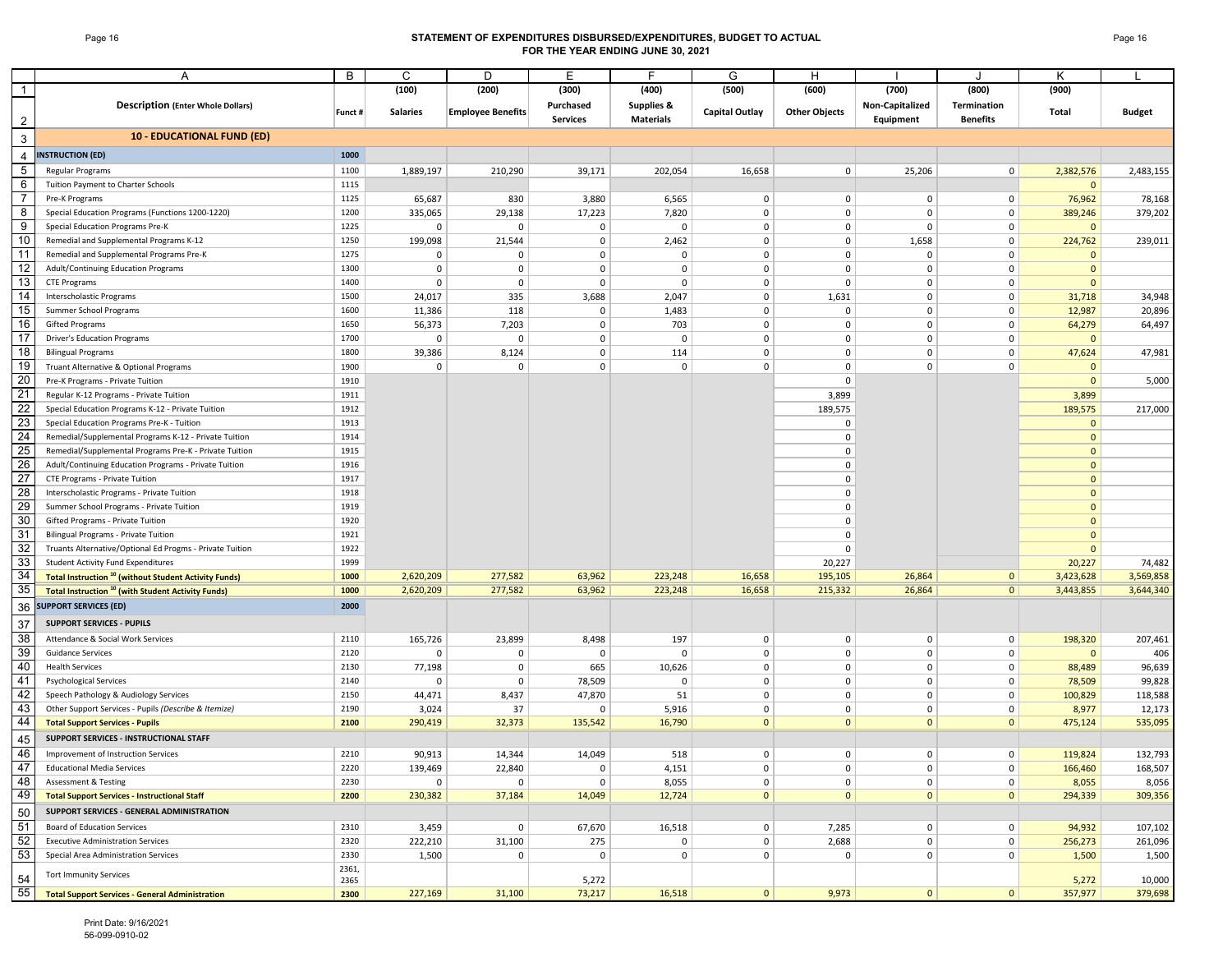### Page 17 **STATEMENT OF EXPENDITURES DISBURSED/EXPENDITURES, BUDGET TO ACTUAL FOR THE YEAR ENDING JUNE 30, 2021**

|                | Α                                                                                               | В            | C                      | D                          | Е                          | F                     | G                | H                       |                               |                               | Κ                            |                |
|----------------|-------------------------------------------------------------------------------------------------|--------------|------------------------|----------------------------|----------------------------|-----------------------|------------------|-------------------------|-------------------------------|-------------------------------|------------------------------|----------------|
| $\overline{1}$ |                                                                                                 |              | (100)                  | (200)                      | (300)                      | (400)                 | (500)            | (600)                   | (700)                         | (800)                         | (900)                        |                |
|                | <b>Description (Enter Whole Dollars)</b>                                                        |              |                        |                            | Purchased                  | <b>Supplies &amp;</b> |                  |                         | Non-Capitalized               | Termination                   |                              |                |
| $\overline{2}$ |                                                                                                 | Funct #      | <b>Salaries</b>        | <b>Employee Benefits</b>   | <b>Services</b>            | <b>Materials</b>      | Capital Outlay   | <b>Other Objects</b>    | Equipment                     | <b>Benefits</b>               | Total                        | <b>Budget</b>  |
| 56             | SUPPORT SERVICES - SCHOOL ADMINISTRATION                                                        |              |                        |                            |                            |                       |                  |                         |                               |                               |                              |                |
| 57             | Office of the Principal Services                                                                | 2410         | 296,176                | 70,301                     | 5,704                      | 7,372                 | $\mathbf 0$      | $\mathbf 0$             | $\mathbf 0$                   | $\mathbf 0$                   | 379,553                      | 402,763        |
| 58             | Other Support Services - School Admin (Describe & Itemize)                                      | 2490         | $\mathbf 0$            | $\Omega$                   | $\mathbf 0$                | 0                     | $\mathbf 0$      | $\mathbf 0$             | $\mathbf 0$                   | $\mathbf 0$                   | $\mathbf{0}$                 |                |
| 59             | <b>Total Support Services - School Administration</b>                                           | 2400         | 296,176                | 70,301                     | 5,704                      | 7,372                 | $\overline{0}$   | $\mathbf{0}$            | $\mathbf{0}$                  | $\overline{0}$                | 379,553                      | 402,763        |
| 60             | <b>SUPPORT SERVICES - BUSINESS</b>                                                              |              |                        |                            |                            |                       |                  |                         |                               |                               |                              |                |
| 61             | Direction of Business Support Services                                                          | 2510         | 34,668                 | 4,496                      | $\mathbf 0$                | 0                     | $\overline{0}$   | $\mathbf 0$             | $\overline{0}$                | $\pmb{0}$                     | 39,164                       | 42,755         |
| 62             | <b>Fiscal Services</b>                                                                          | 2520         | 47,562                 | 15,663                     | 31,267                     | 652                   | $\mathbf 0$      | $\mathbf 0$             | $\mathbf 0$                   | $\mathsf 0$                   | 95,144                       | 100,064        |
| 63             | Operation & Maintenance of Plant Services                                                       | 2540         | $\mathbf 0$            | 0                          | 31,549                     | $\mathsf 0$           | 500              | $\mathbf 0$             | $\mathbf 0$                   | $\mathbf 0$                   | 32,049                       | 38,110         |
| 64             | <b>Pupil Transportation Services</b>                                                            | 2550         | $\mathbf 0$            | $\mathbf 0$                | $\mathbf 0$                | 0                     | $\mathbf 0$      | $\mathbf 0$             | $\mathbf 0$                   | $\pmb{0}$                     | $\mathbf{0}$                 |                |
| 65<br>66       | <b>Food Services</b>                                                                            | 2560         | 37,881                 | $\mathbf 0$                | $\mathbf 0$                | 114,667               | $\mathbf 0$      | 730                     | $\mathbf 0$                   | $\mathbf 0$                   | 153,278                      | 173,554        |
| 67             | <b>Internal Services</b><br><b>Total Support Services - Business</b>                            | 2570<br>2500 | $\mathbf 0$<br>120,111 | $\mathbf 0$<br>20,159      | $\mathbf 0$<br>62,816      | 0<br>115,319          | $\pmb{0}$<br>500 | $\mathbf 0$<br>730      | $\mathbf 0$<br>$\overline{0}$ | $\mathbf 0$<br>$\overline{0}$ | $\mathbf 0$<br>319,635       | 354,483        |
|                | <b>SUPPORT SERVICES - CENTRAL</b>                                                               |              |                        |                            |                            |                       |                  |                         |                               |                               |                              |                |
| 68<br>69       |                                                                                                 | 2610         |                        |                            |                            |                       | $\overline{0}$   |                         | $\mathbf 0$                   | $\mathbf 0$                   |                              |                |
| 70             | Direction of Central Support Services<br>Planning, Research, Development, & Evaluation Services | 2620         | 0<br>$\mathbf 0$       | $\mathbf 0$<br>$\mathbf 0$ | $\mathbf 0$<br>$\mathbf 0$ | 0<br>0                | $\mathbf 0$      | 0<br>$\mathbf 0$        | $\mathbf 0$                   | $\mathbf 0$                   | $\mathbf{0}$<br>$\mathbf{0}$ |                |
| 71             | <b>Information Services</b>                                                                     | 2630         | $\mathbf 0$            | 0                          | $\mathbf 0$                | 0                     | $\mathbf 0$      | $\mathbf 0$             | 0                             | $\mathbf 0$                   | $\Omega$                     |                |
| 72             | <b>Staff Services</b>                                                                           | 2640         | $\mathbf 0$            | 0                          | $\mathbf 0$                | 0                     | $\mathbf 0$      | $\mathbf 0$             | $\mathbf 0$                   | $\mathbf 0$                   | $\mathbf{0}$                 |                |
| 73             | <b>Data Processing Services</b>                                                                 | 2660         | $\mathbf 0$            | 0                          | $\mathbf{0}$               | 0                     | $\mathbf 0$      | $\mathbf 0$             | $\mathbf 0$                   | 0                             | $\mathbf{0}$                 |                |
| 74             | <b>Total Support Services - Central</b>                                                         | 2600         | $\mathbf{0}$           | $\mathbf{0}$               | $\mathbf{0}$               | $\mathbf{0}$          | $\mathbf{0}$     | $\mathbf{0}$            | $\overline{0}$                | $\mathbf{0}$                  | $\mathbf{0}$                 | $\overline{0}$ |
| 75             | Other Support Services (Describe & Itemize)                                                     | 2900         |                        |                            |                            |                       |                  |                         |                               |                               | $\mathbf{0}$                 |                |
| 76             | <b>Total Support Services</b>                                                                   | 2000         | 1,164,257              | 191,117                    | 291,328                    | 168,723               | 500              | 10,703                  | $\overline{0}$                | $\mathbf{0}$                  | 1,826,628                    | 1,981,395      |
| 77             | <b>COMMUNITY SERVICES (ED)</b>                                                                  | 3000         | 12,486                 | 5                          | $\mathbf 0$                | $\pmb{0}$             | $\overline{0}$   | $\mathbf 0$             | $\overline{0}$                | $\mathbf 0$                   | 12,491                       | 69,129         |
| 78             | PAYMENTS TO OTHER DISTRICTS & GOVT UNITS (ED)                                                   | 4000         |                        |                            |                            |                       |                  |                         |                               |                               |                              |                |
| 79             | PAYMENTS TO OTHER GOVT UNITS (IN-STATE)                                                         |              |                        |                            |                            |                       |                  |                         |                               |                               |                              |                |
| 80             | Payments for Regular Programs                                                                   | 4110         |                        |                            | $\Omega$                   |                       |                  | 0                       |                               |                               | $\overline{0}$               |                |
| 81             | Payments for Special Education Programs                                                         | 4120         |                        |                            | 587,123                    |                       |                  | $\Omega$                |                               |                               | 587,123                      | 716,693        |
| 82             | Payments for Adult/Continuing Education Programs                                                | 4130         |                        |                            | $\mathbf 0$                |                       |                  | $\mathbf 0$             |                               |                               | $\overline{0}$               |                |
| 83             | Payments for CTE Programs                                                                       | 4140         |                        |                            | $\mathbf 0$                |                       |                  | $\Omega$                |                               |                               | $\mathbf{0}$                 |                |
| 84             | Payments for Community College Programs                                                         | 4170         |                        |                            | $\mathbf 0$                |                       |                  | 0                       |                               |                               | $\mathbf{0}$                 |                |
| 85             | Other Payments to In-State Govt. Units (Describe & Itemize)                                     | 4190         |                        |                            | $\mathbf 0$                |                       |                  | $\mathbf 0$             |                               |                               | $\mathbf{0}$                 |                |
| 86             | <b>Total Payments to Other Govt Units (In-State)</b>                                            | 4100         |                        |                            | 587,123                    |                       |                  | $\overline{0}$          |                               |                               | 587,123                      | 716,693        |
| 87             | Payments for Regular Programs - Tuition                                                         | 4210         |                        |                            |                            |                       |                  | $\mathbf 0$             |                               |                               | $\overline{0}$               |                |
| 88             | Payments for Special Education Programs - Tuition                                               | 4220         |                        |                            |                            |                       |                  | 84,598                  |                               |                               | 84,598                       | 100,000        |
| 89<br>-90      | Payments for Adult/Continuing Education Programs - Tuition                                      | 4230         |                        |                            |                            |                       |                  | $\Omega$<br>$\mathbf 0$ |                               |                               | $\mathbf{0}$<br>$\mathbf{0}$ |                |
| 91             | Payments for CTE Programs - Tuition<br>Payments for Community College Programs - Tuition        | 4240<br>4270 |                        |                            |                            |                       |                  | $\mathbf 0$             |                               |                               | $\mathbf{0}$                 |                |
| 92             | Payments for Other Programs - Tuition                                                           | 4280         |                        |                            |                            |                       |                  | $\mathbf 0$             |                               |                               | $\mathbf{0}$                 |                |
| 93             | Other Payments to In-State Govt Units                                                           | 4290         |                        |                            |                            |                       |                  | 0                       |                               |                               | $\mathbf{0}$                 |                |
| 94             | <b>Total Payments to Other Govt Units -Tuition (In State)</b>                                   | 4200         |                        |                            |                            |                       |                  | 84,598                  |                               |                               | 84,598                       | 100,000        |
| 95             | Payments for Regular Programs - Transfers                                                       | 4310         |                        |                            |                            |                       |                  | 0                       |                               |                               | $\mathbf{0}$                 |                |
| 96             | Payments for Special Education Programs - Transfers                                             | 4320         |                        |                            |                            |                       |                  | $\mathbf 0$             |                               |                               | $\overline{0}$               |                |
| 97             | Payments for Adult/Continuing Ed Programs-Transfers                                             | 4330         |                        |                            |                            |                       |                  | - 0                     |                               |                               | $\mathbf{0}$                 |                |
| 98             | Payments for CTE Programs - Transfers                                                           | 4340         |                        |                            |                            |                       |                  | $\mathbf 0$             |                               |                               | $\overline{0}$               |                |
| 99             | Payments for Community College Program - Transfers                                              | 4370         |                        |                            |                            |                       |                  | 0                       |                               |                               | 0                            |                |
| 100            | Payments for Other Programs - Transfers                                                         | 4380         |                        |                            |                            |                       |                  | $\mathbf 0$             |                               |                               | $\overline{0}$               |                |
| 101            | Other Payments to In-State Govt Units - Transfers                                               | 4390         |                        |                            | 0                          |                       |                  | $\Omega$                |                               |                               | $\overline{0}$               |                |
| 102            | <b>Total Payments to Other Govt Units -Transfers (In-State)</b>                                 | 4300         |                        |                            | $\mathbf{0}$               |                       |                  | $\Omega$                |                               |                               | $\overline{0}$               | $\mathbf{0}$   |
| 103            | Payments to Other Govt Units (Out-of-State)                                                     | 4400         |                        |                            | 0                          |                       |                  | 0                       |                               |                               | $\overline{0}$               |                |
| 104            | <b>Total Payments to Other Govt Units</b>                                                       | 4000         |                        |                            | 587,123                    |                       |                  | 84,598                  |                               |                               | 671,721                      | 816,693        |
|                | 105 DEBT SERVICES (ED)                                                                          | 5000         |                        |                            |                            |                       |                  |                         |                               |                               |                              |                |
| 106            | DEBT SERVICES - INTEREST ON SHORT-TERM DEBT                                                     |              |                        |                            |                            |                       |                  |                         |                               |                               |                              |                |
| 107            | <b>Tax Anticipation Warrants</b>                                                                | 5110         |                        |                            |                            |                       |                  | 0                       |                               |                               | $\overline{0}$               |                |
| 108            | <b>Tax Anticipation Notes</b>                                                                   | 5120         |                        |                            |                            |                       |                  | $\mathbf 0$             |                               |                               | $\overline{0}$               |                |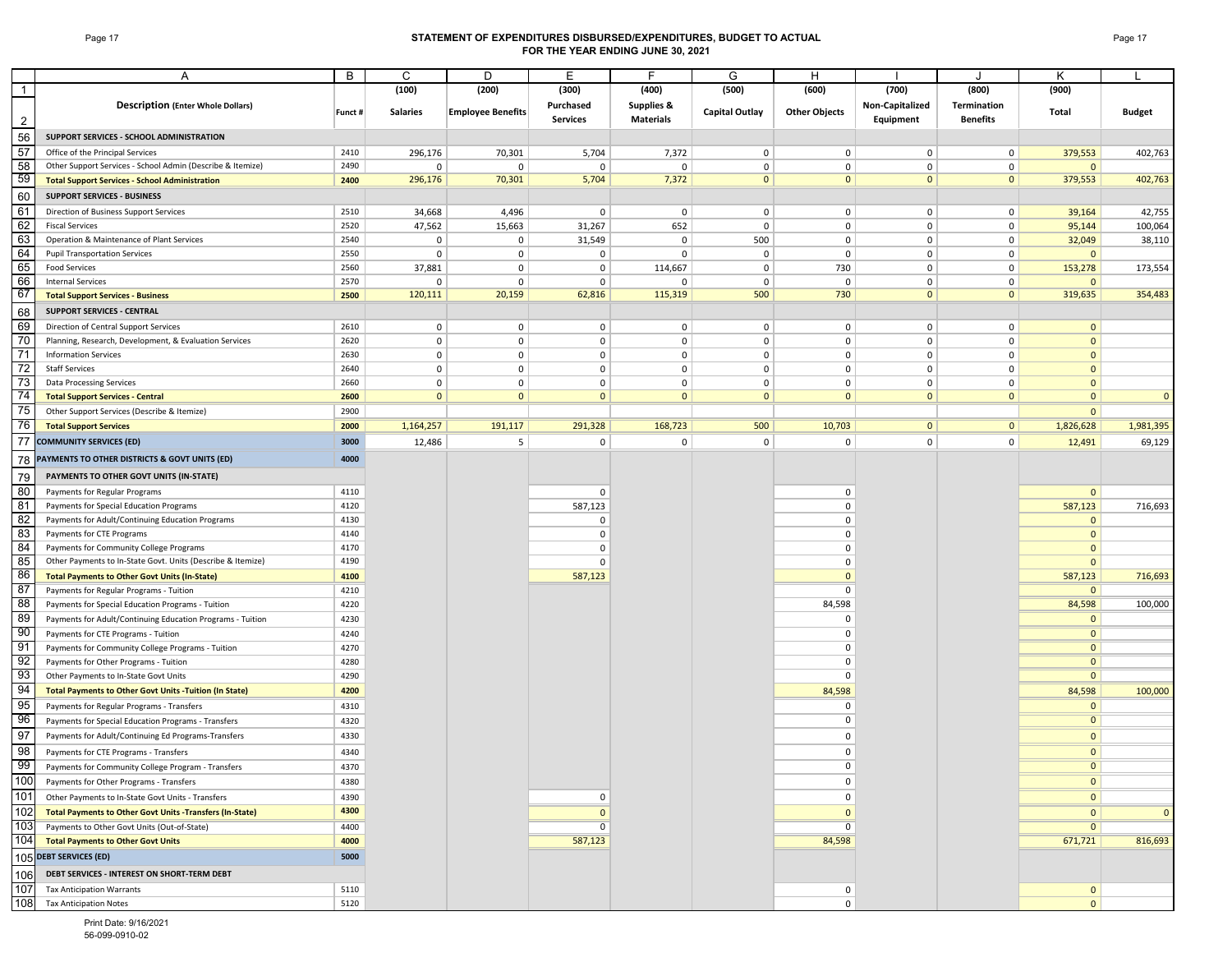### Page 18 **STATEMENT OF EXPENDITURES DISBURSED/EXPENDITURES, BUDGET TO ACTUAL FOR THE YEAR ENDING JUNE 30, 2021**

|                | Α                                                                                 | B            | C                      | D                        | Е                | F.                    | G                           | H                    |                            |                 | Κ                            |               |
|----------------|-----------------------------------------------------------------------------------|--------------|------------------------|--------------------------|------------------|-----------------------|-----------------------------|----------------------|----------------------------|-----------------|------------------------------|---------------|
| $\overline{1}$ |                                                                                   |              | (100)                  | (200)                    | (300)            | (400)                 | (500)                       | (600)                | (700)                      | (800)           | (900)                        |               |
|                | <b>Description (Enter Whole Dollars)</b>                                          |              |                        |                          | Purchased        | <b>Supplies &amp;</b> |                             |                      | Non-Capitalized            | Termination     |                              |               |
| 2              |                                                                                   | Funct #      | <b>Salaries</b>        | <b>Employee Benefits</b> | <b>Services</b>  | <b>Materials</b>      | Capital Outlay              | <b>Other Objects</b> | Equipment                  | <b>Benefits</b> | Total                        | <b>Budget</b> |
| 109            | Corporate Personal Prop. Repl. Tax Anticipation Notes                             | 5130         |                        |                          |                  |                       |                             | 0                    |                            |                 | $\mathbf{0}$                 |               |
| 110            | <b>State Aid Anticipation Certificates</b>                                        | 5140         |                        |                          |                  |                       |                             | $\pmb{0}$            |                            |                 | $\mathbf{0}$                 |               |
| 111            | Other Interest on Short-Term Debt                                                 | 5150         |                        |                          |                  |                       |                             | $\Omega$             |                            |                 | $\mathbf{0}$                 |               |
| 112            | <b>Total Interest on Short-Term Debt</b>                                          | 5100         |                        |                          |                  |                       |                             | $\mathbf{0}$         |                            |                 | $\mathbf{0}$                 | $\Omega$      |
| 113            | Debt Services - Interest on Long-Term Debt                                        | 5200         |                        |                          |                  |                       |                             |                      |                            |                 | $\mathbf{0}$                 |               |
| 114            | <b>Total Debt Services</b>                                                        | 5000         |                        |                          |                  |                       |                             | $\mathbf{0}$         |                            |                 | $\mathbf{0}$                 | $\Omega$      |
|                | 115 PROVISIONS FOR CONTINGENCIES (ED)                                             | 6000         |                        |                          |                  |                       |                             |                      |                            |                 |                              |               |
|                | <b>Total Direct Disbursements/Expenditures (without Student Activity Funds</b>    |              |                        |                          |                  |                       |                             |                      |                            |                 |                              |               |
| 116            | 1999)                                                                             |              | 3,796,952              | 468,704                  | 942,413          | 391,971               | 17,158                      | 290,406              | 26,864                     | $\mathbf{0}$    | 5,934,468                    | 6,437,075     |
| 117            | <b>Total Direct Disbursements/Expenditures (with Student Activity Funds 1999)</b> |              | 3,796,952              | 468,704                  | 942,413          | 391,971               | 17,158                      | 310,633              | 26,864                     | $\mathbf{0}$    | 5,954,695                    | 6,511,557     |
|                | <b>Excess (Deficiency) of Receipts/Revenues Over Disbursements/Expenditures</b>   |              |                        |                          |                  |                       |                             |                      |                            |                 |                              |               |
| 118            | (without Student Activity Funds 1999)                                             |              |                        |                          |                  |                       |                             |                      |                            |                 | 337,591                      |               |
|                | Excess (Deficiency) of Receipts/Revenues Over Disbursements/Expenditures (with    |              |                        |                          |                  |                       |                             |                      |                            |                 |                              |               |
| 119            | <b>Student Activity Funds 1999)</b>                                               |              |                        |                          |                  |                       |                             |                      |                            |                 | 336,163                      |               |
| 120            |                                                                                   |              |                        |                          |                  |                       |                             |                      |                            |                 |                              |               |
| 121            | 20 - OPERATIONS & MAINTENANCE FUND (O&M)                                          |              |                        |                          |                  |                       |                             |                      |                            |                 |                              |               |
|                | 122 SUPPORT SERVICES (O&M)                                                        | 2000         |                        |                          |                  |                       |                             |                      |                            |                 |                              |               |
| 123            | <b>SUPPORT SERVICES - PUPILS</b>                                                  |              |                        |                          |                  |                       |                             |                      |                            |                 |                              |               |
| 124            | Other Support Services - Pupils (Func. 2190 Describe & Itemize)                   | 2100         | $\mathbf 0$            | $\mathbf 0$              | 0                | $\mathbf 0$           | $\mathbf 0$                 | $\mathbf 0$          | $\mathbf 0$                | $\mathbf 0$     | $\mathbf{0}$                 |               |
| 125            | <b>SUPPORT SERVICES - BUSINESS</b>                                                |              |                        |                          |                  |                       |                             |                      |                            |                 |                              |               |
| 126            | Direction of Business Support Services                                            | 2510         | 0                      | 0                        | 0                | 0                     | 0                           | 0                    | 0                          | $\Omega$        | $\mathbf 0$                  |               |
| 127            | Facilities Acquisition & Construction Services                                    | 2530         | $\mathbf 0$            | 0                        | 0                | $\mathbf 0$           | $\mathbf 0$                 | $\mathbf 0$          | $\mathbf 0$                | $\mathbf 0$     | $\mathbf 0$                  |               |
| 128            | Operation & Maintenance of Plant Services                                         | 2540         |                        | 60,660                   | 182,412          |                       | $\mathbf 0$                 | $\pmb{0}$            | $\mathbf 0$                | $\mathbf 0$     |                              | 898,534       |
| 129            |                                                                                   |              | 245,511<br>$\mathbf 0$ | 0                        | $\mathbf 0$      | 296,640<br>0          | $\mathbf 0$                 | $\mathbf 0$          | $\mathbf 0$                | $\Omega$        | 785,223<br>$\overline{0}$    |               |
| 130            | <b>Pupil Transportation Services</b>                                              | 2550         |                        |                          |                  |                       |                             |                      |                            |                 |                              |               |
| 131            | <b>Food Services</b><br><b>Total Support Services - Business</b>                  | 2560         | 245,511                | 60,660                   | 182,412          | 296,640               | $\mathbf 0$<br>$\mathbf{0}$ | $\mathbf{0}$         | $\mathbf 0$<br>$\mathbf 0$ | $\mathbf{0}$    | $\mathbf 0$<br>785,223       | 898,534       |
| 132            | Other Support Services (Describe & Itemize)                                       | 2500<br>2900 | 0                      | 0                        | 0                | $\mathbf 0$           | $\mathbf 0$                 | 0                    | $\mathbf 0$                | $\mathbf 0$     | $\mathbf 0$                  |               |
| 133            | <b>Total Support Services</b>                                                     | 2000         | 245,511                | 60,660                   | 182,412          | 296,640               | $\overline{0}$              | $\mathbf{0}$         | $\mathbf{0}$               | $\mathbf{0}$    | 785,223                      | 898,534       |
|                | 134 COMMUNITY SERVICES (O&M)                                                      | 3000         | $\mathbf 0$            | $\mathbf 0$              | $\Omega$         | $\mathbf 0$           | $\mathbf 0$                 | $\mathbf 0$          | $\mathbf 0$                | $\mathbf 0$     | $\mathbf{0}$                 |               |
|                | 135 PAYMENTS TO OTHER DIST & GOVT UNITS (O&M)                                     | 4000         |                        |                          |                  |                       |                             |                      |                            |                 |                              |               |
|                |                                                                                   |              |                        |                          |                  |                       |                             |                      |                            |                 |                              |               |
| 136<br>137     | PAYMENTS TO OTHER GOVT UNITS (IN-STATE)                                           |              |                        |                          |                  |                       |                             |                      |                            |                 |                              |               |
| 138            | Payments for Regular Programs<br>Payments for Special Education Programs          | 4110<br>4120 |                        |                          | 0<br>$\mathbf 0$ |                       |                             | 0<br>$\Omega$        |                            |                 | $\mathbf{0}$<br>$\mathbf{0}$ |               |
| 139            | Payments for CTE Programs                                                         | 4140         |                        |                          | $\mathbf 0$      |                       |                             | $\Omega$             |                            |                 | $\mathbf{0}$                 |               |
| 140            | Other Payments to In-State Govt. Units (Describe & Itemize)                       | 4190         |                        |                          | $\mathbf 0$      |                       |                             | $\Omega$             |                            |                 | $\mathbf{0}$                 |               |
| 141            | <b>Total Payments to Other Govt. Units (In-State)</b>                             | 4100         |                        |                          | $\mathbf{0}$     |                       |                             | $\Omega$             |                            |                 | $\mathbf 0$                  | $\Omega$      |
| 142            | Payments to Other Govt. Units (Out of State)                                      | 4400         |                        |                          | 0                |                       |                             | $\overline{0}$       |                            |                 | $\overline{0}$               |               |
| 143            | <b>Total Payments to Other Govt Units</b>                                         | 4000         |                        |                          | $\Omega$         |                       |                             | $\Omega$             |                            |                 | $\overline{0}$               |               |
| 144            | <b>DEBT SERVICES (O&amp;M)</b>                                                    | 5000         |                        |                          |                  |                       |                             |                      |                            |                 |                              |               |
| 145            | DEBT SERVICES - INTEREST ON SHORT-TERM DEBT                                       |              |                        |                          |                  |                       |                             |                      |                            |                 |                              |               |
| 146            | <b>Tax Anticipation Warrants</b>                                                  | 5110         |                        |                          |                  |                       |                             | 0                    |                            |                 | $\mathbf 0$                  |               |
| 147            | <b>Tax Anticipation Notes</b>                                                     | 5120         |                        |                          |                  |                       |                             | 0                    |                            |                 | $\mathbf 0$                  |               |
| 148            | Corporate Personal Prop. Repl. Tax Anticipation Notes                             | 5130         |                        |                          |                  |                       |                             | 0                    |                            |                 | $\mathbf{0}$                 |               |
| 149            | <b>State Aid Anticipation Certificates</b>                                        | 5140         |                        |                          |                  |                       |                             | $\mathbf 0$          |                            |                 | $\mathbf 0$                  |               |
| 150            | Other Interest on Short-Term Debt (Describe & Itemize)                            | 5150         |                        |                          |                  |                       |                             | $\mathbf 0$          |                            |                 | $\mathbf{0}$                 |               |
| 151            | <b>Total Debt Service - Interest on Short-Term Debt</b>                           | 5100         |                        |                          |                  |                       |                             | $\mathbf{0}$         |                            |                 | $\mathbf{0}$                 | $\mathbf{0}$  |
| 152            | DEBT SERVICE - INTEREST ON LONG-TERM DEBT                                         | 5200         |                        |                          |                  |                       |                             | $\mathbf 0$          |                            |                 | $\mathbf{0}$                 |               |
| 153            | <b>Total Debt Services</b>                                                        | 5000         |                        |                          |                  |                       |                             | $\mathbf{0}$         |                            |                 | $\mathbf 0$                  | $\mathbf{0}$  |
|                | 154 PROVISIONS FOR CONTINGENCIES (O&M)                                            | 6000         |                        |                          |                  |                       |                             |                      |                            |                 |                              |               |
| 155            | <b>Total Direct Disbursements/Expenditures</b>                                    |              | 245,511                | 60,660                   | 182,412          | 296,640               | $\mathbf{0}$                | $\mathbf{0}$         | $\mathbf{0}$               | $\mathbf{0}$    | 785,223                      | 898,534       |
| 156            | Excess (Deficiency) of Receipts/Revenues/Over Disbursements/ Expenditures         |              |                        |                          |                  |                       |                             |                      |                            |                 | 122,712                      |               |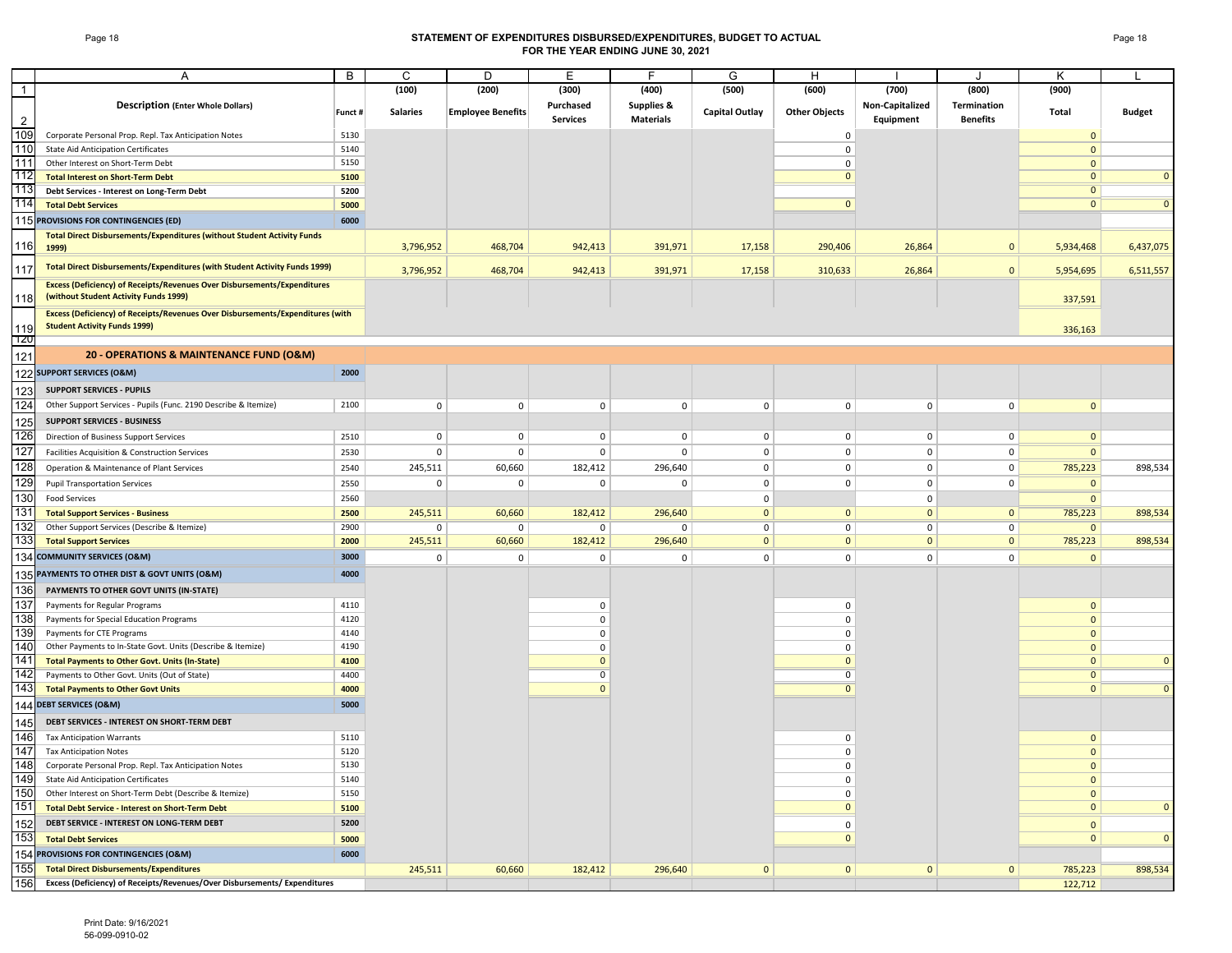## Page 19 **STATEMENT OF EXPENDITURES DISBURSED/EXPENDITURES, BUDGET TO ACTUAL FOR THE YEAR ENDING JUNE 30, 2021**

|                         |                                                                                 | B       | C               | D                        | E               |                       | G              | н                       |                 |                 |                |               |
|-------------------------|---------------------------------------------------------------------------------|---------|-----------------|--------------------------|-----------------|-----------------------|----------------|-------------------------|-----------------|-----------------|----------------|---------------|
| $\mathbf{1}$            | Α                                                                               |         |                 |                          |                 |                       |                |                         |                 |                 |                |               |
|                         |                                                                                 |         | (100)           | (200)                    | (300)           | (400)                 | (500)          | (600)                   | (700)           | (800)           | (900)          |               |
|                         | <b>Description (Enter Whole Dollars)</b>                                        | Funct # | <b>Salaries</b> | <b>Employee Benefits</b> | Purchased       | <b>Supplies &amp;</b> | Capital Outlay | <b>Other Objects</b>    | Non-Capitalized | Termination     | Total          | <b>Budget</b> |
| $\overline{2}$          |                                                                                 |         |                 |                          | <b>Services</b> | <b>Materials</b>      |                |                         | Equipment       | <b>Benefits</b> |                |               |
| 157                     |                                                                                 |         |                 |                          |                 |                       |                |                         |                 |                 |                |               |
| 158                     | <b>30 - DEBT SERVICES (DS)</b>                                                  |         |                 |                          |                 |                       |                |                         |                 |                 |                |               |
|                         | 159 PAYMENTS TO OTHER DIST & GOVT UNITS (DS)                                    | 4000    |                 |                          |                 |                       |                |                         |                 |                 |                |               |
|                         | 160 PAYMENTS TO OTHER DIST & GOVT UNITS (In-State)                              |         |                 |                          |                 |                       |                |                         |                 |                 |                |               |
|                         | 161 Payments for Regular Programs                                               | 4110    |                 |                          |                 |                       |                | 0                       |                 |                 | $\mathbf{0}$   |               |
|                         | 162 Payments for Special Education Programs                                     | 4120    |                 |                          |                 |                       |                | $\mathbf 0$             |                 |                 | $\mathbf{0}$   |               |
|                         | 163 Other Payments to In-State Govt Units (Describe & Itemize)                  | 4190    |                 |                          |                 |                       |                | $\mathbf 0$             |                 |                 | $\mathbf{0}$   |               |
|                         | 164 Total Payments to Other Districts & Govt Units (In-State)                   | 4000    |                 |                          |                 |                       |                | $\Omega$                |                 |                 | $\Omega$       | $\Omega$      |
|                         | 165 DEBT SERVICES (DS)                                                          | 5000    |                 |                          |                 |                       |                |                         |                 |                 |                |               |
| 166                     | DEBT SERVICES - INTEREST ON SHORT-TERM DEBT                                     |         |                 |                          |                 |                       |                |                         |                 |                 |                |               |
| 167                     | <b>Tax Anticipation Warrants</b>                                                | 5110    |                 |                          |                 |                       |                | 0                       |                 |                 | $\overline{0}$ |               |
| 168                     | <b>Tax Anticipation Notes</b>                                                   | 5120    |                 |                          |                 |                       |                | $\mathbf 0$             |                 |                 | $\mathbf{0}$   |               |
| 169                     | Corporate Personal Prop. Repl. Tax Anticipation Notes                           | 5130    |                 |                          |                 |                       |                | $\mathbf 0$             |                 |                 | $\mathbf{0}$   |               |
| 170                     | <b>State Aid Anticipation Certificates</b>                                      | 5140    |                 |                          |                 |                       |                | $\mathbf 0$             |                 |                 | $\mathbf 0$    |               |
| 171<br>$\overline{172}$ | Other Interest on Short-Term Debt (Describe & Itemize)                          | 5150    |                 |                          |                 |                       |                | $\mathbf 0$<br>$\Omega$ |                 |                 | $\mathbf 0$    |               |
|                         | <b>Total Debt Services - Interest On Short-Term Debt</b>                        | 5100    |                 |                          |                 |                       |                |                         |                 |                 | $\mathbf{0}$   | $\mathbf 0$   |
| 173                     | DEBT SERVICES - INTEREST ON LONG-TERM DEBT                                      | 5200    |                 |                          |                 |                       |                | 86,318                  |                 |                 | 86,318         | 86,322        |
|                         | DEBT SERVICES - PAYMENTS OF PRINCIPAL ON LONG-TERM DEBT                         | 5300    |                 |                          |                 |                       |                |                         |                 |                 |                |               |
| 174                     | (Lease/Purchase Principal Retired) 11                                           |         |                 |                          |                 |                       |                | 510,000                 |                 |                 | 510,000        | 510,000       |
| 175                     | DEBT SERVICES - OTHER (Describe & Itemize)                                      | 5400    |                 |                          | 4,438           |                       |                | $\Omega$                |                 |                 | 4,438          | 14,036        |
| 176                     | <b>Total Debt Services</b>                                                      | 5000    |                 |                          | 4,438           |                       |                | 596,318                 |                 |                 | 600,756        | 610,358       |
| 177                     | PROVISION FOR CONTINGENCIES (DS)                                                | 6000    |                 |                          |                 |                       |                |                         |                 |                 |                |               |
| 178                     | <b>Total Disbursements/ Expenditures</b>                                        |         |                 |                          | 4,438           |                       |                | 596,318                 |                 |                 | 600,756        | 610,358       |
| 179                     | <b>Excess (Deficiency) of Receipts/Revenues Over Disbursements/Expenditures</b> |         |                 |                          |                 |                       |                |                         |                 |                 | (66, 335)      |               |
| 180                     |                                                                                 |         |                 |                          |                 |                       |                |                         |                 |                 |                |               |
| 181                     | <b>40 - TRANSPORTATION FUND (TR)</b>                                            |         |                 |                          |                 |                       |                |                         |                 |                 |                |               |
|                         | 182 SUPPORT SERVICES (TR)                                                       |         |                 |                          |                 |                       |                |                         |                 |                 |                |               |
| 183                     | <b>SUPPORT SERVICES - PUPILS</b>                                                |         |                 |                          |                 |                       |                |                         |                 |                 |                |               |
| 184                     | Other Support Services - Pupils (Func. 2190 Describe & Itemize)                 | 2100    | $\mathbf 0$     | $\mathbf 0$              | $\mathbf 0$     | $\mathsf 0$           | $\overline{0}$ | 0                       | $\mathbf 0$     | $\mathbf 0$     | $\mathbf{0}$   |               |
| 185                     | <b>SUPPORT SERVICES - BUSINESS</b>                                              |         |                 |                          |                 |                       |                |                         |                 |                 |                |               |
| 186                     | <b>Pupil Transportation Services</b>                                            | 2550    | $\mathbf 0$     | $\mathbf 0$              | 2,859           | 0                     | $\mathbf 0$    | 0                       | 0               | 0               | 2,859          | 5,785         |
| 187                     | Other Support Services (Describe & Itemize)                                     | 2900    | $\mathbf 0$     | $\mathbf 0$              | 1,145           | 0                     | $\mathbf 0$    | $\mathbf 0$             | $\mathbf 0$     | $\mathbf 0$     | 1,145          | 3,600         |
| 188                     | <b>Total Support Services</b>                                                   | 2000    | $\mathbf{0}$    | $\mathbf{0}$             | 4,004           | $\mathbf{0}$          | $\overline{0}$ | $\mathbf{0}$            | $\mathbf{0}$    | $\mathbf{0}$    | 4,004          | 9,385         |
|                         | 189 COMMUNITY SERVICES (TR)                                                     | 3000    |                 |                          |                 |                       |                |                         |                 |                 | $\mathbf{0}$   |               |
|                         | 190 PAYMENTS TO OTHER DIST & GOVT UNITS (TR)                                    | 4000    |                 |                          |                 |                       |                |                         |                 |                 |                |               |
| 191                     | PAYMENTS TO OTHER GOVT UNITS (IN-STATE)                                         |         |                 |                          |                 |                       |                |                         |                 |                 |                |               |
| 192                     | Payments for Regular Programs                                                   | 4110    |                 |                          | $\mathbf 0$     |                       |                | 0                       |                 |                 | $\mathbf{0}$   |               |
| 193                     | Payments for Special Education Programs                                         | 4120    |                 |                          | 151,361         |                       |                | 0                       |                 |                 | 151,361        | 275,000       |
| 194                     | Payments for Adult/Continuing Education Programs                                | 4130    |                 |                          | $\Omega$        |                       |                | 0                       |                 |                 | $\mathbf 0$    |               |
| 195                     | Payments for CTE Programs                                                       | 4140    |                 |                          | $\Omega$        |                       |                | $\mathbf 0$             |                 |                 | $\mathbf{0}$   |               |
| 196                     | Payments for Community College Programs                                         | 4170    |                 |                          | $\Omega$        |                       |                | $\mathbf 0$             |                 |                 | $\Omega$       |               |
| 197                     | Other Payments to In-State Govt. Units (Describe & Itemize)                     | 4190    |                 |                          |                 |                       |                | U                       |                 |                 | $\mathbf{0}$   |               |
| 198                     | <b>Total Payments to Other Govt. Units (In-State)</b>                           | 4100    |                 |                          | 151,361         |                       |                | $\mathbf{0}$            |                 |                 | 151,361        | 275,000       |
| 199                     | PAYMENTS TO OTHER GOVT UNITS (OUT-OF-STATE)                                     | 4400    |                 |                          | $\mathbf 0$     |                       |                | 0                       |                 |                 | $\mathbf{0}$   |               |
| 200                     | <b>Total Payments to Other Govt Units</b>                                       | 4000    |                 |                          | 151,361         |                       |                | $\mathbf{0}$            |                 |                 | 151,361        | 275,000       |
|                         | 201 DEBT SERVICES (TR)                                                          | 5000    |                 |                          |                 |                       |                |                         |                 |                 |                |               |
| 202                     | DEBT SERVICE - INTEREST ON SHORT-TERM DEBT                                      |         |                 |                          |                 |                       |                |                         |                 |                 |                |               |
| 203                     | <b>Tax Anticipation Warrants</b>                                                | 5110    |                 |                          |                 |                       |                | 0                       |                 |                 | $\overline{0}$ |               |
| 204                     | <b>Tax Anticipation Notes</b>                                                   | 5120    |                 |                          |                 |                       |                | 0                       |                 |                 | $\mathbf{0}$   |               |
| 205                     | Corporate Personal Prop. Repl. Tax Anticipation Notes                           | 5130    |                 |                          |                 |                       |                | 0                       |                 |                 | $\mathbf 0$    |               |
| 206                     | <b>State Aid Anticipation Certificates</b>                                      | 5140    |                 |                          |                 |                       |                | 0                       |                 |                 | $\mathbf{0}$   |               |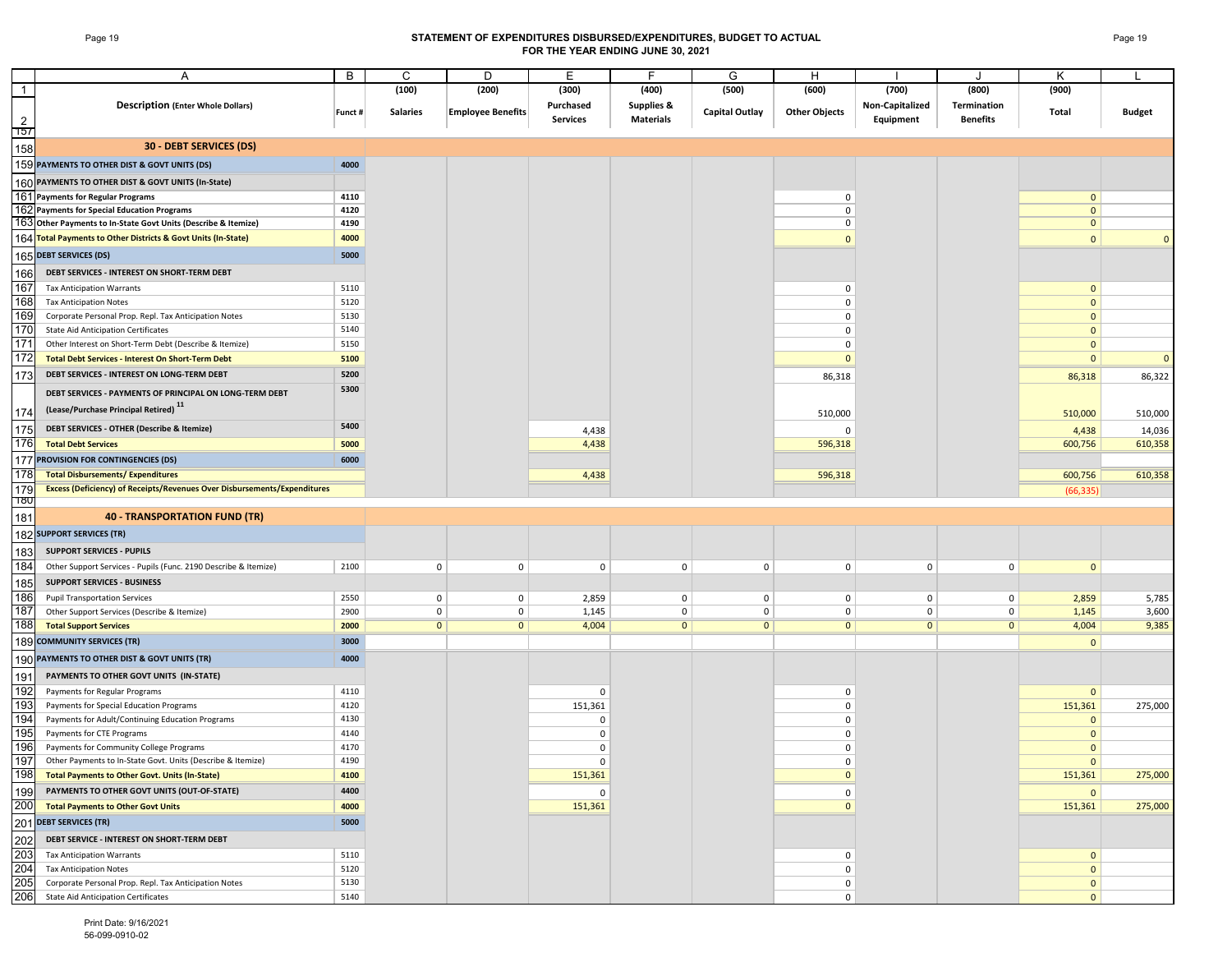## Page 20 **STATEMENT OF EXPENDITURES DISBURSED/EXPENDITURES, BUDGET TO ACTUAL FOR THE YEAR ENDING JUNE 30, 2021**

|                | Α                                                                               | В       | С               | D                        | Е         | F                     | G              | н                    |                 | J               | Κ                    |               |
|----------------|---------------------------------------------------------------------------------|---------|-----------------|--------------------------|-----------|-----------------------|----------------|----------------------|-----------------|-----------------|----------------------|---------------|
| $\overline{1}$ |                                                                                 |         | (100)           | (200)                    | (300)     | (400)                 | (500)          | (600)                | (700)           | (800)           | (900)                |               |
|                | <b>Description (Enter Whole Dollars)</b>                                        | Funct # | <b>Salaries</b> | <b>Employee Benefits</b> | Purchased | <b>Supplies &amp;</b> | Capital Outlay | <b>Other Objects</b> | Non-Capitalized | Termination     | Total                | <b>Budget</b> |
| 2              |                                                                                 |         |                 |                          | Services  | <b>Materials</b>      |                |                      | Equipment       | <b>Benefits</b> |                      |               |
| 207            | Other Interest on Short-Term Debt (Describe & Itemize)                          | 5150    |                 |                          |           |                       |                | 0                    |                 |                 | $\mathbf 0$          |               |
| 208            | <b>Total Debt Services - Interest On Short-Term Debt</b>                        | 5100    |                 |                          |           |                       |                | $\mathbf{0}$         |                 |                 | $\mathbf{0}$         | $\mathbf{0}$  |
| 209            | DEBT SERVICES - INTEREST ON LONG-TERM DEBT                                      | 5200    |                 |                          |           |                       |                | 0                    |                 |                 | $\mathbf{0}$         |               |
|                | DEBT SERVICE - PAYMENTS OF PRINCIPAL ON LONG-TERM DEBT                          | 5300    |                 |                          |           |                       |                |                      |                 |                 |                      |               |
|                | (Lease/Purchase Principal Retired) <sup>11</sup>                                |         |                 |                          |           |                       |                |                      |                 |                 |                      |               |
| 210            |                                                                                 |         |                 |                          |           |                       |                | 0                    |                 |                 | $\mathbf{0}$         |               |
| 211            | DEBT SERVICES - OTHER (Describe & Itemize)                                      | 5400    |                 |                          |           |                       |                | $\mathbf 0$          |                 |                 | $\mathbf{0}$         |               |
| 212            | <b>Total Debt Services</b>                                                      | 5000    |                 |                          |           |                       |                | $\mathbf{0}$         |                 |                 | $\mathbf{0}$         | $\mathbf{0}$  |
|                | 213 PROVISION FOR CONTINGENCIES (TR)                                            | 6000    |                 |                          |           |                       |                |                      |                 |                 |                      |               |
| 214            | <b>Total Disbursements/ Expenditures</b>                                        |         | $\mathbf 0$     | $\mathbf{0}$             | 155,365   | $\mathbf{0}$          | $\mathbf{0}$   | $\mathbf{0}$         | $\mathbf 0$     | $\mathbf{0}$    | 155,365              | 284,385       |
| 215            | <b>Excess (Deficiency) of Receipts/Revenues Over Disbursements/Expenditures</b> |         |                 |                          |           |                       |                |                      |                 |                 | 120,034              |               |
| 216            |                                                                                 |         |                 |                          |           |                       |                |                      |                 |                 |                      |               |
| 217            | 50 - MUNICIPAL RETIREMENT/SOCIAL SECURITY FUND (MR/SS)                          |         |                 |                          |           |                       |                |                      |                 |                 |                      |               |
|                | 218 INSTRUCTION (MR/SS)                                                         | 1000    |                 |                          |           |                       |                |                      |                 |                 |                      |               |
| 219            | Regular Programs                                                                | 1100    |                 | 27,483                   |           |                       |                |                      |                 |                 | 27,483               | 41,325        |
| 220            | Pre-K Programs                                                                  | 1125    |                 | 3,577                    |           |                       |                |                      |                 |                 | 3,577                | 3,738         |
| 221            | Special Education Programs (Functions 1200-1220)                                | 1200    |                 | 10,674                   |           |                       |                |                      |                 |                 |                      | 21,575        |
| 222            | Special Education Programs - Pre-K                                              | 1225    |                 | $\mathbf 0$              |           |                       |                |                      |                 |                 | 10,674               |               |
| 223            | Remedial and Supplemental Programs - K-12                                       | 1250    |                 | 9,600                    |           |                       |                |                      |                 |                 | $\mathbf 0$<br>9,600 | 14,595        |
| 224            | Remedial and Supplemental Programs - Pre-K                                      | 1275    |                 |                          |           |                       |                |                      |                 |                 |                      |               |
| 225            |                                                                                 |         |                 | 0                        |           |                       |                |                      |                 |                 | $\mathbf 0$          |               |
| 226            | Adult/Continuing Education Programs                                             | 1300    |                 | $^{\circ}$               |           |                       |                |                      |                 |                 | $\mathbf{0}$         |               |
|                | <b>CTE Programs</b>                                                             | 1400    |                 | $^{\circ}$               |           |                       |                |                      |                 |                 | $\mathbf 0$          |               |
| 227            | Interscholastic Programs                                                        | 1500    |                 | 689                      |           |                       |                |                      |                 |                 | 689                  | 378           |
| 228            | Summer School Programs                                                          | 1600    |                 | 659                      |           |                       |                |                      |                 |                 | 659                  | 509           |
| <b>229</b>     | <b>Gifted Programs</b>                                                          | 1650    |                 | 799                      |           |                       |                |                      |                 |                 | 799                  | 817           |
| 230            | <b>Driver's Education Programs</b>                                              | 1700    |                 | $\mathbf 0$              |           |                       |                |                      |                 |                 | $\mathbf 0$          |               |
| 231            | <b>Bilingual Programs</b>                                                       | 1800    |                 | 512                      |           |                       |                |                      |                 |                 | 512                  | 1,392         |
| 232            | Truants' Alternative & Optional Programs                                        | 1900    |                 | $\Omega$                 |           |                       |                |                      |                 |                 | $\mathbf 0$          |               |
| 233            | <b>Total Instruction</b>                                                        | 1000    |                 | 53,993                   |           |                       |                |                      |                 |                 | 53,993               | 84,329        |
|                | 234 SUPPORT SERVICES (MR/SS)                                                    | 2000    |                 |                          |           |                       |                |                      |                 |                 |                      |               |
| 235            | <b>SUPPORT SERVICES - PUPILS</b>                                                |         |                 |                          |           |                       |                |                      |                 |                 |                      |               |
| 236            | Attendance & Social Work Services                                               | 2110    |                 | 12,757                   |           |                       |                |                      |                 |                 | 12,757               | 13,878        |
| 237            | <b>Guidance Services</b>                                                        | 2120    |                 | 0                        |           |                       |                |                      |                 |                 | $\mathbf{0}$         |               |
| 238            | <b>Health Services</b>                                                          | 2130    |                 | 15,523                   |           |                       |                |                      |                 |                 | 15,523               | 17,135        |
| 239            | <b>Psychological Services</b>                                                   | 2140    |                 | $\Omega$                 |           |                       |                |                      |                 |                 | $\mathbf 0$          |               |
| 240            | Speech Pathology & Audiology Services                                           | 2150    |                 | 287                      |           |                       |                |                      |                 |                 | 287                  | 574           |
| 241            | Other Support Services - Pupils (Describe & Itemize)                            | 2190    |                 | 107                      |           |                       |                |                      |                 |                 | 107                  | 1,088         |
| 242            | <b>Total Support Services - Pupils</b>                                          | 2100    |                 | 28,674                   |           |                       |                |                      |                 |                 | 28,674               | 32,681        |
| 243            | SUPPORT SERVICES - INSTRUCTIONAL STAFF                                          |         |                 |                          |           |                       |                |                      |                 |                 |                      |               |
| 244            | Improvement of Instruction Services                                             | 2210    |                 | 1,150                    |           |                       |                |                      |                 |                 | 1,150                | 1,354         |
| 245            | <b>Educational Media Services</b>                                               | 2220    |                 | 27,305                   |           |                       |                |                      |                 |                 | 27,305               | 27,794        |
| 246            | Assessment & Testing                                                            | 2230    |                 | $\Omega$                 |           |                       |                |                      |                 |                 | $\mathbf 0$          |               |
| 247            | <b>Total Support Services - Instructional Staff</b>                             | 2200    |                 | 28,455                   |           |                       |                |                      |                 |                 | 28,455               | 29,148        |
| 248            | SUPPORT SERVICES - GENERAL ADMINISTRATION                                       |         |                 |                          |           |                       |                |                      |                 |                 |                      |               |
|                | Board of Education Services                                                     | 2310    |                 |                          |           |                       |                |                      |                 |                 |                      |               |
| 249            |                                                                                 |         |                 | 681                      |           |                       |                |                      |                 |                 | 681                  | 11,215        |
| 250            | <b>Executive Administration Services</b>                                        | 2320    |                 | 6,742                    |           |                       |                |                      |                 |                 | 6,742                | 6,472         |
| 251            | Special Area Administration Services                                            | 2330    |                 | 0                        |           |                       |                |                      |                 |                 | $\mathbf 0$          | 302           |
| 252            | Claims Paid from Self Insurance Fund                                            | 2361    |                 | 0                        |           |                       |                |                      |                 |                 | $\mathbf{0}$         |               |
| 253            | Risk Management and Claims Services Payments                                    | 2365    |                 | 0                        |           |                       |                |                      |                 |                 | $\mathbf 0$          |               |
| 254            | <b>Total Support Services - General Administration</b>                          | 2300    |                 | 7,423                    |           |                       |                |                      |                 |                 | 7,423                | 17,989        |
| 255            | SUPPORT SERVICES - SCHOOL ADMINISTRATION                                        |         |                 |                          |           |                       |                |                      |                 |                 |                      |               |
| 256            | Office of the Principal Services                                                | 2410    |                 | 18,102                   |           |                       |                |                      |                 |                 | 18,102               | 21,928        |
| 257            | Other Support Services - School Administration (Describe & Itemize)             | 2490    |                 | $\Omega$                 |           |                       |                |                      |                 |                 | $\mathbf{0}$         |               |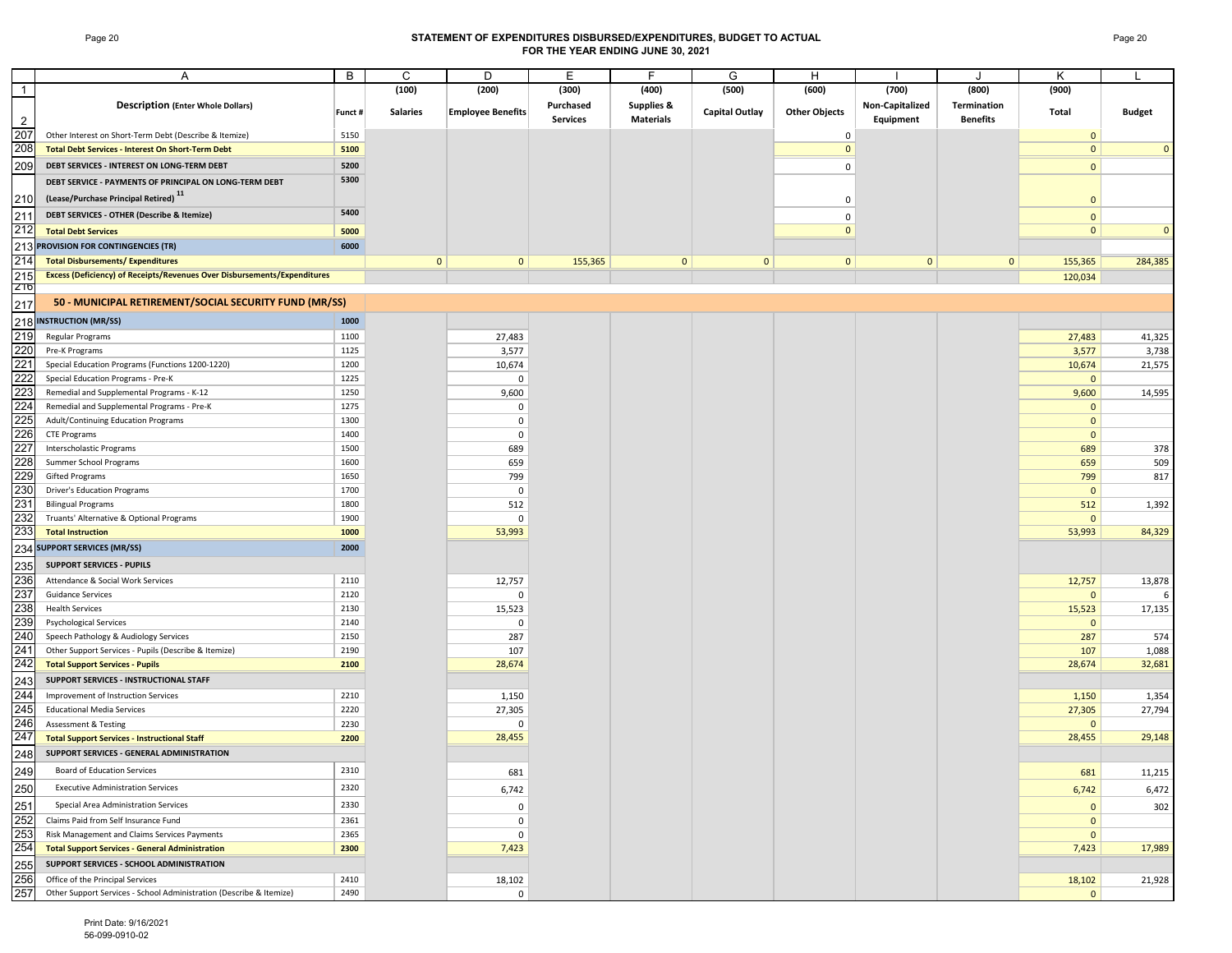## Page 21 **STATEMENT OF EXPENDITURES DISBURSED/EXPENDITURES, BUDGET TO ACTUAL FOR THE YEAR ENDING JUNE 30, 2021**

|                | $\overline{A}$                                                                  | B            | C                 | D                           | Е                 | F.                    | G                     | H                    |                   | $\cdot$                     | K                            |                |
|----------------|---------------------------------------------------------------------------------|--------------|-------------------|-----------------------------|-------------------|-----------------------|-----------------------|----------------------|-------------------|-----------------------------|------------------------------|----------------|
| $\overline{1}$ |                                                                                 |              | (100)             | (200)                       | (300)             | (400)                 | (500)                 | (600)                | (700)             | (800)                       | (900)                        |                |
|                | <b>Description (Enter Whole Dollars)</b>                                        |              |                   |                             | Purchased         | <b>Supplies &amp;</b> |                       |                      | Non-Capitalized   | Termination                 |                              |                |
| 2              |                                                                                 | Funct #      | <b>Salaries</b>   | <b>Employee Benefits</b>    | <b>Services</b>   | <b>Materials</b>      | <b>Capital Outlay</b> | <b>Other Objects</b> | Equipment         | <b>Benefits</b>             | Total                        | <b>Budget</b>  |
| 258            | <b>Total Support Services - School Administration</b>                           | 2400         |                   | 18,102                      |                   |                       |                       |                      |                   |                             | 18,102                       | 21,928         |
|                |                                                                                 |              |                   |                             |                   |                       |                       |                      |                   |                             |                              |                |
| 259            | <b>SUPPORT SERVICES - BUSINESS</b>                                              |              |                   |                             |                   |                       |                       |                      |                   |                             |                              |                |
| 260            | Direction of Business Support Services                                          | 2510         |                   | 1,056                       |                   |                       |                       |                      |                   |                             | 1,056                        | 1,056          |
| 261            | <b>Fiscal Services</b>                                                          | 2520         |                   | 9,269                       |                   |                       |                       |                      |                   |                             | 9,269                        | 9,141          |
| 262            | Facilities Acquisition & Construction Services                                  | 2530         |                   | 0                           |                   |                       |                       |                      |                   |                             | $\mathbf{0}$                 |                |
| 263            | Operation & Maintenance of Plant Services                                       | 2540         |                   | 46,700                      |                   |                       |                       |                      |                   |                             | 46,700                       | 52,228         |
| 264<br>265     | <b>Pupil Transportation Services</b><br><b>Food Services</b>                    | 2550         |                   | 0                           |                   |                       |                       |                      |                   |                             | $\mathbf{0}$                 |                |
| 266            | <b>Internal Services</b>                                                        | 2560<br>2570 |                   | 6,894                       |                   |                       |                       |                      |                   |                             | 6,894                        | 9,706          |
| 267            | <b>Total Support Services - Business</b>                                        | 2500         |                   | 0<br>63,919                 |                   |                       |                       |                      |                   |                             | $\mathbf{0}$<br>63,919       | 72,131         |
|                | <b>SUPPORT SERVICES - CENTRAL</b>                                               |              |                   |                             |                   |                       |                       |                      |                   |                             |                              |                |
| 268            |                                                                                 |              |                   |                             |                   |                       |                       |                      |                   |                             |                              |                |
| 269            | Direction of Central Support Services                                           | 2610         |                   | 0                           |                   |                       |                       |                      |                   |                             | $\mathbf{0}$                 |                |
| 270<br>271     | Planning, Research, Development, & Evaluation Services                          | 2620         |                   | 0<br>$\mathbf 0$            |                   |                       |                       |                      |                   |                             | $\mathbf{0}$<br>$\mathbf{0}$ |                |
| 272            | <b>Information Services</b><br><b>Staff Services</b>                            | 2630<br>2640 |                   | $\mathbf 0$                 |                   |                       |                       |                      |                   |                             | $\mathbf{0}$                 |                |
| 273            | <b>Data Processing Services</b>                                                 | 2660         |                   | 0                           |                   |                       |                       |                      |                   |                             | $\mathbf{0}$                 |                |
| 274            | <b>Total Support Services - Central</b>                                         | 2600         |                   | $\mathbf{0}$                |                   |                       |                       |                      |                   |                             | $\mathbf{0}$                 | $\overline{0}$ |
| 275            | Other Support Services (Describe & Itemize)                                     | 2900         |                   |                             |                   |                       |                       |                      |                   |                             |                              |                |
| 276            | <b>Total Support Services</b>                                                   | 2000         |                   | 0<br>146,573                |                   |                       |                       |                      |                   |                             | $\mathbf{0}$<br>146,573      | 173,877        |
|                |                                                                                 |              |                   |                             |                   |                       |                       |                      |                   |                             |                              |                |
|                | 277 COMMUNITY SERVICES (MR/SS)                                                  | 3000         |                   | 934                         |                   |                       |                       |                      |                   |                             | 934                          | 964            |
|                | 278 PAYMENTS TO OTHER DIST & GOVT UNITS (MR/SS)                                 | 4000         |                   |                             |                   |                       |                       |                      |                   |                             |                              |                |
| 279            | Payments for Regular Programs                                                   | 4110         |                   |                             |                   |                       |                       |                      |                   |                             |                              |                |
| 280            | Payments for Special Education Programs                                         | 4120         |                   | 0                           |                   |                       |                       |                      |                   |                             | $\mathbf{0}$                 |                |
| 281            | Payments for CTE Programs                                                       | 4140         |                   | 0                           |                   |                       |                       |                      |                   |                             | $\mathbf{0}$                 |                |
| 282            | <b>Total Payments to Other Govt Units</b>                                       | 4000         |                   | $\mathbf{0}$                |                   |                       |                       |                      |                   |                             | $\mathbf{0}$                 | $\mathbf{0}$   |
|                | 283 DEBT SERVICES (MR/SS)                                                       | 5000         |                   |                             |                   |                       |                       |                      |                   |                             |                              |                |
| 284            | DEBT SERVICE - INTEREST ON SHORT-TERM DEBT                                      |              |                   |                             |                   |                       |                       |                      |                   |                             |                              |                |
| 285            | <b>Tax Anticipation Warrants</b>                                                | 5110         |                   |                             |                   |                       |                       | $\mathbf 0$          |                   |                             | $\mathbf{0}$                 |                |
| 286            | <b>Tax Anticipation Notes</b>                                                   | 5120         |                   |                             |                   |                       |                       | 0                    |                   |                             | $\mathbf{0}$                 |                |
| 287            | Corporate Personal Prop. Repl. Tax Anticipation Notes                           | 5130         |                   |                             |                   |                       |                       | 0                    |                   |                             | $\mathbf{0}$                 |                |
| 288            | <b>State Aid Anticipation Certificates</b>                                      | 5140         |                   |                             |                   |                       |                       | 0                    |                   |                             | $\mathbf{0}$                 |                |
| 289            | Other (Describe & Itemize)                                                      | 5150         |                   |                             |                   |                       |                       | 0                    |                   |                             | $\mathbf{0}$                 |                |
| 290            | <b>Total Debt Services - Interest</b>                                           | 5000         |                   |                             |                   |                       |                       | $\mathbf{0}$         |                   |                             | $\mathbf{0}$                 | $\overline{0}$ |
| 291            | PROVISION FOR CONTINGENCIES (MR/SS)                                             | 6000         |                   |                             |                   |                       |                       |                      |                   |                             |                              |                |
| 292            | <b>Total Disbursements/Expenditures</b>                                         |              |                   | 201,500                     |                   |                       |                       | $\mathbf{0}$         |                   |                             | 201,500                      | 259,170        |
| 293            | <b>Excess (Deficiency) of Receipts/Revenues Over Disbursements/Expenditures</b> |              |                   |                             |                   |                       |                       |                      |                   |                             | 35,330                       |                |
| 294            |                                                                                 |              |                   |                             |                   |                       |                       |                      |                   |                             |                              |                |
| 295            | 60 - CAPITAL PROJECTS (CP)                                                      |              |                   |                             |                   |                       |                       |                      |                   |                             |                              |                |
| 296            | <b>SUPPORT SERVICES (CP)</b>                                                    | 2000         |                   |                             |                   |                       |                       |                      |                   |                             |                              |                |
|                | <b>SUPPORT SERVICES - BUSINESS</b>                                              |              |                   |                             |                   |                       |                       |                      |                   |                             |                              |                |
| 297            |                                                                                 |              |                   |                             |                   |                       |                       |                      |                   |                             |                              |                |
| 298            | Facilities Acquisition and Construction Services                                | 2530         | 0                 | 0                           | 0                 | 0                     | $\mathbf 0$           | $\mathbf 0$          | 0                 | $\mathbf 0$                 | $\mathbf{0}$                 |                |
| 299<br>300     | Other Support Services (Describe & Itemize)                                     | 2900         | 0<br>$\mathbf{0}$ | $\mathbf 0$<br>$\mathbf{0}$ | 0<br>$\mathbf{0}$ | 0<br>$\mathbf{0}$     | 0<br>$\mathbf{0}$     | $\mathbf 0$          | 0<br>$\mathbf{0}$ | $\mathbf 0$<br>$\mathbf{0}$ | $\mathbf{0}$<br>$\mathbf{0}$ | $\Omega$       |
|                | <b>Total Support Services</b>                                                   | 2000         |                   |                             |                   |                       |                       | $\mathbf{0}$         |                   |                             |                              |                |
|                | 301 PAYMENTS TO OTHER DIST & GOVT UNITS (CP)                                    | 4000         |                   |                             |                   |                       |                       |                      |                   |                             |                              |                |
| 302            | PAYMENTS TO OTHER GOVT UNITS (In-State)                                         |              |                   |                             |                   |                       |                       |                      |                   |                             |                              |                |
| 303            | Payments to Regular Programs (In-State)                                         | 4110         |                   |                             | 0                 |                       |                       | $\mathbf 0$          |                   |                             | $\overline{0}$               |                |
| 304            | Payments for Special Education Programs                                         | 4120         |                   |                             | 0                 |                       |                       | 0                    |                   |                             | $\mathbf{0}$                 |                |
| 305            | Payments for CTE Programs                                                       | 4140         |                   |                             | 0                 |                       |                       | 0                    |                   |                             | $\mathbf{0}$                 |                |
| 306            | Other Payments to In-State Govt. Units (Describe & Itemize)                     | 4190         |                   |                             | 0                 |                       |                       | 0                    |                   |                             | $\mathbf{0}$                 |                |
| 307            | <b>Total Payments to Other Govt Units</b>                                       | 4000         |                   |                             | $\mathbf 0$       |                       |                       | $\mathbf{0}$         |                   |                             | $\mathbf{0}$                 | $\mathbf{0}$   |
|                | 308 PROVISION FOR CONTINGENCIES (S&C/CI)                                        | 6000         |                   |                             |                   |                       |                       |                      |                   |                             |                              |                |
| 309            | <b>Total Disbursements/ Expenditures</b>                                        |              | $\mathbf{0}$      | $\bf{0}$                    | 0                 | 0                     | 0                     | $\mathbf{0}$         | 0                 | 0                           | $\mathbf{0}$                 | $\overline{0}$ |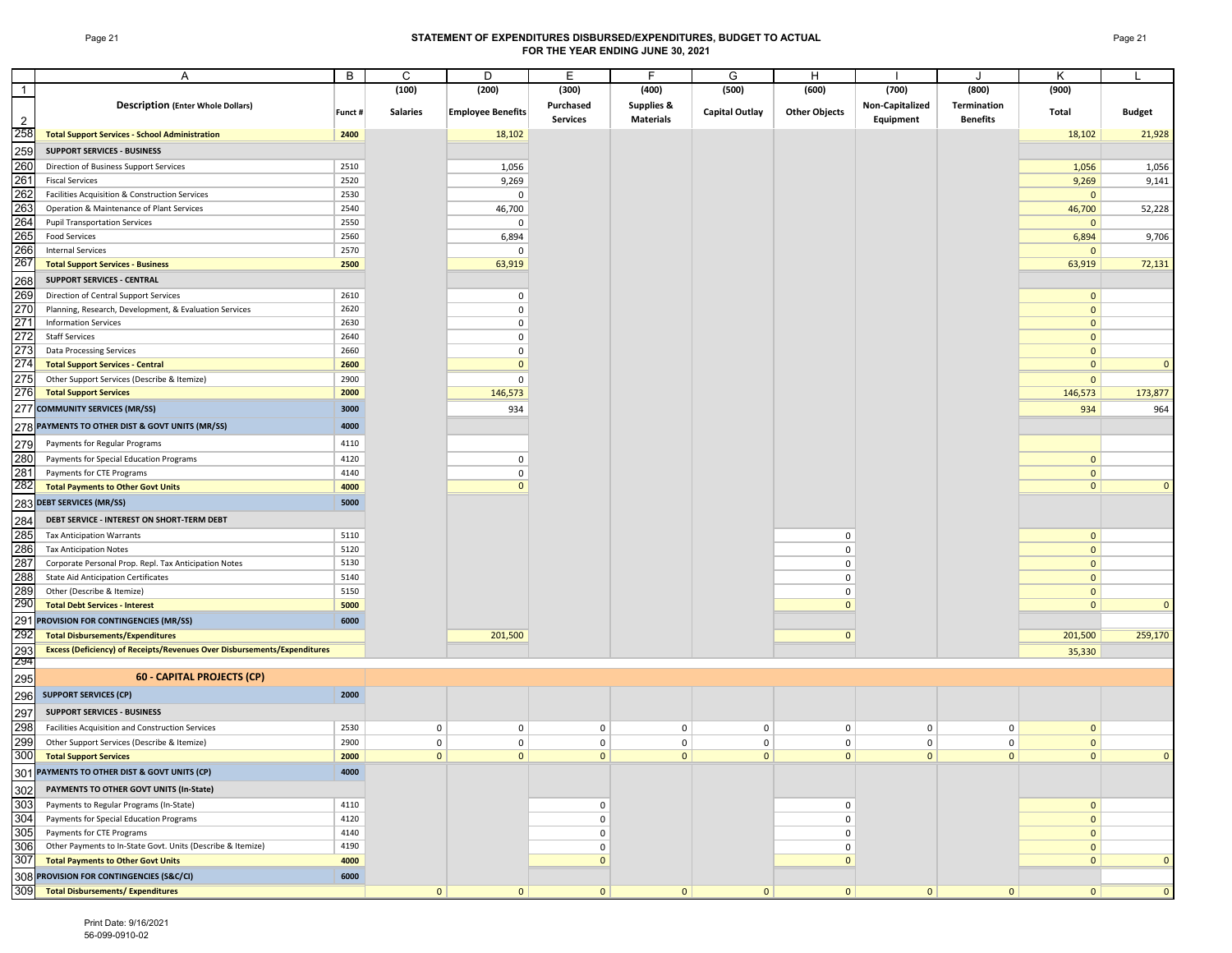## Page 22 **STATEMENT OF EXPENDITURES DISBURSED/EXPENDITURES, BUDGET TO ACTUAL FOR THE YEAR ENDING JUNE 30, 2021**

|                                        | Α                                                                               | В       | C               | D                        | Е               | F                     | G                     | H                    |                 | $\cdot$         | Κ              |                |
|----------------------------------------|---------------------------------------------------------------------------------|---------|-----------------|--------------------------|-----------------|-----------------------|-----------------------|----------------------|-----------------|-----------------|----------------|----------------|
| $\overline{1}$                         |                                                                                 |         | (100)           | (200)                    | (300)           | (400)                 | (500)                 | (600)                | (700)           | (800)           | (900)          |                |
|                                        | <b>Description (Enter Whole Dollars)</b>                                        | Funct # | <b>Salaries</b> | <b>Employee Benefits</b> | Purchased       | <b>Supplies &amp;</b> | <b>Capital Outlay</b> | <b>Other Objects</b> | Non-Capitalized | Termination     | Total          | <b>Budget</b>  |
| $\overline{2}$                         |                                                                                 |         |                 |                          | <b>Services</b> | <b>Materials</b>      |                       |                      | Equipment       | <b>Benefits</b> |                |                |
| 310                                    | <b>Excess (Deficiency) of Receipts/Revenues Over Disbursements/Expenditures</b> |         |                 |                          |                 |                       |                       |                      |                 |                 | $\overline{0}$ |                |
| 3TT                                    |                                                                                 |         |                 |                          |                 |                       |                       |                      |                 |                 |                |                |
| 312                                    | 70 - WORKING CASH (WC)                                                          |         |                 |                          |                 |                       |                       |                      |                 |                 |                |                |
| $\frac{1}{313}$                        |                                                                                 |         |                 |                          |                 |                       |                       |                      |                 |                 |                |                |
| 314                                    | 80 - TORT FUND (TF)                                                             |         |                 |                          |                 |                       |                       |                      |                 |                 |                |                |
| 315                                    | <b>INSTRUCTION (TF)</b>                                                         | 1000    |                 |                          |                 |                       |                       |                      |                 |                 |                |                |
| 316                                    | Regular Programs                                                                | 1100    |                 |                          |                 |                       |                       |                      |                 |                 | 0              |                |
| 317                                    | Tuition Payment to Charter Schools                                              | 1115    |                 |                          |                 |                       |                       |                      |                 |                 | 0              |                |
| 318                                    | Pre-K Programs                                                                  | 1125    |                 |                          |                 |                       |                       |                      |                 |                 | $\overline{0}$ |                |
| 319                                    | Special Education Programs (Functions 1200 - 1220)                              | 1200    |                 |                          |                 |                       |                       |                      |                 |                 | 0              |                |
|                                        | Special Education Programs Pre-K                                                | 1225    |                 |                          |                 |                       |                       |                      |                 |                 | $\overline{0}$ |                |
|                                        | Remedial and Supplemental Programs K-12                                         | 1250    |                 |                          |                 |                       |                       |                      |                 |                 | $\overline{0}$ |                |
| 320<br>321<br>322<br>323<br>324<br>325 | Remedial and Supplemental Programs Pre-K                                        | 1275    |                 |                          |                 |                       |                       |                      |                 |                 | $\overline{0}$ |                |
|                                        | Adult/Continuing Education Programs                                             | 1300    |                 |                          |                 |                       |                       |                      |                 |                 | 0              |                |
|                                        | <b>CTE Programs</b>                                                             | 1400    |                 |                          |                 |                       |                       |                      |                 |                 | $\overline{0}$ |                |
|                                        | Interscholastic Programs                                                        | 1500    |                 |                          |                 |                       |                       |                      |                 |                 | $\overline{0}$ |                |
| 326<br>327                             | Summer School Programs                                                          | 1600    |                 |                          |                 |                       |                       |                      |                 |                 | $\overline{0}$ |                |
|                                        | <b>Gifted Programs</b>                                                          | 1650    |                 |                          |                 |                       |                       |                      |                 |                 | $\overline{0}$ |                |
| 328                                    | <b>Driver's Education Programs</b>                                              | 1700    |                 |                          |                 |                       |                       |                      |                 |                 | 0              |                |
| 329                                    | <b>Bilingual Programs</b>                                                       | 1800    |                 |                          |                 |                       |                       |                      |                 |                 | $\overline{0}$ |                |
| 330                                    | Truant Alternative & Optional Programs                                          | 1900    |                 |                          |                 |                       |                       |                      |                 |                 | 0              |                |
| 331                                    | Pre-K Programs - Private Tuition                                                | 1910    |                 |                          |                 |                       |                       |                      |                 |                 | 0              |                |
| 332                                    | Regular K-12 Programs Private Tuition                                           | 1911    |                 |                          |                 |                       |                       |                      |                 |                 | 0              |                |
|                                        | Special Education Programs K-12 Private Tuition                                 | 1912    |                 |                          |                 |                       |                       |                      |                 |                 | 0              |                |
| 333<br>334<br>335<br>336               | Special Education Programs Pre-K Tuition                                        | 1913    |                 |                          |                 |                       |                       |                      |                 |                 | 0              |                |
|                                        | Remedial/Supplemental Programs K-12 Private Tuition                             | 1914    |                 |                          |                 |                       |                       |                      |                 |                 | 0              |                |
|                                        | Remedial/Supplemental Programs Pre-K Private Tuition                            | 1915    |                 |                          |                 |                       |                       |                      |                 |                 | $\mathbf{0}$   |                |
| 337                                    | Adult/Continuing Education Programs Private Tuition                             | 1916    |                 |                          |                 |                       |                       |                      |                 |                 | 0              |                |
| 338                                    | <b>CTE Programs Private Tuition</b>                                             | 1917    |                 |                          |                 |                       |                       |                      |                 |                 | $\mathbf{0}$   |                |
| 339                                    | Interscholastic Programs Private Tuition                                        | 1918    |                 |                          |                 |                       |                       |                      |                 |                 | 0              |                |
| 340                                    | Summer School Programs Private Tuition                                          | 1919    |                 |                          |                 |                       |                       |                      |                 |                 | $\mathbf{0}$   |                |
| 341<br>342<br>343                      | Gifted Programs Private Tuition                                                 | 1920    |                 |                          |                 |                       |                       |                      |                 |                 | $\overline{0}$ |                |
|                                        | <b>Bilingual Programs Private Tuition</b>                                       | 1921    |                 |                          |                 |                       |                       |                      |                 |                 | $\mathbf{0}$   |                |
|                                        | Truants Alternative/Opt Ed Programs Private Tuition                             | 1922    |                 |                          |                 |                       |                       |                      |                 |                 | $\overline{0}$ |                |
| 344                                    | <b>Total Instruction</b> <sup>14</sup>                                          | 1000    | $\mathbf{0}$    | $\mathbf{0}$             | $\overline{0}$  | $\mathbf{0}$          | $\mathbf{0}$          | $\mathbf 0$          | $\mathbf{0}$    | $\mathbf{0}$    | $\overline{0}$ | $\Omega$       |
|                                        | 345 SUPPORT SERVICES (TF)                                                       | 2000    |                 |                          |                 |                       |                       |                      |                 |                 |                |                |
| 346                                    | <b>Support Services - Pupil</b>                                                 | 2100    |                 |                          |                 |                       |                       |                      |                 |                 |                |                |
| 347                                    | Attendance & Social Work Services                                               | 2110    |                 |                          |                 |                       |                       |                      |                 |                 | 0              |                |
| 348                                    | <b>Guidance Services</b>                                                        | 2120    |                 |                          |                 |                       |                       |                      |                 |                 | 0              |                |
| 349                                    | <b>Health Services</b>                                                          | 2130    |                 |                          |                 |                       |                       |                      |                 |                 | 0              |                |
| 350<br>351                             | <b>Psychological Services</b>                                                   | 2140    |                 |                          |                 |                       |                       |                      |                 |                 | 0              |                |
|                                        | Speech Pathology & Audiology Services                                           | 2150    |                 |                          |                 |                       |                       |                      |                 |                 | $\mathbf{0}$   |                |
| 352                                    | Other Support Services - Pupils (Describe & Itemize)                            | 2190    |                 |                          |                 |                       |                       |                      |                 |                 | 0              |                |
| 353                                    | <b>Total Support Services - Pupil</b>                                           | 2100    | 0               | $\mathbf{0}$             | 0               | 0                     | 0                     | $\mathbf{0}$         | $\mathbf{0}$    | $\mathbf{0}$    | 0              | $\overline{0}$ |
| 354                                    | <b>Support Services - Instructional Staff</b>                                   | 2200    |                 |                          |                 |                       |                       |                      |                 |                 |                |                |
|                                        | Improvement of Instruction Services                                             | 2210    |                 |                          |                 |                       |                       |                      |                 |                 | 0              |                |
|                                        | <b>Educational Media Services</b>                                               | 2220    |                 |                          |                 |                       |                       |                      |                 |                 | 0              |                |
|                                        | <b>Assessment &amp; Testing</b>                                                 | 2230    |                 |                          |                 |                       |                       |                      |                 |                 | 0              |                |
| 355<br>356<br>357<br>358<br>359        | <b>Total Support Services - Instructional Staff</b>                             | 2200    | 0               | $\mathbf{0}$             | 0               | 0                     | 0                     | $\mathbf{0}$         | 0               | 0               | 0              | $\mathbf{0}$   |
|                                        | SUPPORT SERVICES - GENERAL ADMINISTRATION                                       | 2300    |                 |                          |                 |                       |                       |                      |                 |                 |                |                |
| 360                                    | Board of Education Services                                                     | 2310    |                 |                          |                 |                       |                       |                      |                 |                 | 0              |                |
| 361                                    | <b>Executive Administration Services</b>                                        | 2320    |                 |                          |                 |                       |                       |                      |                 |                 | 0              |                |
| 362                                    | Special Area Administration Services                                            | 2330    |                 |                          |                 |                       |                       |                      |                 |                 | 0              |                |
| 363                                    | Claims Paid from Self Insurance Fund                                            | 2361    | $\mathbf 0$     | $\overline{0}$           | $\overline{0}$  | 0                     | 0                     | 0                    | $\mathbf 0$     | $\mathbf 0$     | $\circ$        | 61,019         |
| 364                                    | Risk Management and Claims Services Payments                                    | 2365    | $\mathbf 0$     | $\overline{0}$           | 60,836          | $\overline{0}$        | 0 <sup>1</sup>        | 0                    | $\overline{0}$  | $\overline{0}$  | 60,836         | $\mathsf{O}$   |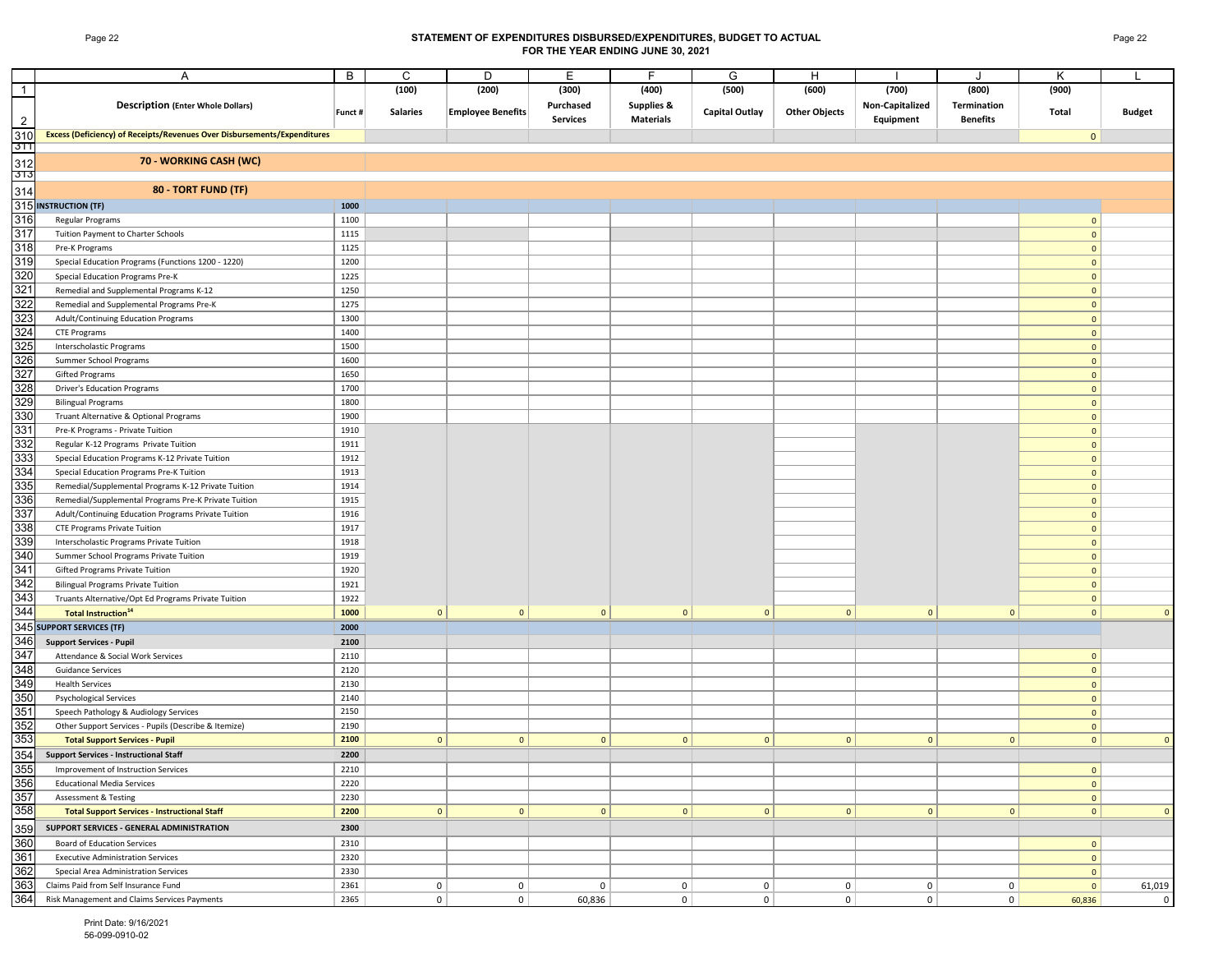## Page 23 **STATEMENT OF EXPENDITURES DISBURSED/EXPENDITURES, BUDGET TO ACTUAL FOR THE YEAR ENDING JUNE 30, 2021**

|                | A                                                                             | В            | C               | D                        | E               |                  | G              | н                    |                 |                 |                              |               |
|----------------|-------------------------------------------------------------------------------|--------------|-----------------|--------------------------|-----------------|------------------|----------------|----------------------|-----------------|-----------------|------------------------------|---------------|
| $\overline{1}$ |                                                                               |              | (100)           | (200)                    | (300)           | (400)            | (500)          | (600)                | (700)           | (800)           | (900)                        |               |
|                | <b>Description (Enter Whole Dollars)</b>                                      |              |                 |                          | Purchased       | Supplies &       |                |                      | Non-Capitalized | Termination     |                              |               |
| $\overline{2}$ |                                                                               | Funct #      | <b>Salaries</b> | <b>Employee Benefits</b> | <b>Services</b> | <b>Materials</b> | Capital Outlay | <b>Other Objects</b> | Equipment       | <b>Benefits</b> | Total                        | <b>Budget</b> |
| 365            | <b>Total Support Services - General Administration</b>                        | 2300         | $\mathbf{0}$    | $\mathbf{0}$             | 60,836          | $\mathbf 0$      | $\mathbf{0}$   | $\mathbf{0}$         | $\mathbf{0}$    | $\mathbf{0}$    | 60,836                       | 61,019        |
| 366            | <b>Support Services - School Administration</b>                               | 2400         |                 |                          |                 |                  |                |                      |                 |                 |                              |               |
| 367            | Office of the Principal Services                                              | 2410         |                 |                          |                 |                  |                |                      |                 |                 | 0                            |               |
| 368            | Other Support Services - School Administration (Describe & Itemize)           | 2490         |                 |                          |                 |                  |                |                      |                 |                 | $\mathbf{0}$                 |               |
| 369            | <b>Total Support Services - School Administration</b>                         | 2400         | $\mathbf{0}$    | $\mathbf{0}$             | 0               | $\mathbf{0}$     | $\mathbf{0}$   | $\mathbf{0}$         | 0               | $\mathbf{0}$    | $\mathbf{0}$                 | $\Omega$      |
| 370            | <b>Support Services - Business</b>                                            | 2500         |                 |                          |                 |                  |                |                      |                 |                 |                              |               |
| 371            | Direction of Business Support Services                                        | 2510         |                 |                          |                 |                  |                |                      |                 |                 | $\mathbf{0}$                 |               |
| 372            | <b>Fiscal Services</b>                                                        | 2520         |                 |                          |                 |                  |                |                      |                 |                 | $\mathbf{0}$                 |               |
| 373            | Operation & Maintenance of Plant Services                                     | 2540         |                 |                          |                 |                  |                |                      |                 |                 | $\mathbf{0}$                 |               |
| 374            | <b>Pupil Transportation Services</b>                                          | 2550         |                 |                          |                 |                  |                |                      |                 |                 | $\mathbf{0}$                 |               |
| 375            | <b>Food Services</b>                                                          | 2560         |                 |                          |                 |                  |                |                      |                 |                 | $\mathbf{0}$                 |               |
| 376            | <b>Internal Services</b>                                                      | 2570         |                 |                          |                 |                  |                |                      |                 |                 | $\mathbf{0}$                 |               |
| 377            | <b>Total Support Services - Business</b>                                      | 2500         | $\mathbf{0}$    | $\mathbf{0}$             | 0               | $\mathbf{0}$     | 0              | $\mathbf{0}$         | 0               | $\mathbf{0}$    | $\mathbf{0}$                 | $\Omega$      |
| 378            | <b>Support Services - Central</b>                                             | 2600         |                 |                          |                 |                  |                |                      |                 |                 |                              |               |
| 379            | Direction of Central Support Services                                         | 2610         |                 |                          |                 |                  |                |                      |                 |                 | $\mathbf{0}$                 |               |
| 380            | Planning, Research, Development & Evaluation Services                         | 2620         |                 |                          |                 |                  |                |                      |                 |                 | $\mathbf{0}$                 |               |
| 381            | <b>Information Services</b>                                                   | 2630         |                 |                          |                 |                  |                |                      |                 |                 | $\mathbf{0}$                 |               |
| 382            | <b>Staff Services</b>                                                         | 2640         |                 |                          |                 |                  |                |                      |                 |                 | $\mathbf{0}$                 |               |
| 383            | <b>Data Processing Services</b>                                               | 2660         |                 |                          |                 |                  |                |                      |                 |                 | $\mathbf{0}$                 |               |
| 384            | <b>Total Support Services - Central</b>                                       | 2600         | $\mathbf{0}$    | $\mathbf{0}$             | $\mathbf{0}$    | $\mathbf{0}$     | 0              | $\mathbf{0}$         | 0               | $\mathbf{0}$    | $\mathbf{0}$                 | $\Omega$      |
| 385            | Other Support Services (Describe & Itemize)                                   | 2900         |                 |                          |                 |                  |                |                      |                 |                 | $\mathbf{0}$                 |               |
| 386            | <b>Total Support Services</b>                                                 | 2000         | $\mathbf{0}$    | $\mathbf{0}$             | 60,836          | $\mathbf{0}$     | 0              | $\mathbf{0}$         | 0               | 0               | 60,836                       | 61,019        |
|                | 387 COMMUNITY SERVICES (TF)                                                   | 3000         |                 |                          |                 |                  |                |                      |                 |                 | $\mathbf{0}$                 |               |
|                | 388 PAYMENTS TO OTHER DIST & GOVT UNITS (TF)                                  | 4000         |                 |                          |                 |                  |                |                      |                 |                 |                              |               |
| 389<br>390     | Payments to Other Dist & Govt Units (In-State)                                |              |                 |                          |                 |                  |                |                      |                 |                 |                              |               |
| 391            | Payments for Regular Programs                                                 | 4110<br>4120 |                 |                          |                 |                  |                |                      |                 |                 | $\mathbf{0}$                 |               |
| 392            | Payments for Special Education Programs                                       | 4130         |                 |                          |                 |                  |                |                      |                 |                 | $\mathbf{0}$<br>$\mathbf{0}$ |               |
| 393            | Payments for Adult/Continuing Education Programs<br>Payments for CTE Programs | 4140         |                 |                          |                 |                  |                |                      |                 |                 | $\mathbf{0}$                 |               |
| 394            | Payments for Community College Programs                                       | 4170         |                 |                          |                 |                  |                |                      |                 |                 | $\mathbf{0}$                 |               |
| 395            | Other Payments to In-State Govt Units (Describe & Itemize)                    | 4190         |                 |                          |                 |                  |                |                      |                 |                 | $\mathbf{0}$                 |               |
| 396            | Total Payments to Other Dist & Govt Units (In-State)                          | 4100         |                 |                          | $\Omega$        |                  |                | $\Omega$             |                 |                 | $\mathbf{0}$                 | $\mathbf{0}$  |
| 397            | Payments for Regular Programs - Tuition                                       | 4210         |                 |                          |                 |                  |                |                      |                 |                 | $\mathbf{0}$                 |               |
| 398            | Payments for Special Education Programs - Tuition                             | 4220         |                 |                          |                 |                  |                |                      |                 |                 | $\mathbf{0}$                 |               |
| 399            | Payments for Adult/Continuing Education Programs - Tuition                    | 4230         |                 |                          |                 |                  |                |                      |                 |                 | $\mathbf{0}$                 |               |
| 400            | Payments for CTE Programs - Tuition                                           | 4240         |                 |                          |                 |                  |                |                      |                 |                 | $\mathbf{0}$                 |               |
| 401            | Payments for Community College Programs - Tuition                             | 4270         |                 |                          |                 |                  |                |                      |                 |                 | $\mathbf{0}$                 |               |
| 402            | Payments for Other Programs - Tuition                                         | 4280         |                 |                          |                 |                  |                |                      |                 |                 | $\mathbf{0}$                 |               |
| 403            | Other Payments to In-State Govt Units (Describe & Itemize)                    | 4290         |                 |                          |                 |                  |                |                      |                 |                 | $\mathbf{0}$                 |               |
| 404            | Total Payments to Other Dist & Govt Units - Tuition (In State)                | 4200         |                 |                          |                 |                  |                | $\Omega$             |                 |                 | $\mathbf{0}$                 | $\mathbf{0}$  |
| 405            | Payments for Regular Programs - Transfers                                     | 4310         |                 |                          |                 |                  |                |                      |                 |                 | $\mathbf{0}$                 |               |
| 406            | Payments for Special Education Programs - Transfers                           | 4320         |                 |                          |                 |                  |                |                      |                 |                 | $\mathbf{0}$                 |               |
| 407            | Payments for Adult/Continuing Ed Programs - Transfers                         | 4330         |                 |                          |                 |                  |                |                      |                 |                 | $\mathbf{0}$                 |               |
| 408            | Payments for CTE Programs - Transfers                                         | 4340         |                 |                          |                 |                  |                |                      |                 |                 | $\mathbf{0}$                 |               |
| 409            | Payments for Community College Program - Transfers                            | 4370         |                 |                          |                 |                  |                |                      |                 |                 | $\mathbf{0}$                 |               |
| 410            | Payments for Other Programs - Transfers                                       | 4380         |                 |                          |                 |                  |                |                      |                 |                 | 0                            |               |
| 411            | Other Payments to In-State Govt Units - Transfers (Describe & Itemize)        | 4390         |                 |                          |                 |                  |                |                      |                 |                 | $\mathbf{0}$                 |               |
| 412            | Total Payments to Other Dist & Govt Units-Transfers (In State)                | 4300         |                 |                          | $\overline{0}$  |                  |                | $\overline{0}$       |                 |                 | 0                            | $\mathbf{0}$  |
| 413            | Payments to Other Dist & Govt Units (Out of State)                            | 4400         |                 |                          |                 |                  |                |                      |                 |                 | $\mathbf{0}$                 |               |
| 414            | <b>Total Payments to Other Dist &amp; Govt Units</b>                          | 4000         |                 |                          | $\Omega$        |                  |                | $\overline{0}$       |                 |                 | $\mathbf{0}$                 | $\mathbf{0}$  |
|                | 415 DEBT SERVICES (TF)                                                        | 5000         |                 |                          |                 |                  |                |                      |                 |                 |                              |               |
| 416            | DEBT SERVICES - INTEREST ON SHORT-TERM DEBT                                   |              |                 |                          |                 |                  |                |                      |                 |                 |                              |               |
| 417            | <b>Tax Anticipation Warrants</b>                                              | 5110         |                 |                          |                 |                  |                |                      |                 |                 | $\mathbf{0}$                 |               |
| 418            | Corporate Personal Prop. Repl. Tax Anticipation Notes                         | 5130         |                 |                          |                 |                  |                |                      |                 |                 | $\mathbf{0}$                 |               |
| 419            | Other Interest or Short-Term Debt                                             | 5150         |                 |                          |                 |                  |                |                      |                 |                 | $\mathbf{0}$                 |               |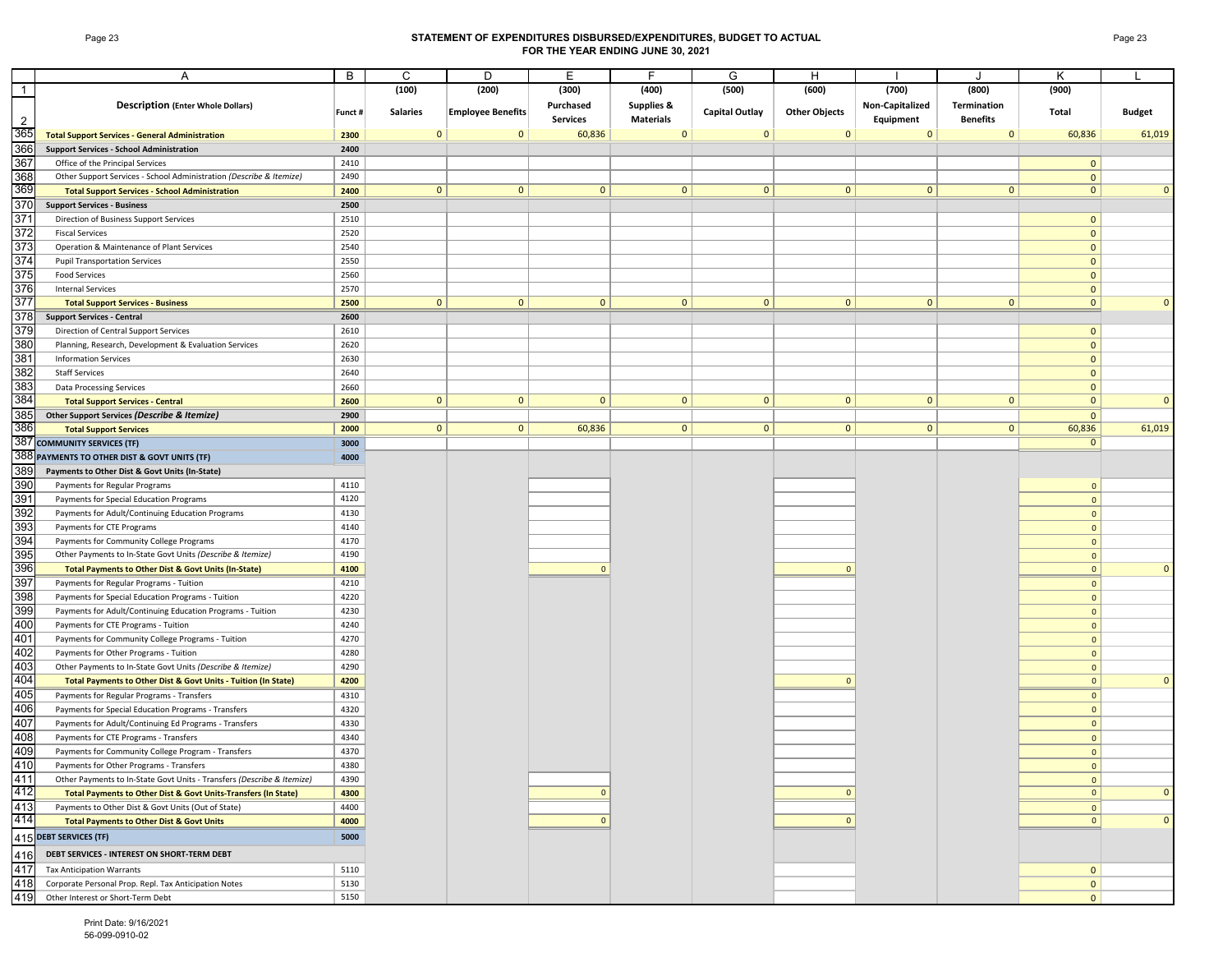### Page 24 **STATEMENT OF EXPENDITURES DISBURSED/EXPENDITURES, BUDGET TO ACTUAL FOR THE YEAR ENDING JUNE 30, 2021**

|            | Α                                                                                                                 | B       | C               | D                        | E                            | F                              | G                     | H                    |                              |                                | K              |               |
|------------|-------------------------------------------------------------------------------------------------------------------|---------|-----------------|--------------------------|------------------------------|--------------------------------|-----------------------|----------------------|------------------------------|--------------------------------|----------------|---------------|
| -1         |                                                                                                                   |         | (100)           | (200)                    | (300)                        | (400)                          | (500)                 | (600)                | (700)                        | (800)                          | (900)          |               |
|            | <b>Description (Enter Whole Dollars)</b>                                                                          | Funct # | <b>Salaries</b> | <b>Employee Benefits</b> | Purchased<br><b>Services</b> | Supplies &<br><b>Materials</b> | <b>Capital Outlay</b> | <b>Other Objects</b> | Non-Capitalized<br>Equipment | Termination<br><b>Benefits</b> | Total          | <b>Budget</b> |
| 420        | <b>Total Debt Services - Interest on Short-Term Debt</b>                                                          | 5000    |                 |                          |                              |                                |                       | $\mathbf{0}$         |                              |                                | $\overline{0}$ | $\mathbf{0}$  |
|            | 421 PROVISIONS FOR CONTINGENCIES (TF)                                                                             | 6000    |                 |                          |                              |                                |                       |                      |                              |                                |                |               |
| 422        | <b>Total Disbursements/Expenditures</b>                                                                           |         | $\mathbf{0}$    | $\mathbf{0}$             | 60,836                       | $\mathbf{0}$                   | $\mathbf{0}$          | $\mathbf{0}$         | $\mathbf{0}$                 | $\mathbf{0}$                   | 60,836         | 61,019        |
| 423        | <b>Excess (Deficiency) of Receipts/Revenues Over Disbursements/Expenditures</b>                                   |         |                 |                          |                              |                                |                       |                      |                              |                                | (4, 914)       |               |
| 729<br>425 | 90 - FIRE PREVENTION & SAFETY FUND (FP&S)                                                                         |         |                 |                          |                              |                                |                       |                      |                              |                                |                |               |
|            | 426 SUPPORT SERVICES (FP&S)                                                                                       | 2000    |                 |                          |                              |                                |                       |                      |                              |                                |                |               |
| 427        | <b>SUPPORT SERVICES - BUSINESS</b>                                                                                |         |                 |                          |                              |                                |                       |                      |                              |                                |                |               |
| 428        | Facilities Acquisition & Construction Services                                                                    | 2530    | 0               | 0                        | $\mathbf 0$                  | 0                              | 0                     | 0                    | $^{\circ}$                   | 0                              | $\mathbf{0}$   |               |
| 429<br>430 | Operation & Maintenance of Plant Services                                                                         | 2540    | $\Omega$        | 0                        | $\Omega$                     | $\mathbf 0$                    | 0                     | $\Omega$             | $\Omega$                     | $\mathbf 0$                    | $\mathbf{0}$   |               |
|            | <b>Total Support Services - Business</b>                                                                          | 2500    | $\mathbf{0}$    | $\mathbf{0}$             | $\mathbf{0}$                 | $\mathbf{0}$                   | $\mathbf{0}$          | $\Omega$             | $\Omega$                     | $\mathbf{0}$                   | $\mathbf{0}$   | $\mathbf{0}$  |
| 431<br>432 | Other Support Services (Describe & Itemize)                                                                       | 2900    | $\mathbf{0}$    | 0                        | $\mathbf 0$                  | 0                              | $\mathbf 0$           | 0                    | $^{\circ}$                   | $\mathbf 0$                    | $\mathbf{0}$   |               |
|            | <b>Total Support Services</b>                                                                                     | 2000    | $\mathbf{0}$    | $\mathbf{0}$             | $\mathbf{0}$                 | $\mathbf{0}$                   | $\mathbf{0}$          | $\Omega$             | $\Omega$                     | $\mathbf{0}$                   | $\Omega$       | $\Omega$      |
| 4331       | PAYMENTS TO OTHER DIST & GOVT UNITS (FP&S)                                                                        | 4000    |                 |                          |                              |                                |                       |                      |                              |                                |                |               |
| 434        | Payments to Regular Programs                                                                                      | 4110    |                 |                          |                              |                                |                       | $\Omega$             |                              |                                | $\mathbf{0}$   |               |
| 435        | Payments to Special Education Programs                                                                            | 4120    |                 |                          |                              |                                |                       | $\Omega$             |                              |                                | $\mathbf{0}$   |               |
| 436        | Other Payments to In-State Govt. Units (Describe & Itemize)                                                       | 4190    |                 |                          |                              |                                |                       | $\Omega$             |                              |                                | $\mathbf{0}$   |               |
| 437        | <b>Total Payments to Other Govt Units</b>                                                                         | 4000    |                 |                          |                              |                                |                       |                      |                              |                                | $\mathbf{0}$   | $\mathbf{0}$  |
|            | 438 DEBT SERVICES (FP&S)                                                                                          | 5000    |                 |                          |                              |                                |                       |                      |                              |                                |                |               |
| 439        | DEBT SERVICES- INTEREST ON SHORT-TERM DEBT                                                                        |         |                 |                          |                              |                                |                       |                      |                              |                                |                |               |
| 440        | <b>Tax Anticipation Warrants</b>                                                                                  | 5110    |                 |                          |                              |                                |                       | $\Omega$             |                              |                                | $\mathbf{0}$   |               |
| 441        | Other Interest on Short-Term Debt (Describe & Itemize)                                                            | 5150    |                 |                          |                              |                                |                       |                      |                              |                                | $\mathbf{0}$   |               |
| 442        | <b>Total Debt Service - Interest on Short-Term Debt</b>                                                           | 5100    |                 |                          |                              |                                |                       | $\Omega$             |                              |                                | $\mathbf{0}$   | $\mathbf{0}$  |
| 443        | DEBT SERVICES - INTEREST ON LONG-TERM DEBT                                                                        | 5200    |                 |                          |                              |                                |                       | $\Omega$             |                              |                                | $\Omega$       |               |
| 444        | Debt Service - Payments of Principal on Long-Term Debt <sup>15</sup> (Lease/Purchase<br><b>Principal Retired)</b> | 5300    |                 |                          |                              |                                |                       | $\Omega$             |                              |                                | $\Omega$       |               |
| 445        | <b>Total Debt Service</b>                                                                                         | 5000    |                 |                          |                              |                                |                       |                      |                              |                                | $\mathbf{0}$   | $\mathbf{0}$  |
|            | 446 PROVISION FOR CONTINGENCIES (FP&S)                                                                            | 6000    |                 |                          |                              |                                |                       |                      |                              |                                |                |               |
| 447        | <b>Total Disbursements/Expenditures</b>                                                                           |         | $\mathbf{0}$    | $\mathbf{0}$             | $\mathbf{0}$                 | $\mathbf{0}$                   | $\mathbf{0}$          | $\mathbf{0}$         | $\mathbf{0}$                 | $\mathbf{0}$                   | $\mathbf{0}$   | $\mathbf{0}$  |
| 448        | <b>Excess (Deficiency) of Receipts/Revenues Over Disbursements/Expenditures</b>                                   |         |                 |                          |                              |                                |                       |                      |                              |                                | 4,816          |               |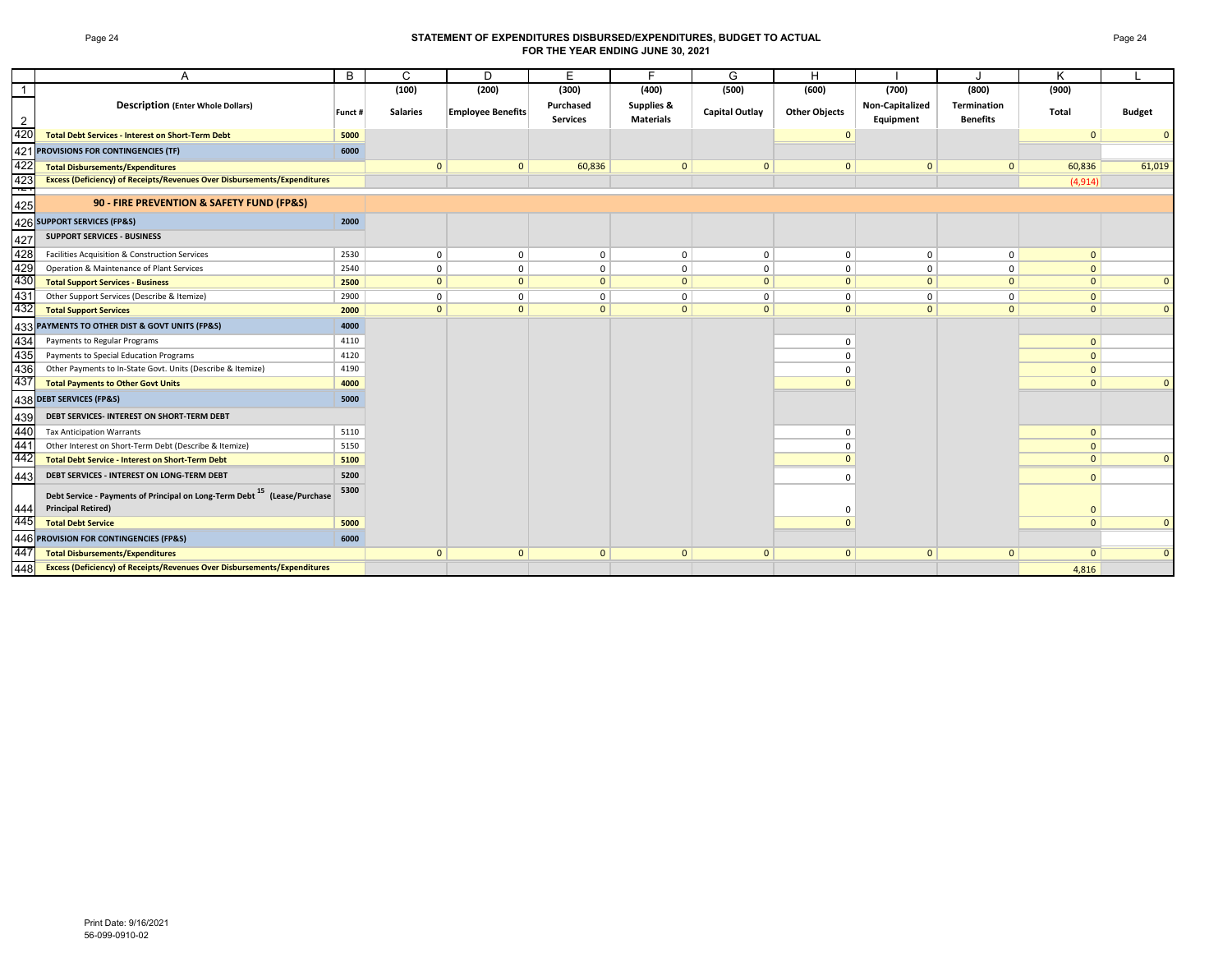|                             | A                                                                                                                                                                                                    | B                                                                          | C                                             | D               | E                                                                                                 | F.             |  |  |  |  |
|-----------------------------|------------------------------------------------------------------------------------------------------------------------------------------------------------------------------------------------------|----------------------------------------------------------------------------|-----------------------------------------------|-----------------|---------------------------------------------------------------------------------------------------|----------------|--|--|--|--|
|                             | <b>SCHEDULE OF AD VALOREM TAX RECEIPTS</b>                                                                                                                                                           |                                                                            |                                               |                 |                                                                                                   |                |  |  |  |  |
| 2                           | <b>Description (Enter Whole Dollars)</b>                                                                                                                                                             | Taxes Received 7-1-20 thru<br>6-30-21 (from 2019 Levy &<br>Prior Levies) * | <b>Taxes Received (from the</b><br>2020 Levy) | & Prior Levies) | Taxes Received (from 2019 Total Estimated Taxes (from Estimated Taxes Due (from<br>the 2020 Levy) | the 2020 Levy) |  |  |  |  |
| 3                           |                                                                                                                                                                                                      |                                                                            |                                               | (Column B - C)  |                                                                                                   | (Column E - C) |  |  |  |  |
| 4                           | Educational                                                                                                                                                                                          | 4,137,219                                                                  | 2,079,417                                     | 2,057,802       | 4,338,013                                                                                         | 2,258,596      |  |  |  |  |
| 5                           | <b>Operations &amp; Maintenance</b>                                                                                                                                                                  | 815,239                                                                    | 408,929                                       | 406,310         | 853,095                                                                                           | 444,166        |  |  |  |  |
| 6                           | Debt Services **                                                                                                                                                                                     | 532,474                                                                    | 271,276                                       | 261,198         | 565,927                                                                                           | 294,651        |  |  |  |  |
| 7                           | Transportation                                                                                                                                                                                       | 140,886                                                                    | 69,961                                        | 70,925          | 145,950                                                                                           | 75,989         |  |  |  |  |
| 8                           | <b>Municipal Retirement</b>                                                                                                                                                                          | 135,592                                                                    | 67,357                                        | 68,235          | 140,518                                                                                           | 73,161         |  |  |  |  |
| 9                           | Capital Improvements                                                                                                                                                                                 | $\mathbf 0$                                                                |                                               | $\mathbf 0$     |                                                                                                   | $\mathbf{0}$   |  |  |  |  |
| 10                          | <b>Working Cash</b>                                                                                                                                                                                  | 10,600                                                                     | 5,627                                         | 4,973           | 11,739                                                                                            | 6,112          |  |  |  |  |
| 11                          | <b>Tort Immunity</b>                                                                                                                                                                                 | 49,719                                                                     | 24,692                                        | 25,027          | 51,512                                                                                            | 26,820         |  |  |  |  |
| 12                          | Fire Prevention & Safety                                                                                                                                                                             | 4,798                                                                      | 2,352                                         | 2,446           | 4,906                                                                                             | 2,554          |  |  |  |  |
| 13                          | Leasing Levy                                                                                                                                                                                         | $\mathbf{0}$                                                               |                                               | $\mathbf{0}$    |                                                                                                   | $\mathbf{0}$   |  |  |  |  |
| 14                          | <b>Special Education</b>                                                                                                                                                                             | 46,824                                                                     | 23,264                                        | 23,560          | 48,533                                                                                            | 25,269         |  |  |  |  |
| 15                          | Area Vocational Construction                                                                                                                                                                         | $\mathbf 0$                                                                |                                               | $\mathbf 0$     |                                                                                                   | $\mathbf{0}$   |  |  |  |  |
| 16                          | Social Security/Medicare Only                                                                                                                                                                        | 79,586                                                                     | 39,558                                        | 40,028          | 82,524                                                                                            | 42,966         |  |  |  |  |
| 17                          | Summer School                                                                                                                                                                                        | $\mathbf{0}$                                                               |                                               | $\mathbf{0}$    |                                                                                                   | $\overline{0}$ |  |  |  |  |
| 18                          | Other (Describe & Itemize)                                                                                                                                                                           | 6,701                                                                      | 3,359                                         | 3,342           | 7,008                                                                                             | 3,649          |  |  |  |  |
| 19                          | <b>Totals</b>                                                                                                                                                                                        | 5,959,638                                                                  | 2,995,792                                     | 2,963,846       | 6,249,725                                                                                         | 3,253,933      |  |  |  |  |
| 20<br>21<br>$\overline{22}$ | * The formulas in column B are unprotected to be overridden when reporting on a ACCRUAL basis.<br>** All tax receipts for debt service payments on bonds must be recorded on line 6 (Debt Services). |                                                                            |                                               |                 |                                                                                                   |                |  |  |  |  |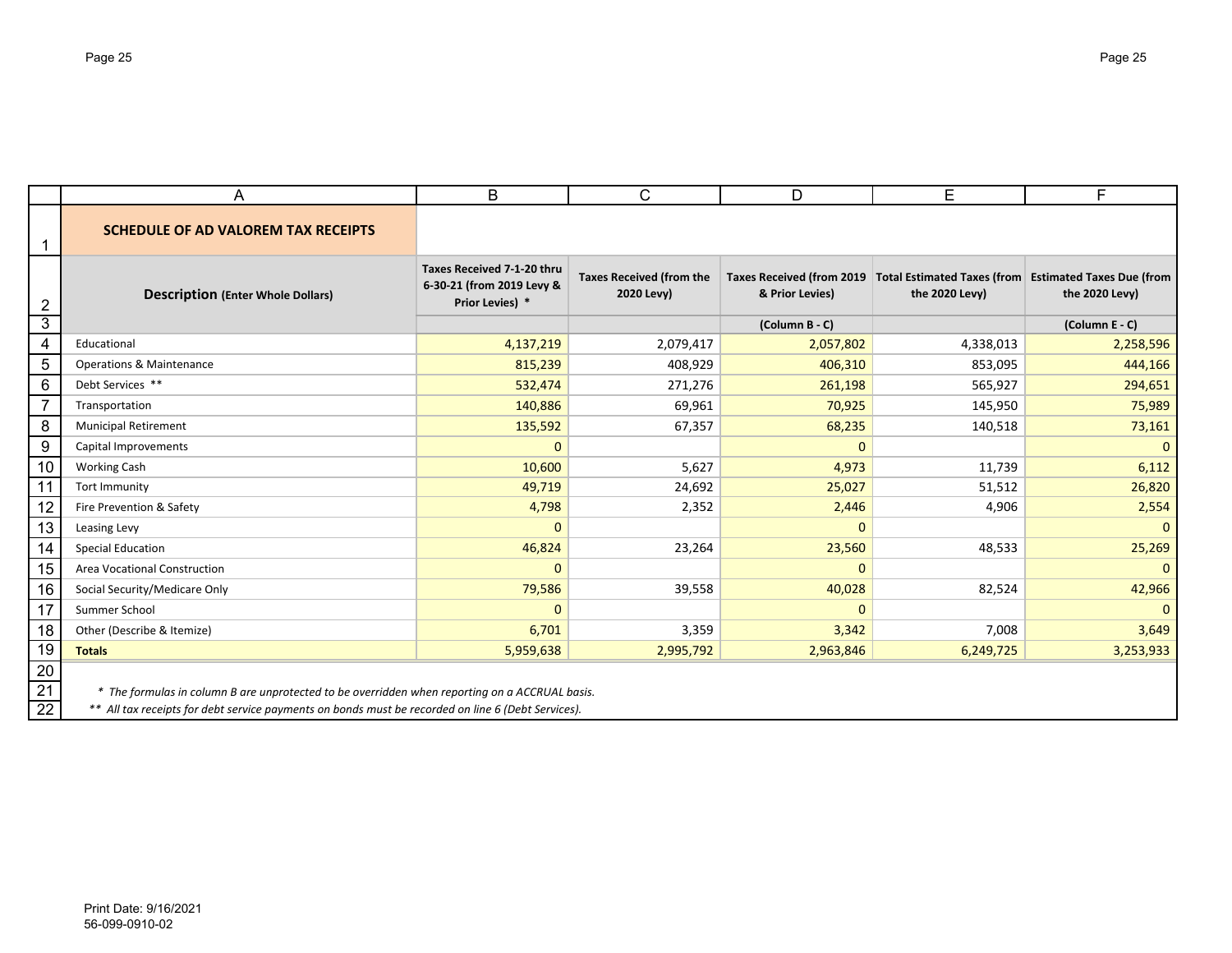|                                                                                                                                                                                                                                                                                                                                                           | Α                                                                           | B                           | C                                                       | D                                            | E                                             | F                                            | G                                          | H                                             |                                            | J                                                                 |
|-----------------------------------------------------------------------------------------------------------------------------------------------------------------------------------------------------------------------------------------------------------------------------------------------------------------------------------------------------------|-----------------------------------------------------------------------------|-----------------------------|---------------------------------------------------------|----------------------------------------------|-----------------------------------------------|----------------------------------------------|--------------------------------------------|-----------------------------------------------|--------------------------------------------|-------------------------------------------------------------------|
| $\overline{1}$                                                                                                                                                                                                                                                                                                                                            | <b>SCHEDULE OF SHORT-TERM DEBT</b>                                          |                             |                                                         |                                              |                                               |                                              |                                            |                                               |                                            |                                                                   |
| $\overline{2}$                                                                                                                                                                                                                                                                                                                                            | <b>Description (Enter Whole Dollars)</b>                                    |                             | <b>Beginning</b><br>Outstanding<br>July 1, 2020         | Issued<br>July 1, 2020 thru<br>June 30, 2021 | Retired<br>July 1, 2020 thru<br>June 30, 2021 | Outstanding<br>Ending June 30, 2021          |                                            |                                               |                                            |                                                                   |
| $\mathbf{3}$                                                                                                                                                                                                                                                                                                                                              | CORPORATE PERSONAL PROPERTY REPLACEMENT TAX ANTICIPATION NOTES (CPPRT)      |                             |                                                         |                                              |                                               |                                              |                                            |                                               |                                            |                                                                   |
|                                                                                                                                                                                                                                                                                                                                                           | <b>Total CPPRT Notes</b>                                                    |                             |                                                         |                                              |                                               | $\mathbf{0}$                                 |                                            |                                               |                                            |                                                                   |
| $\frac{4}{1}$                                                                                                                                                                                                                                                                                                                                             |                                                                             |                             |                                                         |                                              |                                               |                                              |                                            |                                               |                                            |                                                                   |
|                                                                                                                                                                                                                                                                                                                                                           | TAX ANTICIPATION WARRANTS (TAW)                                             |                             |                                                         |                                              |                                               |                                              |                                            |                                               |                                            |                                                                   |
|                                                                                                                                                                                                                                                                                                                                                           | <b>Educational Fund</b>                                                     |                             |                                                         |                                              |                                               | $\mathbf{0}$                                 |                                            |                                               |                                            |                                                                   |
|                                                                                                                                                                                                                                                                                                                                                           | Operations & Maintenance Fund                                               |                             |                                                         |                                              |                                               | $\mathbf{0}$                                 |                                            |                                               |                                            |                                                                   |
|                                                                                                                                                                                                                                                                                                                                                           | Debt Services - Construction                                                |                             |                                                         |                                              |                                               | $\mathbf{0}$                                 |                                            |                                               |                                            |                                                                   |
|                                                                                                                                                                                                                                                                                                                                                           | Debt Services - Working Cash                                                |                             |                                                         |                                              |                                               | $\mathbf{0}$                                 |                                            |                                               |                                            |                                                                   |
|                                                                                                                                                                                                                                                                                                                                                           | Debt Services - Refunding Bonds                                             |                             |                                                         |                                              |                                               | $\mathbf{0}$                                 |                                            |                                               |                                            |                                                                   |
|                                                                                                                                                                                                                                                                                                                                                           | <b>Transportation Fund</b>                                                  |                             |                                                         |                                              |                                               | $\mathbf{0}$<br>$\Omega$                     |                                            |                                               |                                            |                                                                   |
|                                                                                                                                                                                                                                                                                                                                                           | Municipal Retirement/Social Security Fund                                   |                             |                                                         |                                              |                                               | $\Omega$                                     |                                            |                                               |                                            |                                                                   |
|                                                                                                                                                                                                                                                                                                                                                           | Fire Prevention & Safety Fund<br>Other - (Describe & Itemize)               |                             |                                                         |                                              |                                               | $\mathbf{0}$                                 |                                            |                                               |                                            |                                                                   |
| $\frac{5}{6}$ $\frac{6}{7}$ $\frac{9}{10}$ $\frac{11}{11}$ $\frac{12}{13}$ $\frac{14}{14}$ $\frac{15}{16}$ $\frac{16}{17}$ $\frac{17}{18}$ $\frac{19}{120}$ $21$                                                                                                                                                                                          |                                                                             |                             | $\mathbf{0}$                                            |                                              |                                               |                                              |                                            |                                               |                                            |                                                                   |
|                                                                                                                                                                                                                                                                                                                                                           | <b>Total TAWs</b>                                                           |                             |                                                         | $\mathbf{0}$                                 | $\mathbf{0}$                                  | $\mathbf{0}$                                 |                                            |                                               |                                            |                                                                   |
|                                                                                                                                                                                                                                                                                                                                                           | TAX ANTICIPATION NOTES (TAN)                                                |                             |                                                         |                                              |                                               |                                              |                                            |                                               |                                            |                                                                   |
|                                                                                                                                                                                                                                                                                                                                                           | <b>Educational Fund</b>                                                     |                             |                                                         |                                              |                                               | $\mathbf{0}$                                 |                                            |                                               |                                            |                                                                   |
|                                                                                                                                                                                                                                                                                                                                                           | Operations & Maintenance Fund                                               |                             |                                                         |                                              |                                               | $\mathbf{0}$                                 |                                            |                                               |                                            |                                                                   |
|                                                                                                                                                                                                                                                                                                                                                           | Fire Prevention & Safety Fund                                               |                             |                                                         |                                              |                                               | $\mathbf{0}$                                 |                                            |                                               |                                            |                                                                   |
|                                                                                                                                                                                                                                                                                                                                                           | Other - (Describe & Itemize)                                                |                             |                                                         |                                              |                                               | $\mathbf{0}$                                 |                                            |                                               |                                            |                                                                   |
|                                                                                                                                                                                                                                                                                                                                                           | <b>Total TANs</b>                                                           |                             | $\mathbf{0}$                                            | $\mathbf{0}$                                 | $\mathbf{0}$                                  | $\Omega$                                     |                                            |                                               |                                            |                                                                   |
| $\begin{array}{r} 22 \\ 23 \\ 24 \\ 25 \\ \hline 26 \\ 27 \end{array}$                                                                                                                                                                                                                                                                                    | TEACHERS'/EMPLOYEES' ORDERS (T/EO)                                          |                             |                                                         |                                              |                                               |                                              |                                            |                                               |                                            |                                                                   |
|                                                                                                                                                                                                                                                                                                                                                           | Total T/EOs (Educational, Operations & Maintenance, & Transportation Funds) |                             |                                                         |                                              |                                               | $\mathbf{0}$                                 |                                            |                                               |                                            |                                                                   |
|                                                                                                                                                                                                                                                                                                                                                           | General State Aid/Evidence-Based Funding Anticipation Certificates          |                             |                                                         |                                              |                                               |                                              |                                            |                                               |                                            |                                                                   |
|                                                                                                                                                                                                                                                                                                                                                           | <b>Total (All Funds)</b>                                                    |                             |                                                         |                                              |                                               | $\Omega$                                     |                                            |                                               |                                            |                                                                   |
|                                                                                                                                                                                                                                                                                                                                                           | OTHER SHORT-TERM BORROWING                                                  |                             |                                                         |                                              |                                               |                                              |                                            |                                               |                                            |                                                                   |
|                                                                                                                                                                                                                                                                                                                                                           | <b>Total Other Short-Term Borrowing (Describe &amp; Itemize)</b>            |                             |                                                         |                                              |                                               | $\mathbf{0}$                                 |                                            |                                               |                                            |                                                                   |
| <b>ZO</b>                                                                                                                                                                                                                                                                                                                                                 |                                                                             |                             |                                                         |                                              |                                               |                                              |                                            |                                               |                                            |                                                                   |
| 29                                                                                                                                                                                                                                                                                                                                                        | <b>SCHEDULE OF LONG-TERM DEBT</b>                                           |                             |                                                         |                                              |                                               |                                              |                                            |                                               |                                            |                                                                   |
| 30                                                                                                                                                                                                                                                                                                                                                        | <b>Identification or Name of Issue</b>                                      | Date of Issue<br>(mm/dd/yy) | <b>Amount of Original Issue</b>                         | Type of Issue *                              | Outstanding<br>Beginning July 1, 2020         | Issued<br>July 1, 2020 thru<br>June 30, 2021 | Any differences<br>(Described and Itemize) | Retired<br>July 1, 2020 thru<br>June 30, 2021 | <b>Outstanding Ending</b><br>June 30, 2021 | Amount to be Provided<br>for Payment on Long-<br><b>Term Debt</b> |
| 31                                                                                                                                                                                                                                                                                                                                                        | <b>DEBT CERTIFICATES 2008</b>                                               | 06/02/08                    | 520,000                                                 | 7 <sup>1</sup>                               | 155,000                                       |                                              |                                            | 50,000                                        | 105,000                                    | 105,000                                                           |
| 32                                                                                                                                                                                                                                                                                                                                                        | GO SCHOOL BONDS SERIES 2014A                                                | 03/14/14                    | 1,230,600                                               | 1                                            | 760,000                                       |                                              |                                            | 10,000                                        | 750,000                                    | 750,000                                                           |
| 33                                                                                                                                                                                                                                                                                                                                                        | GO SCHOOL BONDS SERIES 2017A                                                | 10/05/17                    | 1,600,000                                               | 1                                            | 1,310,000                                     |                                              |                                            | 155,000                                       | 1,155,000                                  | 1,155,000                                                         |
|                                                                                                                                                                                                                                                                                                                                                           | GO SCHOOL REFUNDING BONDS SERIES 2017B                                      | 10/05/17                    | 1,900,000                                               | 3 <sup>1</sup>                               | 1,380,000                                     |                                              |                                            | 295,000                                       | 1,085,000<br>$\mathbf{0}$                  | 788,306                                                           |
|                                                                                                                                                                                                                                                                                                                                                           |                                                                             |                             |                                                         |                                              |                                               |                                              |                                            |                                               | $\mathbf{0}$                               |                                                                   |
|                                                                                                                                                                                                                                                                                                                                                           |                                                                             |                             |                                                         |                                              |                                               |                                              |                                            |                                               | $\mathbf{0}$                               |                                                                   |
|                                                                                                                                                                                                                                                                                                                                                           |                                                                             |                             |                                                         |                                              |                                               |                                              |                                            |                                               | $\mathbf{0}$                               |                                                                   |
|                                                                                                                                                                                                                                                                                                                                                           |                                                                             |                             |                                                         |                                              |                                               |                                              |                                            |                                               | $\mathbf{0}$                               |                                                                   |
|                                                                                                                                                                                                                                                                                                                                                           |                                                                             |                             |                                                         |                                              |                                               |                                              |                                            |                                               | $\mathbf 0$                                |                                                                   |
|                                                                                                                                                                                                                                                                                                                                                           |                                                                             |                             |                                                         |                                              |                                               |                                              |                                            |                                               | $\mathbf{0}$                               |                                                                   |
|                                                                                                                                                                                                                                                                                                                                                           |                                                                             |                             |                                                         |                                              |                                               |                                              |                                            |                                               | $\Omega$                                   |                                                                   |
|                                                                                                                                                                                                                                                                                                                                                           |                                                                             |                             |                                                         |                                              |                                               |                                              |                                            |                                               | $\mathbf 0$<br>$\mathbf 0$                 |                                                                   |
|                                                                                                                                                                                                                                                                                                                                                           |                                                                             |                             |                                                         |                                              |                                               |                                              |                                            |                                               | $\mathbf{0}$                               |                                                                   |
|                                                                                                                                                                                                                                                                                                                                                           |                                                                             |                             |                                                         |                                              |                                               |                                              |                                            |                                               | $\mathbf{0}$                               |                                                                   |
|                                                                                                                                                                                                                                                                                                                                                           |                                                                             |                             |                                                         |                                              |                                               |                                              |                                            |                                               | $\mathbf 0$                                |                                                                   |
|                                                                                                                                                                                                                                                                                                                                                           |                                                                             |                             |                                                         |                                              |                                               |                                              |                                            |                                               | $\mathbf{0}$                               |                                                                   |
|                                                                                                                                                                                                                                                                                                                                                           |                                                                             |                             | 5,250,600                                               |                                              | 3,605,000                                     | $\mathbf{0}$                                 | $\mathbf 0$                                | 510,000                                       | 3,095,000                                  | 2,798,306                                                         |
|                                                                                                                                                                                                                                                                                                                                                           | Each type of debt issued must be identified separately with the amount:     |                             |                                                         |                                              |                                               |                                              |                                            |                                               |                                            |                                                                   |
|                                                                                                                                                                                                                                                                                                                                                           | 1. Working Cash Fund Bonds                                                  |                             | 4. Fire Prevent, Safety, Environmental and Energy Bonds |                                              | 7. Other                                      |                                              |                                            |                                               |                                            |                                                                   |
|                                                                                                                                                                                                                                                                                                                                                           | 2. Funding Bonds                                                            | 5. Tort Judgment Bonds      |                                                         |                                              | 8. Other                                      |                                              |                                            |                                               |                                            |                                                                   |
| $\frac{34}{35} \frac{36}{36} \frac{37}{38} \frac{38}{39} \frac{40}{40} \frac{41}{42} \frac{42}{43} \frac{44}{45} \frac{44}{46} \frac{45}{48} \frac{46}{48} \frac{47}{48} \frac{48}{51} \frac{52}{52} \frac{53}{53} \frac{47}{54} \frac{48}{54} \frac{52}{54} \frac{52}{54} \frac{52}{54} \frac{52}{54} \frac{52}{54} \frac{52}{54} \frac{52}{54} \frac{5$ | 3. Refunding Bonds                                                          | 6. Building Bonds           |                                                         |                                              | 9. Other                                      |                                              |                                            |                                               |                                            |                                                                   |